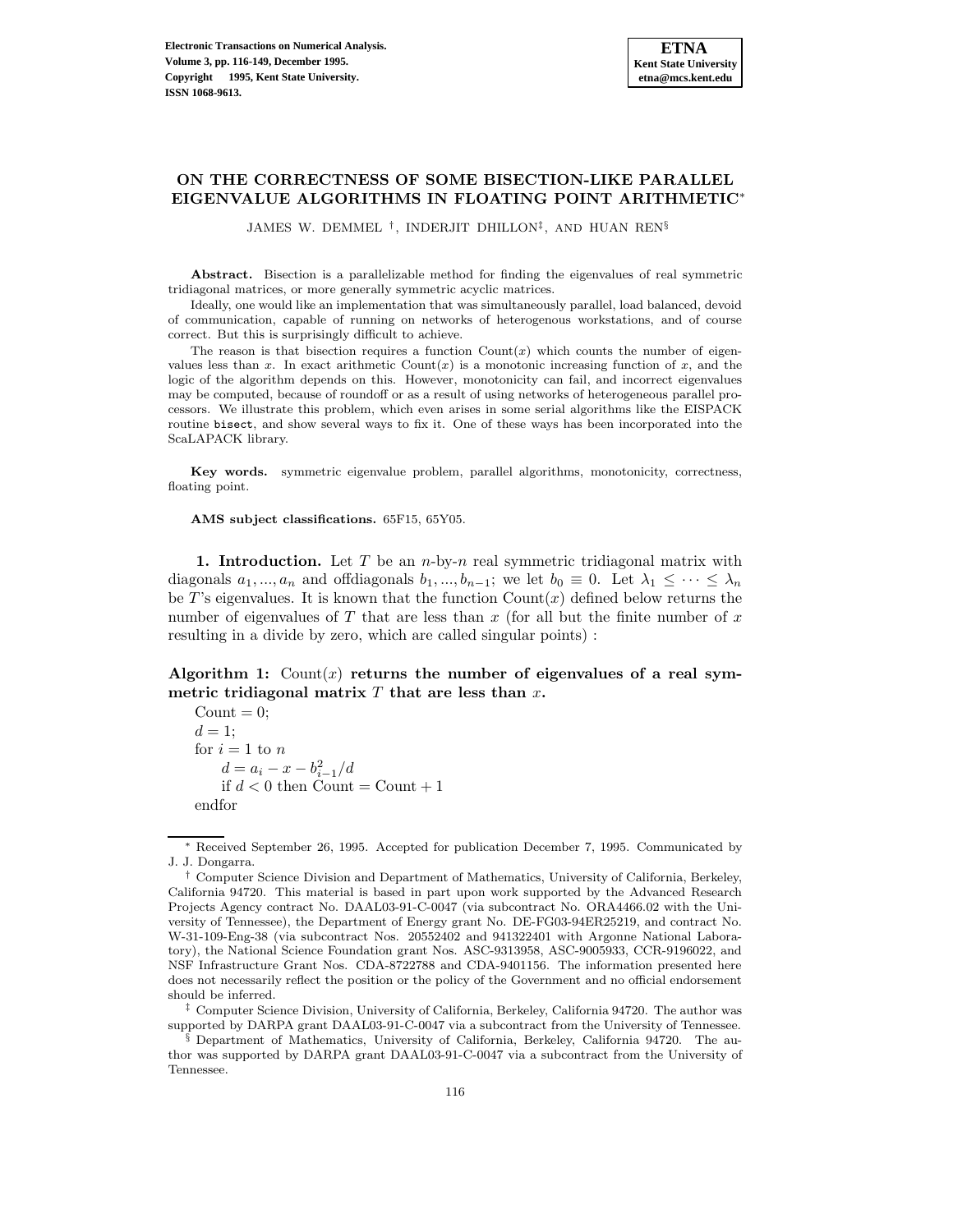**ETNA Kent State University etna@mcs.kent.edu**

(Algorithm 1 can be derived by doing Gaussian Elimination to get  $T - xI =$  $LDL<sup>T</sup>$ , counting the number of negative diagonal entries of D, and applying Sylvester's Law of Inertia  $[22]$ . If we wish to emphasize that T is the argument, we will write  $Count(x, T)$  instead.)

We define  $Count(x)$  at singular points so that it is left continuous. This means that for all x, Count $(x)$  is the number of eigenvalues less than x.

It is easy to see that the number of eigenvalues in the half-open interval  $[\sigma_1, \sigma_2)$  is Count( $\sigma_2$ ) – Count( $\sigma_1$ ). This observation may be used as the basis for a "bracketing" algorithm to find all the eigenvalues of T, or just those in an interval  $[\sigma_1,\sigma_2]$  or  $[\lambda_i, \lambda_k]$ . A bracketing algorithm refers to any algorithm which involves dividing an interval containing at least one eigenvalue into smaller subintervals of any size, and recomputing the numbers of eigenvalues in the subintervals. The algorithm terminates when the intervals are narrow enough. Bisection is one such bracketing algorithm where each interval is divided into two subintervals of equal size.

The logic of such a bracketing algorithm would seem to depend on the simple fact that  $Count(x)$  is a monotonic increasing step function of x. If its computer implementation, call it  $F$ loating $Count(x)$ , were not also monotonic, so that one could find  $\sigma_1 < \sigma_2$  with FloatingCount $(\sigma_1)$  > FloatingCount $(\sigma_2)$ , then the computer implementation might well report that the interval  $[\sigma_1, \sigma_2]$  contains a negative number of eigenvalues, namely FloatingCount( $\sigma_2$ ) – FloatingCount( $\sigma_1$ ). This result is clearly incorrect. In section 4.1 below, we will see that this can indeed occur using the Eispack routine bisect (using IEEE floating point standard arithmetic [2, 3], and without over/underflow).

This paper explains how to design correct bracketing algorithms in the face of nonmonotonicity. There are at least four reasons why  $F$ loatingCount $(x)$  might not be monotonic:

1. the floating point arithmetic is too inaccurate,

2. over/underflow occurs, or is avoided improperly,

3. FloatingCount $(x)$  is implemented using a fast parallel algorithm called parallel prefix, or

4. heterogeneity — processors in a parallel environment may have differing floating point arithmetics, or may just compile code slightly differently.

Ideally, we would like a bracketing algorithm that was simultaneously parallel, load balanced, devoid of communication, and correct in the face of nonmonotonicity. We still do not know how to achieve this completely; in the most general case, when different parallel processors do not even possess the same floating point format, we do not know how to implement a correct and reasonably fast algorithm at all. Even when floating point formats are the same, we do not know how to avoid some global communication. Still, we have discovered several efficient and correct implementations, one of which (see PAR\_ALLEIG4 below) we have incorporated in the ScaLAPACK [8] library routine for the symmetric tridiagonal eigenproblem.

A major goal of this paper is to explain and justify the algorithm we have chosen for use in ScaLAPACK. Many of the apparently arcane failure modes discussed in this paper have arisen in practice. We present a number of other interesting results along the way.

Our first result is to give examples showing how monotonicity can fail, and cause incorrect eigenvalues to be computed, for all the reasons listed above. See sections 4 and 6.

Our second result is to show that as long as the floating point arithmetic is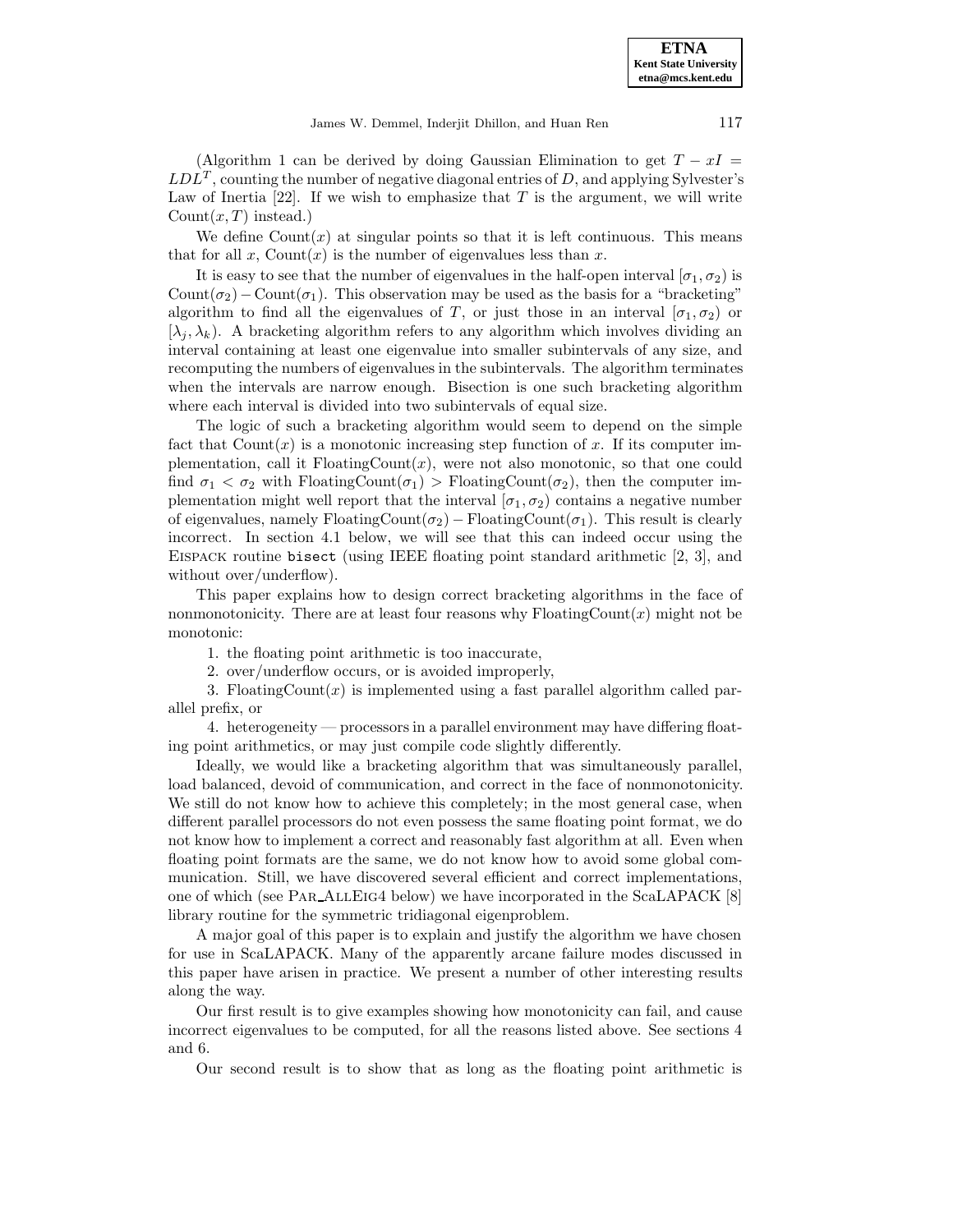monotonic (we define this in section 2.1), and  $\text{FloatingCount}(x)$  is implemented on a single processor in a reasonable way, then  $F$ loatingCount $(x)$  is also monotonic. A sufficient condition for floating point to be monotonic is that it be correctly rounded or correctly chopped; thus IEEE floating point arithmetic is monotonic. This result was first proven but not published by Kahan in 1966 for symmetric tridiagonal matrices [18]; in this paper we extend this result to symmetric acyclic matrices, a larger class including tridiagonal matrices, arrow matrices, and exponentially many others [10]; see section 6.

Our third result is to formalize the notion of a correct implementation of a bracketing algorithm, and use this characterization to identify correct and incorrect serial and parallel implementations of such algorithms. We illustrate with several simple, natural but wrong implementations of parallel bracketing algorithms, and show how to implement them correctly in the absence of monotonicity; See sections 4 and 7. Nonmonotonic implementations of  $F$ loatingCount $(x)$  remain of interest, even though nonmonotonic arithmetics are a dying breed, because the fastest known parallel prefix implementations of  $\text{FloatingCount}(x)$  appear unavoidably nonmonotonic. Also, networks of heterogeneous processors, or even just machines that compile code differently, lead to issues that are similar to those arising due to a nonmonotonic FloatingCount $(x)$ .

We feel this paper is also of interest because it is an example of a rigorous correctness proof of an algorithm using floating point arithmetic. We make clear exactly which properties of floating point are necessary to prove correctness.

The rest of this paper is organized as follows. Section 2 gives the definitions and assumptions. Section 3 gives tables to summarize the results of this paper and the assumptions needed to prove the results. Section 4 gives some examples of incorrect bracketing algorithms, and also gives some serial and parallel algorithms that are provably correct subject to some assumptions about the computer arithmetic and FloatingCount(x). Section 5 reviews the roundoff error analysis of FloatingCount(x), and how to account for over/underflow; this material may also be found in [10, 18]. Section 6 illustrates how monotonicity can fail, and proves that a natural serial implementation of  $F_{\text{loadingCount}}(x)$  must be monotonic if the arithmetic is. Section 7 gives formal proofs for the correctness of the bracketing algorithms given in section 4. Section 8 discusses some practical implementation issues and Section 9 concludes the paper.

**2. Definitions and Assumptions.** Section 2.1 defines the kinds of matrices whose eigenvalue problems we will consider, what monotonic arithmetic is, and what "jump points" of the functions  $Count(x)$  and  $FloatingCount(x)$  are. Section 2.2 presents our (mild) assumptions about floating point arithmetic, the input matrices our algorithms will accept and the way the next iterate in the enclosing interval may be chosen. Section 2.3 lists the criteria a bracketing algorithm must satisfy to be correct.

**2.1. Preliminary Definitions.** Algorithm 1 was recently extended to the larger class of symmetric acyclic matrices [10], i.e. those matrices whose graphs are acyclic (trees). The undirected graph  $G(T)$  of a symmetric n-by-n matrix T is defined to have n nodes and an edge  $(i, j)$ ,  $i < j$ , if and only if  $T_{ij} \neq 0$ . A symmetric tridiagonal matrix is one example of a symmetric acyclic matrix; its graph is a chain. An "arrow matrix" which is nonzero only on the diagonal, in the last row and in the last column, is another example; its graph is a star. From now on, we will assume  $T$  is a symmetric acyclic matrix unless we state explicitly otherwise. Also we will number the rows and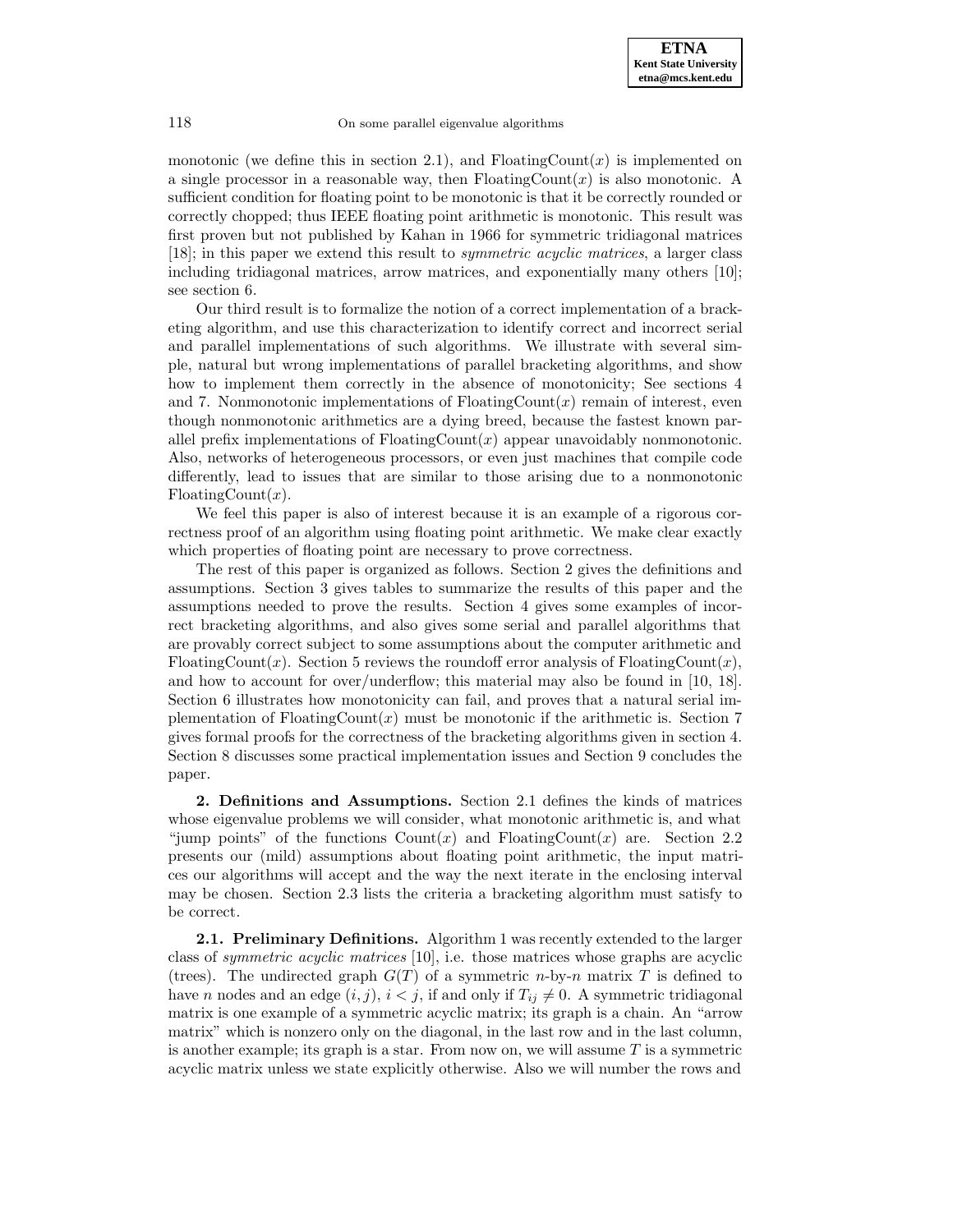**ETNA Kent State University etna@mcs.kent.edu**

James W. Demmel, Inderjit Dhillon, and Huan Ren 119

columns of  $T$  in preorder such that node 1 is the root of the tree and so accessed first; node j is called a *child* of node i if  $T_{ij} \neq 0$  and node j has not yet been visited by the algorithm (see Algorithm  $6$  in section  $6$ , TreeCount, for details). We let  $C$  denote the maximum number of children of any node in the acyclic graph  $G(T)(C)$  is never larger than the degree of  $G(T)$ ).

To describe the monotonicity of  $F$ loatingCount $(x)$ , we need to define *monotonic* arithmetic: An implementation of floating point arithmetic is monotonic if, whenever a, b, c and d are floating point numbers,  $\otimes$  is any binary operation, and the floating point results  $fl(a\otimes b)$  and  $fl(c\otimes d)$  do not overflow, then  $a\otimes b \geq c\otimes d$  implies  $fl(a\otimes b) \geq$  $fl(c \otimes d)$ . This is satisfied by any arithmetic that rounds or truncates correctly. In section 6, we will prove that the FloatingCount function (Floating TreeCount) for a symmetric acyclic matrix is monotonic if the floating point arithmetic is monotonic.

We now define a jump-point of the function Count $(x)$ .  $\lambda_i$  is the i<sup>th</sup> jump-point of the function  $Count(x)$  if

$$
\lim_{x \to \lambda_i^-} \text{Count}(x) < i \leq \lim_{x \to \lambda_i^+} \text{Count}(x)
$$

Note that if  $\lambda_i = \lambda_j$ , then  $\lambda_i$  is simultaneously the  $i^{th}$  and  $j^{th}$  jump point. Analogous to the above definition, we define an  $i^{th}$  jump-point of a possibly nonmonotonic function FloatingCount(x) as a floating point number  $\lambda_i''$  such that

$$
FloadingCount(\lambda_i'') < i \leq FloadingCount(nextafter(\lambda_i''))
$$

where  $nextafter(\lambda_i^{\prime\prime})$  is the smallest floating point number greater than  $\lambda_i^{\prime\prime}$ . For a nonmonotonic FloatingCount $(x)$  function, there may be more than one such jumppoint.

**2.2. Assumptions.** In order to prove correctness of our algorithms, we need to make some assumptions about the computer arithmetic, the inputs, the bracketing algorithm and the FloatingCount function. The following is a list of all the assumptions we will make; not all our results require all the assumptions, so we must be explicit about which assumptions we need.

The first set of assumptions, Assumption 1, concerns the floating point arithmetic. Not all parts of Assumption 1 are necessary for all later results, so we will later refer to Assumptions 1A, 1B, etc. Assumption 2 is about the input matrix, and includes a mild restriction on its size, and an easily enforceable assumption on its scaling. Assumption 3 is about the choice of the iteration point in an interval; it is also easily enforced. Assumption 4 consists of two statements about the implementation of the FloatingCount function, which can be proven for most current implementations provided appropriate parts of Assumptions 1 and 2 are true (see section 5). We still call these two statements assumptions, rather than theorems, because they are the most convenient building blocks for the ultimate correctness proofs.

ASSUMPTION 1 (PROPERTIES OF FLOATING POINT ARITHMETIC).

**1A.** Barring overflow, the usual expression for roundoff is extended to include underflow as follows [9]:

(2.1) 
$$
fl(a \otimes b) = (a \otimes b)(1 + \delta) + \eta
$$

where  $\otimes$  is a binary arithmetic operation,  $|\delta|$  is bounded by machine precision  $\varepsilon$ ,  $|\eta|$  is bounded by a tiny number  $\bar{\omega}$ , typically the underflow threshold  $\omega$  (the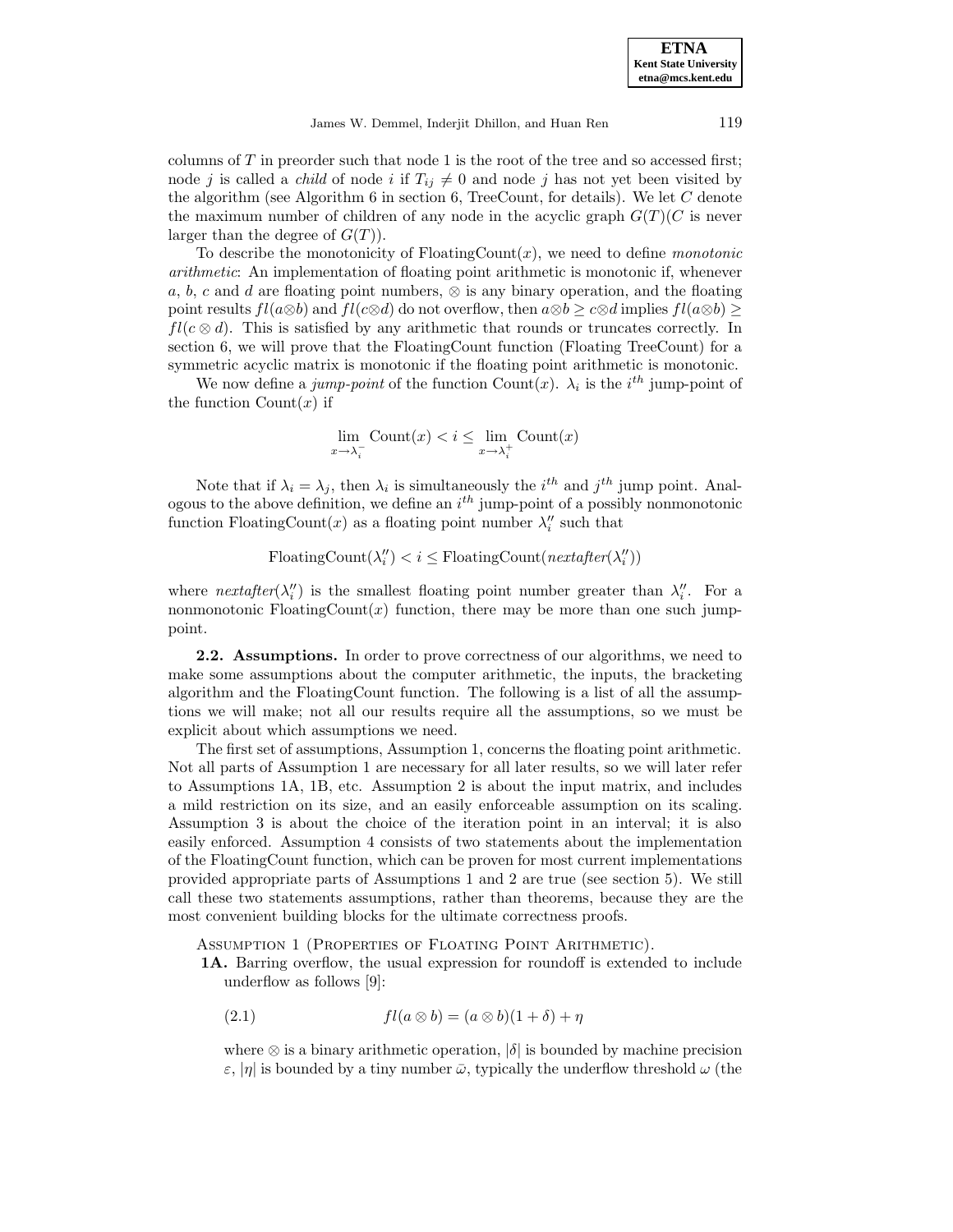smallest normalized number which can safely participate in, or be a result of, any floating point operation)<sup>1</sup>, and at most one of  $\delta$  and  $\eta$  can be nonzero. In IEEE arithmetic, gradual underflow lets us further assert that  $\bar{\omega} = \varepsilon \omega$ , and that if  $\otimes$  is addition or subtraction, then  $\eta$  must be zero. We denote the overflow threshold of the computer (the largest number which can safely participate in, or be a result of, any floating point operation) by  $\Omega$ .

In this paper, we will consider the following three variations on this basic floating point arithmetic model:

- **Model 1.**  $fl(a \otimes b) = (a \otimes b)(1 + \delta) + \eta$  as above, and overflows terminate, i.e. the machine stops executing the running program.
- **Model 2.** IEEE arithmetic with  $\pm \infty$ ,  $\pm 0$  and NaN, and with gradual underflow.
- **Model 3.** IEEE arithmetic with  $\pm \infty$ ,  $\pm 0$  and NaN, but with underflow flushing to zero.
- **1B.**  $\sqrt{\omega} \leq \varepsilon \leq 1 \leq 1/\varepsilon \leq \sqrt{\Omega}$ . This mild assumption is satisfied by all commercial floating point arithmetics.
- **1C.** Floating point arithmetic is monotonic. This is true of IEEE arithmetic (Models 2 and 3) but may not be true of Model 1.
- **1D.** All processors have essentially identical floating point formats so that **send** and **receive** operations between processors just copy bits. Processors that follow the IEEE format but have different byte orderings (big endian and little endian) for a floating point number satisfy this assumption.
- **1E.** Different processors have identical floating point arithmetic so that the result of the same floating point operation is bitwise identical on all processors.

Assumption 2 (Properties of the input matrix).

- **2A.** Assumption on the problem size n:  $n \in \mathcal{L}$  6.1. Virtually all numerical algorithms share a restriction like this.
- **2B.** Assumptions on the scaling of the input matrix. Let  $\bar{B} \equiv \min_{i \neq j} T_{ij}^2$  and  $\overline{M} \equiv \max_{i,j} |T_{ij}|.$

1. 
$$
\overline{B} \geq \omega
$$
.

1.  $B \geq \omega$ .<br>2.  $\overline{M} \leq \sqrt{\Omega}$ .

These assumptions may be achieved by explicitly scaling the input matrix (multiplying it by an appropriate scalar), and then setting small off-diagonal elements  $T_{ij}^2 < \omega$  to zero and so splitting the matrix into unreduced blocks [4]; see section 5.8 for details. By Weyl's Theorem [22], this may introduce a tiny error of amount no more than  $\sqrt{\omega}$  in the computed eigenvalues.

**2C.** More assumptions on the scaling of the input matrix. These are used to get refined error bounds in section 5.

1. 
$$
\overline{M} \ge \omega/\varepsilon
$$
.

2. 
$$
\overline{M} \geq 1/(\varepsilon \Omega)
$$
.

Assumption 3 (How to split an Interval).

All the algorithms we will consider try to bound an eigenvalue within an interval. A fundamental operation in these algorithms is to compute a point which lies in an interval  $(\alpha, \beta)$  — we denote this point by *inside*( $\alpha, \beta, T$ ). This point may be computed by simply bisecting the interval or by applying Newton's or Laguerre's iteration. We assume that  $fl(inside(\alpha, \beta, T)) \in (\alpha, \beta)$ , for all attainable values of  $\alpha$  and  $\beta$ . For

<sup>&</sup>lt;sup>1</sup> These caveats about "safe participation in *any* floating point operation" take machines like some Crays into account, since they have "partial overflow".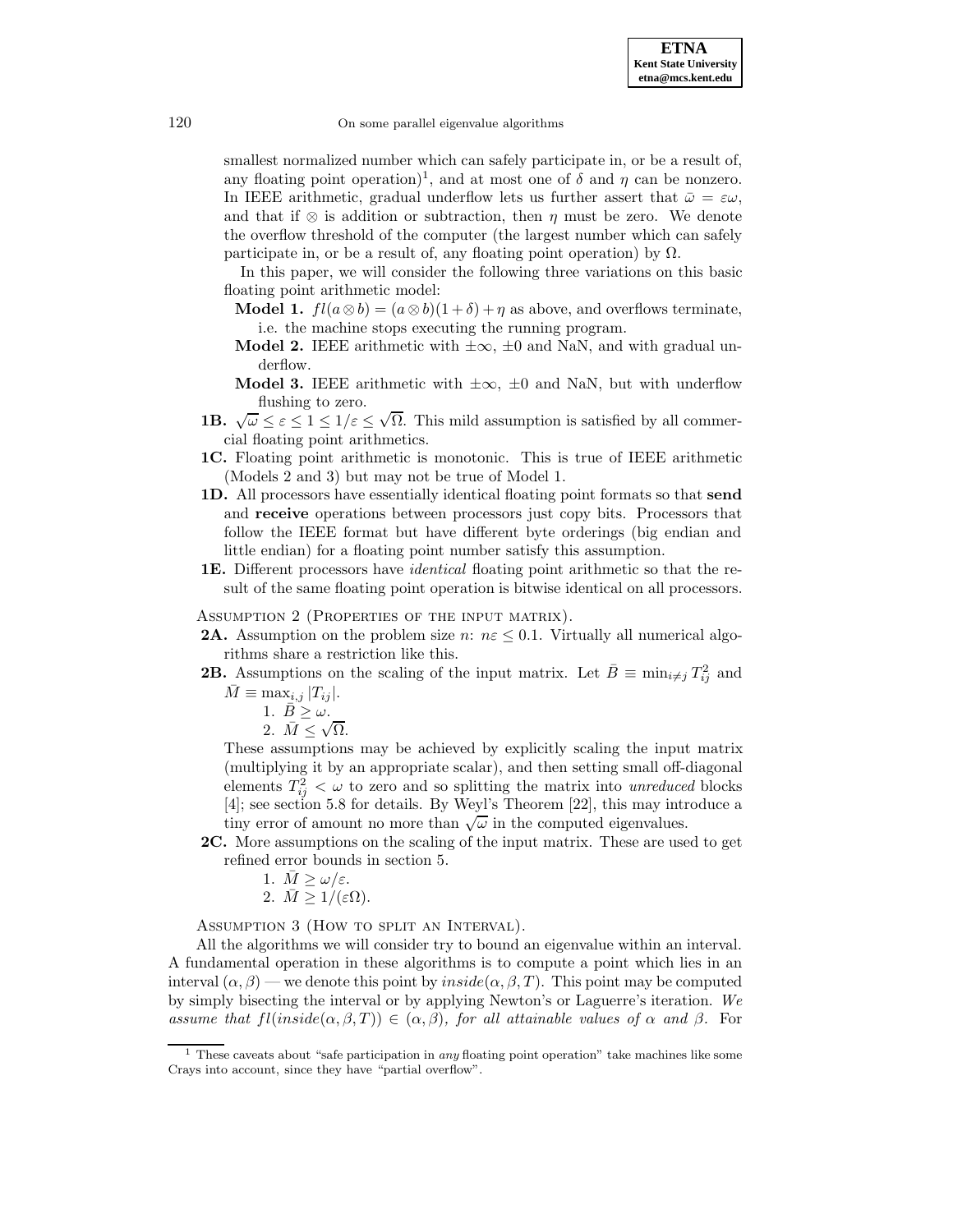example, if we bisect the interval,  $inside(\alpha, \beta, T) = \frac{\alpha + \beta}{2}$  and we will assume that  $fl(\frac{\alpha+\beta}{2}) \in (\alpha,\beta)$ , for all  $\alpha < \beta$  such that  $\beta-\alpha > \max(|\alpha|,|\beta|)\epsilon$  (i.e., there is at least one floating point number in  $(\alpha, \beta)$ , where  $\epsilon$  is the machine precision. Barring overflow, this assumption always holds in IEEE arithmetic, and for any model of binary arithmetic which rounds correctly, i.e., rounds a result to the nearest floating point number. For a detailed treatment on how to compute  $\frac{\alpha+\beta}{2}$  correctly on various machines, see [19].

An easy way to enforce this assumption given an arbitrary  $inside(\alpha, \beta, T)$  is to replace it by

$$
min(max(inside(\alpha, \beta, T), nextafter(\alpha)), nextbefore(\beta))),
$$

where  $nextafter(\alpha)$  is the smallest floating point number greater than  $\alpha$ , and nextbef $ore(\beta)$  is the greatest floating point number smaller than  $\beta$ .

Assumption 4 (Correctness Properties of FloatingCount).

**4A.** FloatingCount $(x)$  does not abort.

**4B.** Let  $\lambda_i^{(1)''}, \lambda_i^{(2)''}, \ldots, \lambda_i^{(k)''}$  be the *i*<sup>th</sup> jump-points of FloatingCount(x). We assume that  $\text{FloatingCount}(x)$  satisfies the error bound,

$$
|\lambda_i^{(j)''} - \lambda_i| \le \xi_i, \ \ \forall j = 1, \dots, k
$$

for some  $\xi_i \geq 0$ . We have assumed that FloatingCount(x) has a bounded region of possible nonmonotonicity, and  $\xi_i$  is a bound on the nonmonotonicity around eigenvalue  $\lambda_i$ . Different implementations of FloatingCount(x) result in different values of  $\xi_i$  (see section 5).

Differing floating point arithmetic may result in  $\xi_i$  being different on different processors. In such a case, we define  $\xi_i = \max_{j=0}^{p-1} \xi_i^{(j)}$ , where  $\xi_i^{(j)}$  is the corresponding bound on the nonmonotonicity on processor j.

For some of the practical FloatingCount functions in use, we will prove Assumption 4 in section 5.

**2.3. When is a Bracketing Algorithm Correct?.** We now describe the functional behaviour required of any correct implementation of a bracketing algorithm. Let  $\tau_i$  be a user-supplied upper bound on the desired error in the  $i^{th}$  computed eigenvalue; this means the user wants the computed eigenvalue  $\lambda'_{i}$  to differ from the true eigenvalue  $\lambda_i$  by no more than  $\tau_i$ . Note that not all values of  $\tau_i$  are attainable, and the attainable values of  $\tau_i$  depend on the FloatingCount function, the underlying computer arithmetic and the input matrix  $T$ . For example, when using Algorithm 1,  $\tau_i$  can range from  $\max_i |\lambda_i|$  down to  $O(\varepsilon)$  max<sub>i</sub>  $|\lambda_i|$ , or perhaps smaller for special matrices  $[5]$ . Let U be a non-empty set of indices that correspond to the eigenvalues that the user wants to compute, e.g.,  $U = \{1, \ldots, n\}$  if the user wants to compute all the eigenvalues of a matrix of dimension  $n$ . The output of the algorithm should be a sorted list of the computed eigenvalues, i.e. a list  $(i, \lambda'_i)$  where each  $i \in U$  occurs exactly once, and  $\lambda'_i \leq \lambda'_j$  when  $i \leq j$ . In a parallel implementation, this list may be distributed over the processors in any way at the end of the computation. Thus the algorithm must compute the eigenvalues and also present the output in sorted order. Beyond neatness, the reason that we require the eigenvalues to be returned in sorted order is that it facilitates subsequent uses that require scanning through the eigenvalues in order, such as reorthogonalization of eigenvectors in inverse iteration.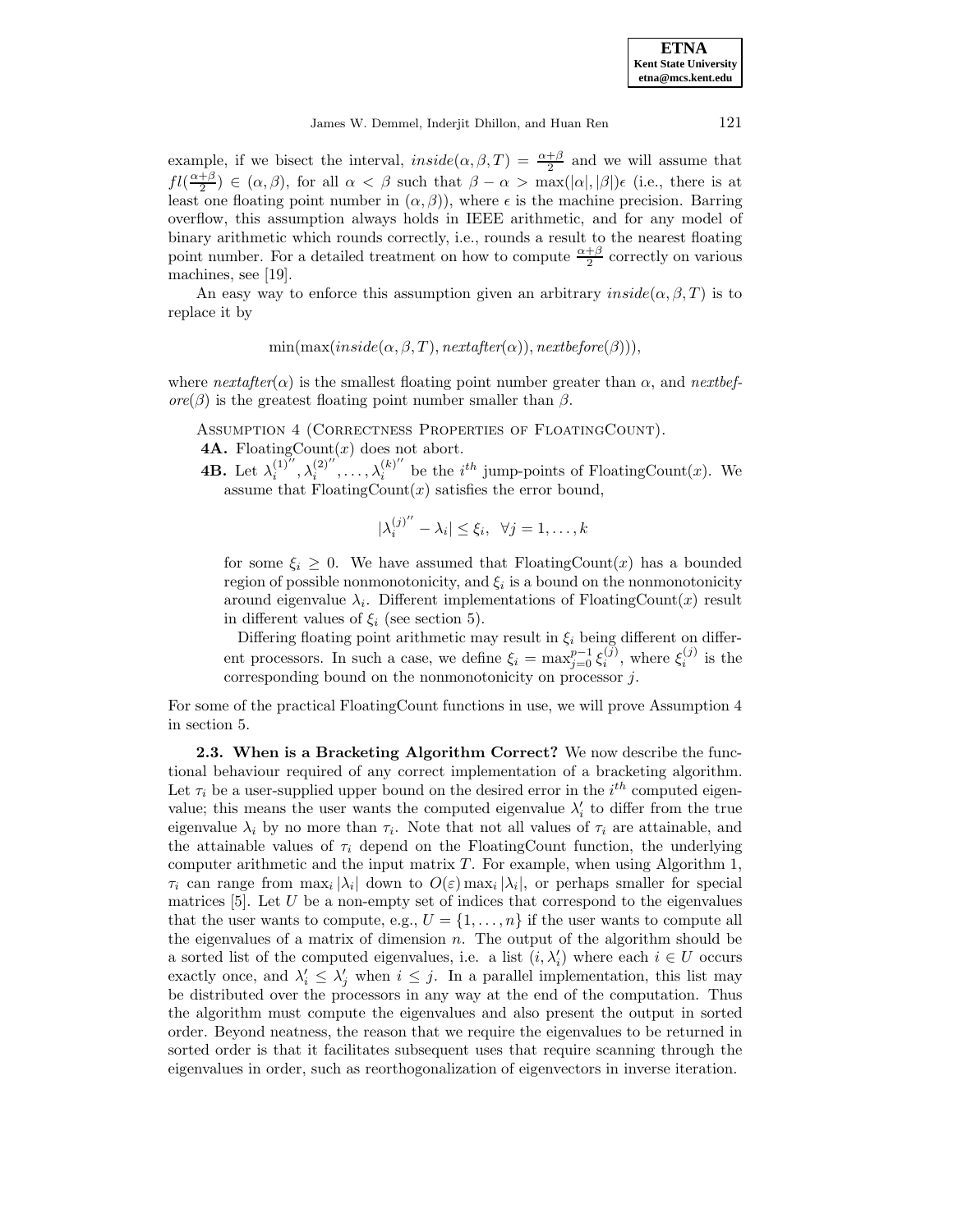In summary, when we say that an implementation of a bracketing algorithm is correct, we assert that it terminates and all of the following hold:

- Every desired eigenvalue is computed exactly once.
- The computed eigenvalues are correct to within the user specified error tolerance, i.e. for all desired  $i > 0$ ,  $|\lambda_i - \lambda'_i| \leq \tau_i + 2\xi_i$  (in case  $\tau_i > 2\xi_i$ , the implementation guarantees that  $|\lambda_i - \lambda'_i| \leq 2\tau_i$ ). See section 2.2, Assumption 4B for a definition of  $\xi_i$ .
- The computed eigenvalues are in sorted order.

We say that an implementation of a bracketing algorithm is *incorrect* when any of the above fails to hold.

**3. Outline of the Paper.** In this section, we outline all our results in four tables. Tables 3.1 and 3.2 describe the algorithms, and Tables 3.3 and 3.4 describe their properties. Table 3.2 lists the six bracketing algorithms we consider, both serial and parallel. Each such algorithm uses a version of FloatingCount internally; the possible versions are listed in Table 3.1. Correctness of a bracketing algorithm depends on whether FloatingCount has the correctness properties in Assumption 4, and possibly also whether it is monotonic. For each version of FloatingCount, Table 3.3 lists which parts of Assumptions 1–3 are needed for Assumption 4, and possibly monotonicity, to hold. Finally, Table 3.4 summarizes by listing exactly which assumptions are needed for each bracketing algorithm in Table 3.2 to be correct; note that each bracketing algorithm may work with one or more versions of FloatingCount, depending on which assumptions hold.

The reason we consider six bracketing algorithms is to illustrate the complexities necessitated by dealing with parallelism, nonmonotonic floating point, and heterogeneous floating point. All these complexities arose naturally in the course of implementing ScaLAPACK [8]. For example, Algorithm Par AllEig1, perhaps the simplest and most natural parallel algorithm, cannot correctly use the Eispack algorithm FlCnt bisect because of its nonmonotonicity. The current ScaLAPACK implementation uses Algorithm PAR\_ALLEIG4. Thus, it depends on Assumption 1D, i.e., all processors have the same floating point format.

| Algorithms         | Description                                              | Where           |
|--------------------|----------------------------------------------------------|-----------------|
| FlCnt_bisect       | algorithm used in EISPACK's bisect routine; most         | See section 5.2 |
|                    | floating point exceptions avoided by tests and branches  | and $[23]$      |
| $FICnt$ IEEE       | IEEE standard floating point arithmetic used to          | See section 5.3 |
|                    | accommodate possible exceptions; tridiagonals only       | and $[4, 18]$   |
| FlCnt_stebz        | algorithm used in LAPACK's dstebz routine;               | See section 5.4 |
|                    | floating point exceptions avoided by tests and branches  | and [1]         |
| FlCnt_Best_Scaling | like FlCnt_stebz, but prescales for optimal error bounds | See section 5.5 |
|                    |                                                          | and [4, 18]     |

Table 3.1 Different implementations of FloatingCount

The following sections prove the results outlined in the above tables. Sections 4, 5 and 6 may be read independently of each other although parts of sections 5 and 6 justify the assumptions we make in the various algorithms given in section 4.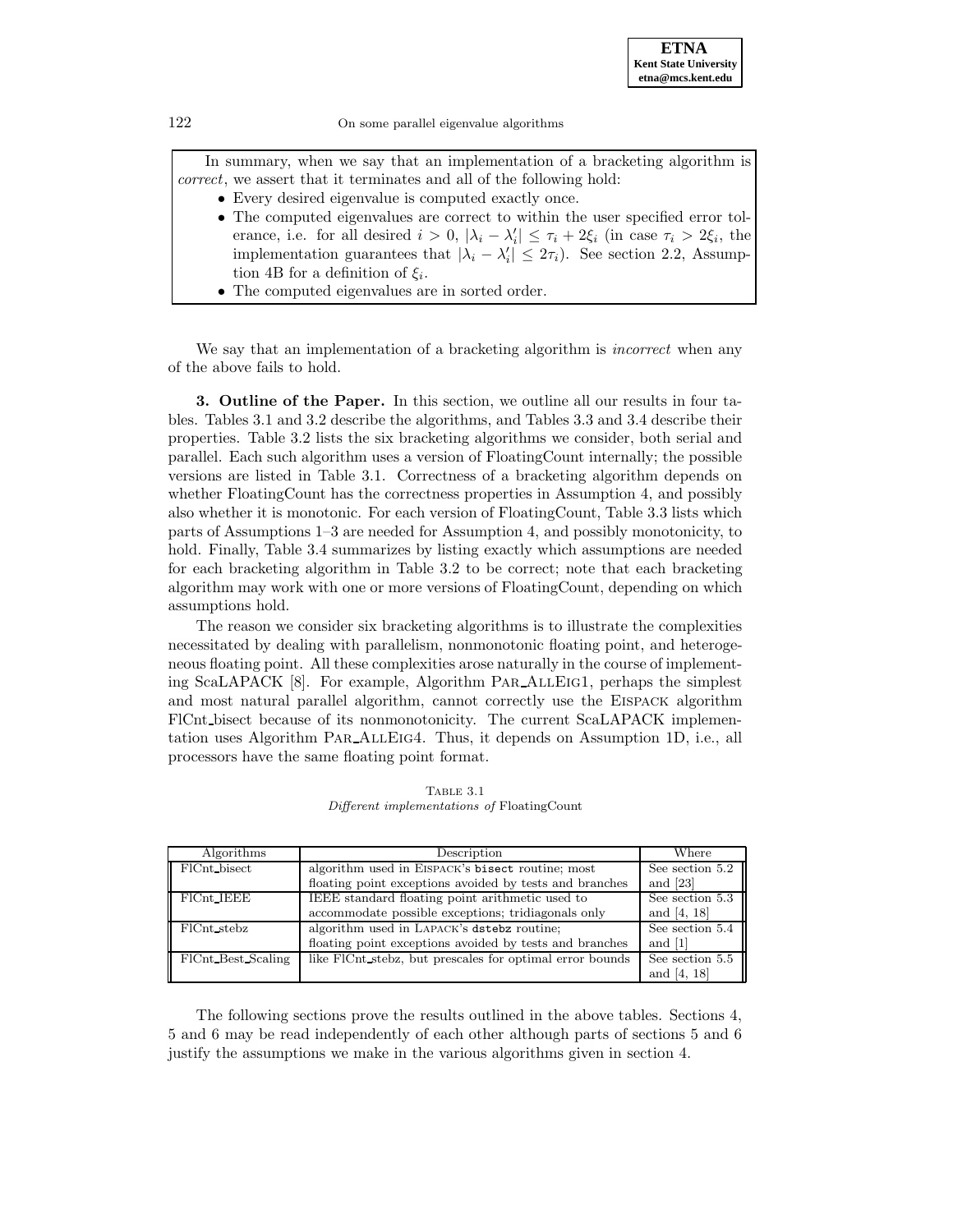### James W. Demmel, Inderjit Dhillon, and Huan Ren 123

| TABLE 3.2                                          |  |
|----------------------------------------------------|--|
| Different implementations of Bracketing algorithms |  |

| Algorithms         | Description                                                         | Where           |  |  |  |  |  |
|--------------------|---------------------------------------------------------------------|-----------------|--|--|--|--|--|
| <b>SER_BRACKET</b> | Serial bracketing algorithm that finds all the eigenvalues          | See section 4.3 |  |  |  |  |  |
|                    | of $T$ in a user-specified interval                                 |                 |  |  |  |  |  |
| <b>SER_ALLEIG</b>  | Serial bracketing algorithm that finds all the eigenvalues of $T$   | See section 4.3 |  |  |  |  |  |
| PAR_ALLEIG1        | Parallel bracketing algorithm that finds all the eigenvalues of     | See section 4.4 |  |  |  |  |  |
|                    | $T$ , load distributed by equally dividing the Gerschgorin interval |                 |  |  |  |  |  |
|                    | into $p$ equal subintervals; needs monotonic FloatingCount;         |                 |  |  |  |  |  |
|                    | incorrect on heterogeneous parallel machines                        |                 |  |  |  |  |  |
| PAR_ALLEIG2        | Similar to PAR_ALLEIG1, but monotonic FloatingCount not             | See section 4.4 |  |  |  |  |  |
|                    | needed; correct on heterogeneous parallel machines                  |                 |  |  |  |  |  |
| PAR_ALLEIG3        | Parallel bracketing algorithm that finds all the eigenvalues of     | See section 4.4 |  |  |  |  |  |
|                    | $T$ , load balanced by making each processor find an                |                 |  |  |  |  |  |
|                    | equal number of eigenvalues; monotonic FloatingCount not            |                 |  |  |  |  |  |
|                    | needed; incorrect on heterogeneous parallel machines                |                 |  |  |  |  |  |
| PAR_ALLEIG4        | Similar to PAR_ALLEIG3, but correct on heterogeneous                | See section 4.4 |  |  |  |  |  |
|                    | parallel machines                                                   |                 |  |  |  |  |  |

Table 3.3 Results of Roundoff Error Analysis and Monotonicity

| Assumptions about<br>Arithmetic and Input Matrix                                                                             | Results                                                                                      | Proofs                             |
|------------------------------------------------------------------------------------------------------------------------------|----------------------------------------------------------------------------------------------|------------------------------------|
| T is symmetric tridiagonal $\wedge$<br>$(1A(\text{Model }2) \vee 1A(\text{Model }3)) \wedge$<br>$1B \wedge 2A \wedge 2B(ii)$ | For FlCnt bisect, Assumption 4<br>holds but $\text{FloatingCount}(x)$<br>can be nonmonotonic | See section 4.3<br>and section 5.2 |
| T is symmetric tridiagonal $\wedge$<br>$(1A \text{(Model 2)} \vee 1A \text{(Model 3)}) \wedge$<br>1B $\wedge$ 2A $\wedge$ 2B | For FICnt IEEE, Assumption 4<br>holds and $\text{FloatingCount}(x)$<br>is monotonic          | See section 5.3<br>and section 6   |
| T is symmetric acyclic $\wedge$<br>$1A \wedge 1B \wedge 1C \wedge$<br>$2A \wedge 2B(ii)$                                     | For FlCnt stebz, Assumption 4<br>holds and $\text{FloatingCount}(x)$<br>is monotonic         | See section 5.4<br>and section 6   |
| T is symmetric acyclic $\wedge$<br>$1A \wedge 1B \wedge 1C \wedge$<br>2A                                                     | For FlCnt Best Scaling, Assumption 4<br>holds and $\text{FloatingCount}(x)$<br>is monotonic  | See section 5.5<br>and section 6   |

**4. Correctness of Bracketing Algorithms.** We now investigate the correctness of bracketing algorithms and exhibit some existing "natural" implementations of bracketing that are incorrect. Table 3.4 summarizes all the correctness results that we prove in this paper.

In the rest of the paper, whenever we refer to a variable  $x$  used in an algorithm, we will mean it to be the computed value of  $x$ . Also, we will frequently refer to the value of the variable x on processor i as  $x^{(i)}$ .

**4.1. An Incorrect Serial Implementation of Bisection.** We give an example of the failure of Eispack's bisect routine in the face of a nonmonotonic FloatingCount $(x)$ . Suppose we use IEEE standard double precision floating point arithmetic with  $\varepsilon = 2^{-53} \approx 1.1 \cdot 10^{-16}$  and we want to find the eigenvalues of the following  $2 \times 2$  matrix:

$$
A = \left(\begin{array}{cc} 0 & 2\varepsilon \\ 2\varepsilon & 1 \end{array}\right)
$$

A has eigenvalues near 1 and  $-4\varepsilon^2 \approx -4.93 \cdot 10^{-32}$ . But bisect reports that the interval [−10−<sup>32</sup>, 0) contains −1 eigenvalues. No overflow or underflow occurs in this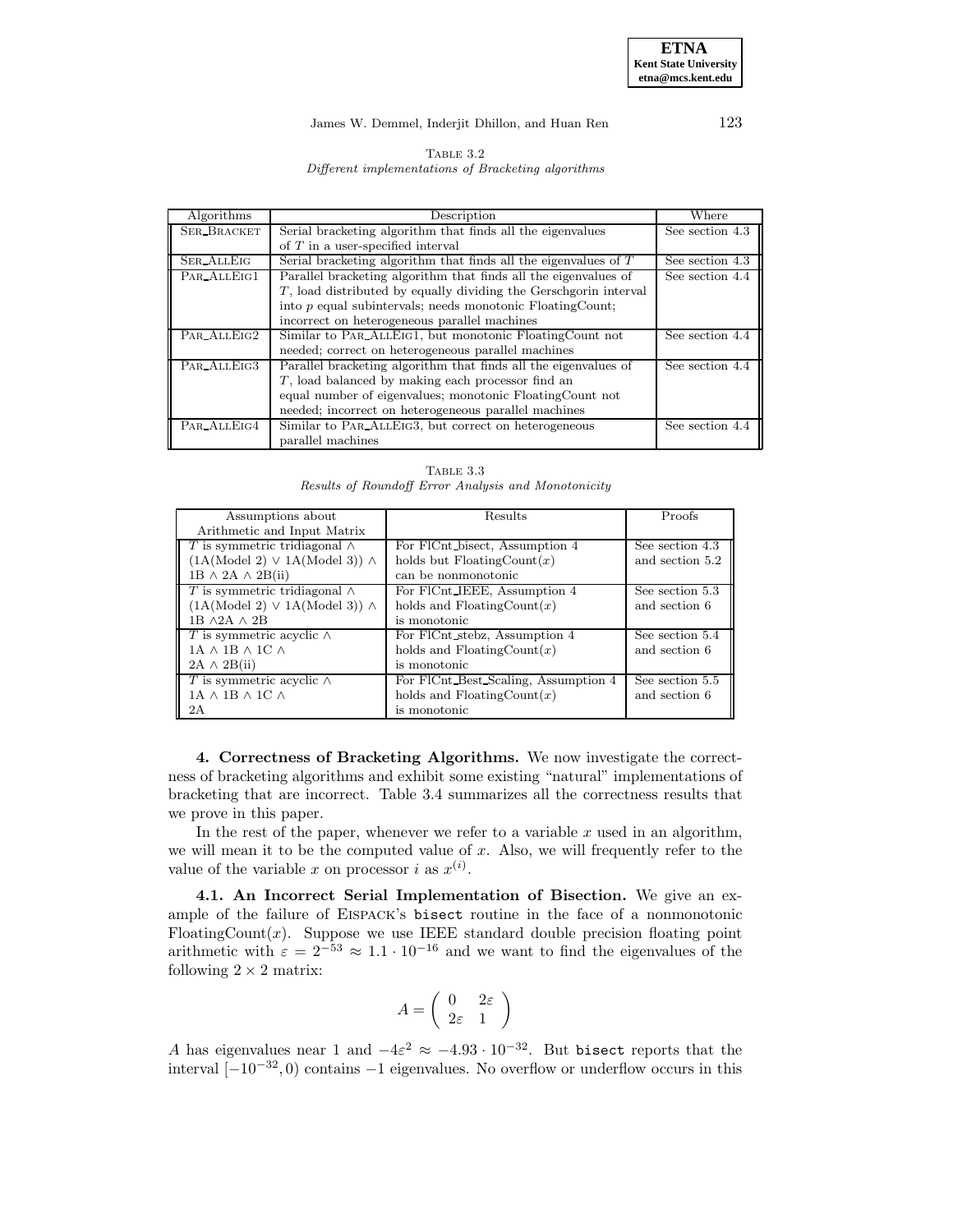| TABLE 3.4           |
|---------------------|
| Correctness Results |

| Assumptions                            | Results                          | Proofs          |
|----------------------------------------|----------------------------------|-----------------|
| 1A, 3, 4                               | Algorithm SER BRACKET is correct | See section 7   |
| 1A, 3, 4                               | Algorithm SER ALLEIG is correct  | See section 4.3 |
| 1A, 1E, 3, 4, and                      | Algorithm PAR_ALLEIG1 is correct | See section 7.2 |
| $F\text{loatingCount}(x)$ is monotonic |                                  |                 |
| 1A, 1D, 3, 4                           | Algorithm PAR_ALLEIG2 is correct | See section 7.2 |
| 1A, 1E, 3, 4                           | Algorithm PAR_ALLEIG3 is correct | See section 7.2 |
| 1A, 1D, 3, 4                           | Algorithm PAR_ALLEIG4 is correct | See section 7.2 |



Fig. 4.1. Parallel Prefix vs Conventional Bisection

case. The reason for this is bisect's incorrect provision against division by zero (See Algorithm 3 in section 5.2). In section 6, by the proof of Theorem 6.1, we will show that this cannot happen for the LAPACK routine dstebz even for general symmetric acyclic matrices.

**4.2. Nonmonotonicity of Parallel Prefix Algorithm.** We now give another example of a nonmonotonic  $\text{FloatingCount}(x)$  when  $\text{Count}(x)$  is implemented using a fast parallel algorithm called parallel prefix [11]. Figure 4.1 shows the FloatingCount(x) for a  $64 \times 64$  matrix of norm near 1 with 32 eigenvalues very close to  $5 \cdot 10^{-8}$  computed both by conventional bisection (FlCnt IEEE) and the parallel prefix algorithm in the neighborhood of the eigenvalues; see [21, 14] for details.

**4.3. A Correct Serial Implementation of the Bracketing Algorithm.** As we saw in section 4.1, the EISPACK implementation of the bisection algorithm fails in the face of a nonmonotonic FloatingCount. We now present an implementation which works correctly even if FloatingCount is nonmonotonic.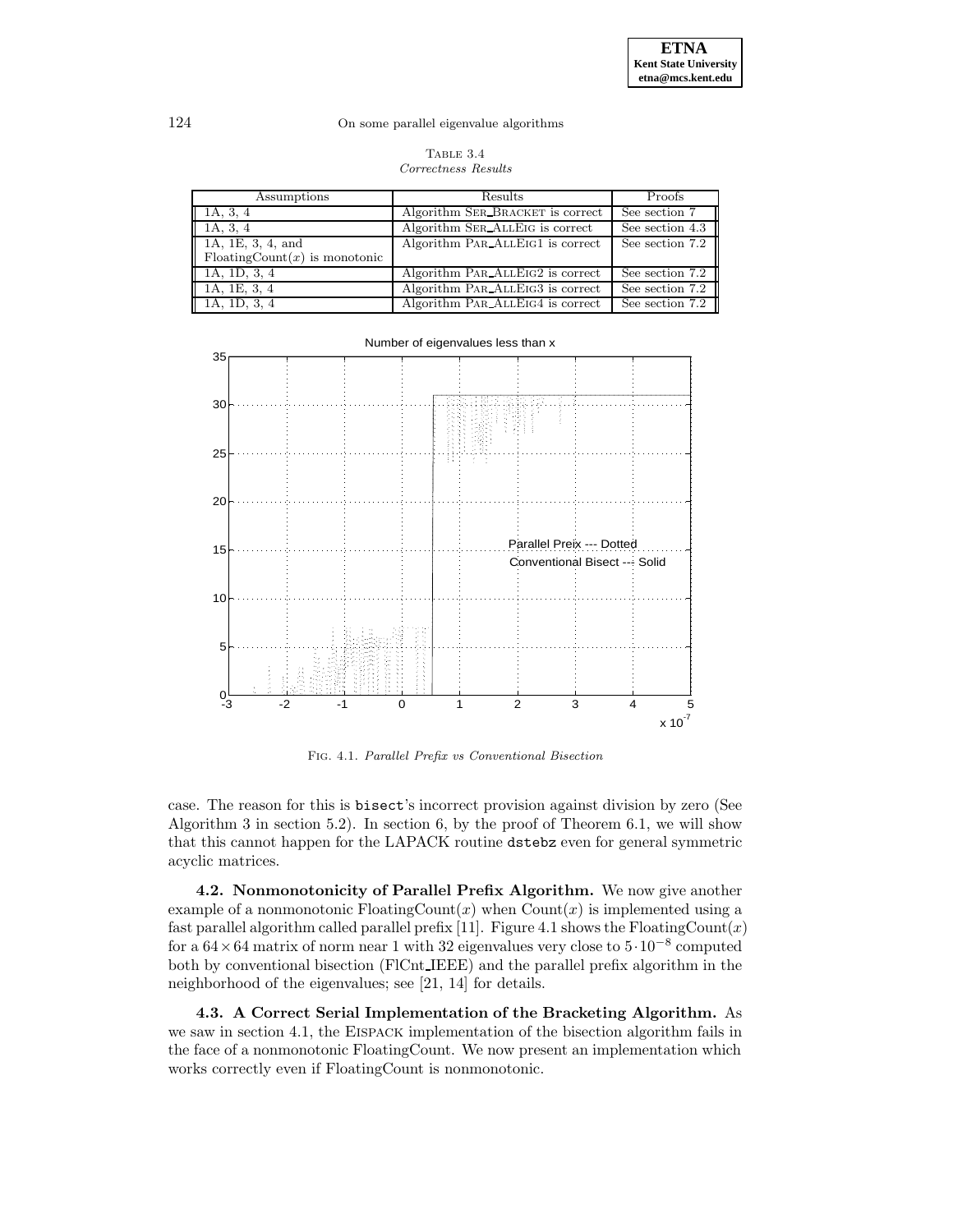James W. Demmel, Inderjit Dhillon, and Huan Ren 125

|     | subroutine SER_BRACKET $(n,T, left, right, n_{left}, \tau)$ /* computes the eigenvalues                           |
|-----|-------------------------------------------------------------------------------------------------------------------|
|     | of T in the interval [left, right] to the desired accuracy $\tau$ given the initial                               |
|     | task (left, right, $n_{\alpha}$ , $n_{\beta}$ , $I_{n_{left}}^{n_{right}}$ ) */                                   |
| 1:  | if $(n_{left} \geq n_{right}$ or $left > right$ right) return;                                                    |
| 2:  | enqueue $(left, right, n_{left}, n_{right}, I^{n_{right}}_{n_{left}})$ to $Worklist;$                             |
| 3:  | while $(Worklist \text{ is not empty})$                                                                           |
| 4:  | dequeue $(\alpha, \beta, n_{\alpha}, n_{\beta}, I_{n_{\alpha}}^{n_{\beta}})$ from <i>Worklist</i> ;               |
| 5:  | if $(\beta - \alpha < \min(\min_{i = n_\alpha+1}^{n_\beta} \tau_i, \max( \alpha , \beta )\varepsilon))$ then      |
| 6:  | print "Eigenvalue min(max( $(\alpha + \beta)/2, \alpha$ ), $\beta$ ) has multiplicity $n_{\beta} - n_{\alpha}$ "; |
| 7:  | else                                                                                                              |
| 8:  | $mid = inside(\alpha, \beta, T);$                                                                                 |
| 9:  | $n_{mid} = min(max(FloatingCount(mid), n_{\alpha}), n_{\beta});$                                                  |
| 10: | if $(n_{mid} > n_{\alpha})$ then                                                                                  |
| 11: | enqueue $(\alpha, mid, n_{\alpha}, n_{mid}, I_{n_{\alpha}}^{n_{mid}})$ to <i>Worklist</i> ;                       |
| 12: | end if                                                                                                            |
| 13: | if $(n_{mid} < n_{\beta})$ then                                                                                   |
| 14: | enqueue $(mid, \beta, n_{mid}, n_{\beta}, I^{n_{\beta}}_{n_{mid}})$ to Worklist;                                  |
| 15: | end if                                                                                                            |
| 16: | end if                                                                                                            |
| 17: | end while                                                                                                         |
|     | 18: end subroutine                                                                                                |
|     |                                                                                                                   |

FIG. 4.2. **Algorithm** SER\_BRACKET

We define a task to be a 5-tuple  $T = (\alpha, \beta, n_\alpha, n_\beta, O)$ , where  $[\alpha, \beta]$  is a nonempty interval,  $n_{\alpha}$  and  $n_{\beta}$  are counts associated with  $\alpha$  and  $\beta$  respectively, and O is the set of indices corresponding to the eigenvalues being searched for in this interval. We require  $O \subseteq I_{n_{\alpha}}^{n_{\beta}}$ , where  $I_{n_{\alpha}}^{\tilde{n}_{\beta}} = \{n_{\alpha} + 1, \ldots, n_{\beta}\}\ (I_{n_{\alpha}}^{n_{\beta}} = \emptyset$  when  $n_{\alpha} \geq n_{\beta}$ ). We do not insist that  $n_{\alpha} = \text{FloatingCount}(\alpha)$ , and  $n_{\beta} = \text{FloatingCount}(\beta)$ , only that  $\exists x_l \leq \beta, x_u \geq \alpha$  such that FloatingCount $(x_u) \leq n_\alpha$  and  $n_\beta \leq$  FloatingCount $(x_l)$ if  $I_{n_{\alpha}}^{n_{\beta}} \neq \emptyset$ . In most implementations  $O = I_{n_{\alpha}}^{n_{\beta}}$  and the index set O is not explicitly maintained by the implementation. A task that satisfies the above conditions is said to be valid.

Algorithm Ser Bracket (see figure 4.2) is a correct serial implementation of a bracketing algorithm that finds all the eigenvalues specified by the given initial task  $(left, right, n_{left}, n_{right}, I^{n_{right}}_{n_{left}})$ , the  $i^{th}$  eigenvalue being found to the desired accuracy  $\tau_i$  (note that we allow different tolerances to be specified for different eigenvalues,  $\tau_i$ being the  $i^{th}$  component of the input tolerance vector  $\tau$ ). The difference between this implementation and the EISPACK implementation is the initial check to see if  $n_{left} \ge$  $n_{right}$ , and the *forcing* of monotonicity on FloatingCount(x) by executing statement 9 at each iteration. Statement 9 has no effect if  $F$ loating $Count(x)$  is monotonic, whereas it forces  $n_{mid}$  to lie between  $n_{\alpha}$  and  $n_{\beta}$  if FloatingCount(x) is nonmonotonic.

THEOREM 4.1. Algorithm SER\_BRACKET is correct if the input task is valid and Assumptions 1A, 3 and 4 hold.

Proof. The theorem is proved in section 7.  $\Box$ 

Note that in all our theorems about the correctness of various bracketing algorithms, unless stated otherwise, we do not require  $F$ loatingCount $(x)$  to be monotonic.

Algorithm SER\_ALLEIG (see figure 4.3) is designed to compute all the eigenvalues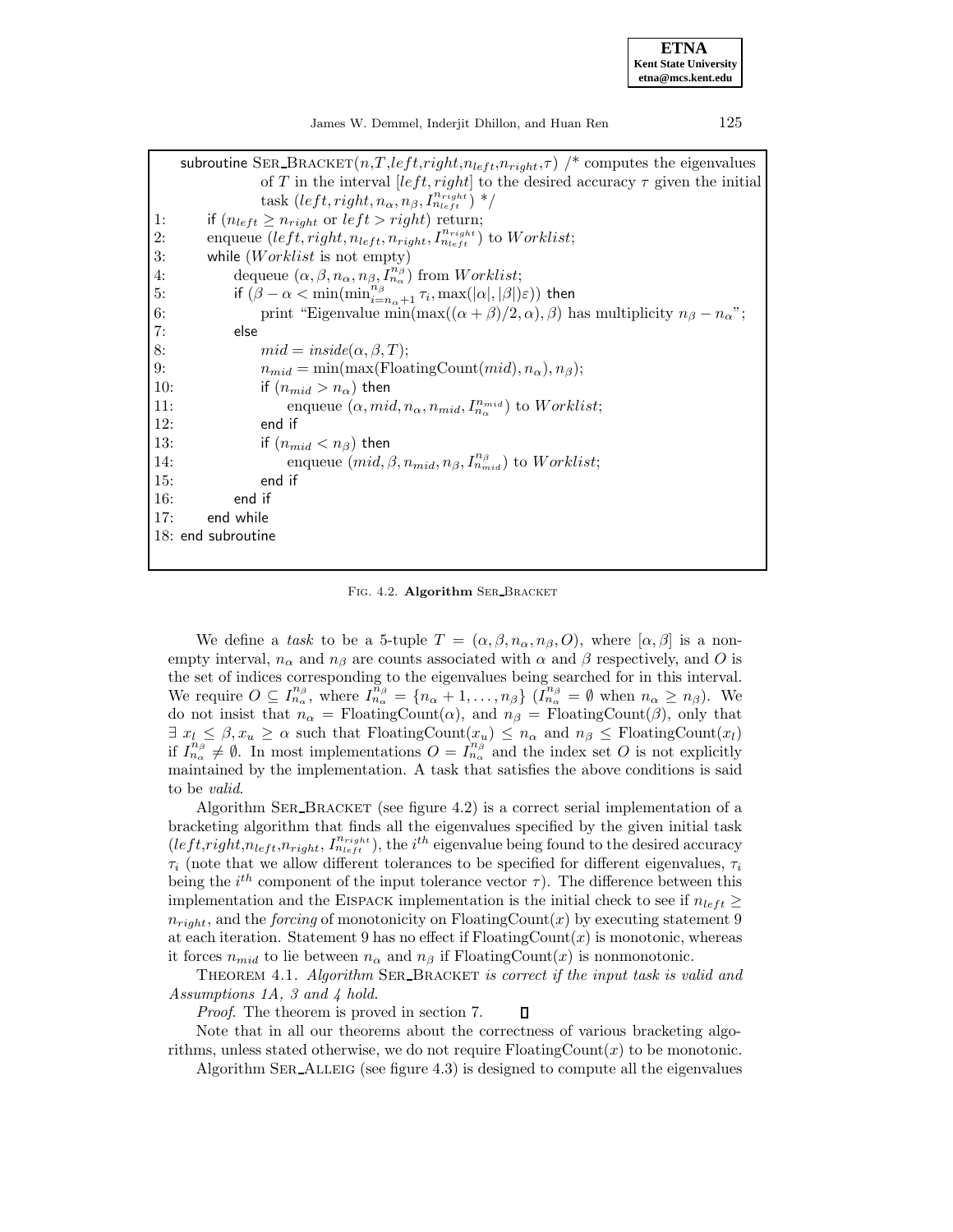subroutine SER\_ALLEIG( $n,T,\tau$ ) /\* computes all the eigenvalues of  $T^*$ /  $(ql,qu) = \text{COMPUTE\_GERSCHGORITHM}(n,T);$ call SER BRACKET $(n,T,ql,qu,0,n,\tau);$ end subroutine function COMPUTE GERSCHGORIN $(n,T)$  /\* returns the Gerschgorin Interval  $(gl,gu]$ \* 1:  $gl = \min_{i=1}^{n} (T_{ii} - \sum_{i=1}^{n} d_i)$  $\frac{1}{3}$  Gerschgorin left bound  $\frac{1}{3}$ 2:  $gu = \max_{i=1}^{n} (T_{ii} + \sum_{i=1}^{n}$ /\* Gerschgorin right bound  $*/$ 3:  $\text{bnorm} = \max(|gl|, |gu|);$ 4:  $gl = gl - bnorm * 2n\varepsilon - \xi_0$ ;  $gu = gu + bnorm * 2n\varepsilon + \xi_n$ ; /\* see Table 5.5 \*/ 5:  $gu = \max(gl, gu);$ 6: return $(gl,gu);$ end function

FIG. 4.3. **Algorithm** SER\_ALLEIG computes all the eigenvalues of T

of T to the desired accuracy. Compute Gerschgorin is a subroutine that computes the Gerschgorin interval  $\left[g_l, gu\right]$  guaranteed to contain all the eigenvalues of the symmetric acyclic matrix  $T$ . Note that in line 4 of the pseudocode, the Gerschgorin interval is widened to ensure that  $\text{FloatingCount}(ql) = 0$  and  $\text{FloatingCount}(qu) = n$ when Assumptions 1A and 1C hold (this is proved in section 5.7). Due to the correctness of Algorithm SER\_BRACKET, we have the following corollary :

COROLLARY 4.2. Algorithm SER\_ALLEIG is correct if Assumptions 1A, 1C, 3 and 4 hold.

**4.4. Parallel Implementation of the Bracketing Algorithm.** We now discuss parallel implementations of the bracketing algorithm. The bisection algorithm offers ample opportunities for parallelism, and many parallel implementations exist [6, 15, 20, 16]. We first discuss a natural parallel implementation which gives the false appearance of being *correct*. Then, we give a *correct* parallel implementation that has been tested extensively on many parallel platforms, such as the CM-5, Intel Paragon, IBM SP2 and various PVM platforms, and is a part of ScaLAPACK [8].

In the following sections, all the algorithms are presented in the SPMD (Single Program Multiple Data Stream) style of programming.

**4.4.1. A Simple, Natural and Incorrect Parallel Implementation.** A natural way to divide the work arising in the bracketing algorithm among  $p$  processors is to partition the initial Gerschgorin interval into  $p$  equal subintervals, and assign to processor *i* the task of finding all the eigenvalues in the  $i^{th}$  subinterval. Algorithm  $PAR\_ALLEIG0$  (see figure 4.4) is a simple and natural parallel implementation based on this idea that attempts to find all the eigenvalues of  $T$  (the  $p$  processors are assumed to be numbered  $0, 1, 2, \ldots, p - 1$ . However, algorithm PAR\_ALLEIG0 fails to find the eigenvalue of a  $1 \times 1$  identity matrix when implemented on a 32 processor CM-5! The reason is that when  $p = 32$ , average width is so small that  $\alpha = \beta$  on all the processors. Thus, none of the processors are able to find the only eigenvalue. (This would happen on any machine with IEEE arithmetic, not just the CM-5.)

The error in algorithm PAR\_ALLEIGO is in the way  $\beta$  is computed. Algorithm PAR\_ALLEIG1 (see figure 4.5) fixes the problem by computing  $\beta^{(i)}$  as  $gl + (i + 1) *$ average width. This results in the following theorem, which we prove in section 7.2.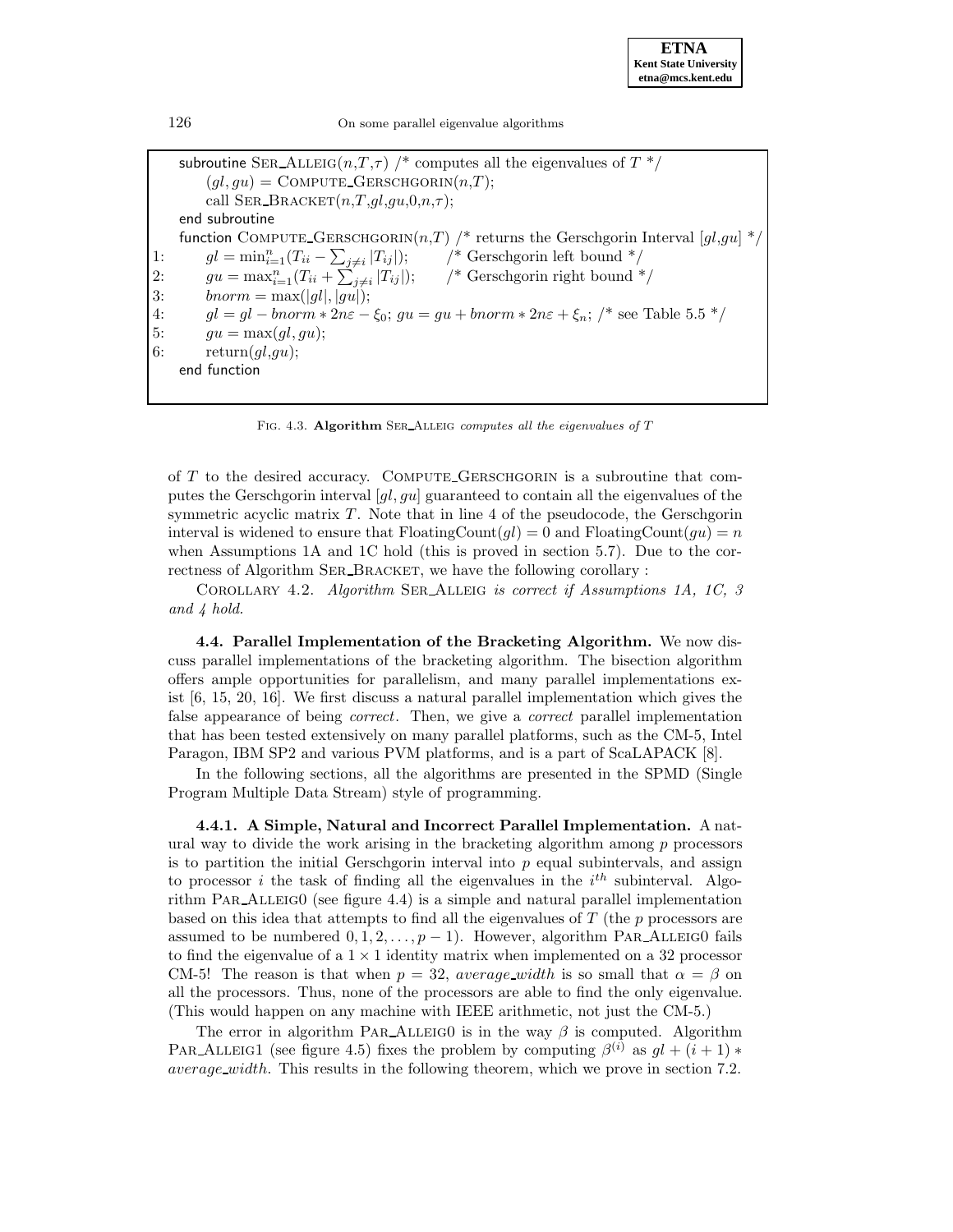**ETNA Kent State University etna@mcs.kent.edu**

James W. Demmel, Inderjit Dhillon, and Huan Ren 127

```
subroutine PAR_ALLEIGO(n,T,\tau) /* computes all the eigenvalues of T in parallel */
i = \text{My\_PROCESSOR\_NUMBER}.
(ql,qu) = \text{COMPUTE\_GERSCHGORITHM}(n,T);average\_width = (gu - gl)/p;\alpha = gl + i * average\_width;\beta = \alpha + average\_width;n_{\alpha} = \text{FloatingCount}(\alpha);n_{\beta} = \text{FloatingCount}(\beta);call SER_BRACKET(n,T,\alpha,\beta,n_{\alpha},n_{\beta},\tau);end subroutine
```
FIG. 4.4. **Algorithm** PAR\_ALLEIGO — An Incorrect Parallel Implementation

```
subroutine PAR_ALLEIG1(n,T, \tau) /* computes all the eigenvalues of T in parallel */
i = \text{My\_PROCESOR\_NUMBER}.
(gl,gu) = \text{COMPUTE\_GERSCHGORITHM}(n,T);average\_width = (gu - gl)/p;\alpha = gl + i * average\_width;\beta = \max(ql + (i + 1) * average\_width, \alpha);if (i = p - 1) \beta = gu;n_{\alpha} = \text{FloatingCount}(\alpha);n_{\beta} = \text{FloatingCount}(\beta);call SER BRACKET(n,T,\alpha,\beta,n_\alpha,n_\beta,\tau);end subroutine
```
FIG. 4.5. **Algorithm** PAR ALLEIG1 — Correct when FloatingCount $(x)$  is monotonic

THEOREM 4.3. Algorithm PAR\_ALLEIG1 is correct if Assumptions 1A, 1C, 1E, 3 and 4 hold and FloatingCount $(x)$  is monotonic.

However, when  $F_{\text{loadingCount}}(x)$  is nonmonotonic, Algorithm PAR\_ALLEIG1 is still incorrect! The error in the algorithm is that when  $F$ loatingCount $(x)$  is nonmonotonic, a desired eigenvalue may be computed more than once. For example, suppose  $n = p = 3, n_{\alpha}^{(0)} = 0, n_{\beta}^{(0)} = n_{\alpha}^{(1)} = 2, n_{\beta}^{(1)} = n_{\alpha}^{(2)} = 1$ , and  $n_{\beta}^{(2)} = 3$ . In this case, the second eigenvalue will be computed both by processors 0 and 2.

Algorithm PAR $\Delta$ LLEIG2 (see figure 4.6) corrects this problem by making processor 0 find all the initial tasks that are input to algorithm Ser Bracket. These initial tasks are formed such that  $n_{\alpha}^{(i)} \leq n_{\beta}^{(i)}$ , for  $i = 0, \ldots, p - 1$ , and are then communicated to the other processors. Note that these initial tasks may also be formed by computing  $n_{\alpha}^{(i)}$  and  $n_{\beta}^{(i)}$  in parallel on each processor, making sure  $n_{\alpha}^{(i)} \leq n_{\beta}^{(i)}$ , and then doing two max scans replacing  $n_{\alpha}^{(i)}$  by  $\max_{j\leq i} n_{\alpha}^{(i)}$  and  $n_{\beta}^{(i)}$  by  $\max_{j\leq i} n_{\beta}^{(i)}$ . This would take  $\log(p)$  steps on p processors. The function send $(\tilde{i},(\gamma_0,\gamma_1,n_{\gamma_0},n_{\gamma_1}))$  sends the task  $(\gamma_0, \gamma_1, n_{\gamma_0}, n_{\gamma_1})$  to processor i, while receive $(0, (\alpha, \beta, n_\alpha, n_\beta))$  receives the task sent by processor 0. Thus, we have the following theorem:

THEOREM 4.4. Algorithm PAR\_ALLEIG2 is correct if Assumptions 1A, 1C, 1D, 3 and 4 hold.

Proof. The theorem is proved in section 7.2. $\Box$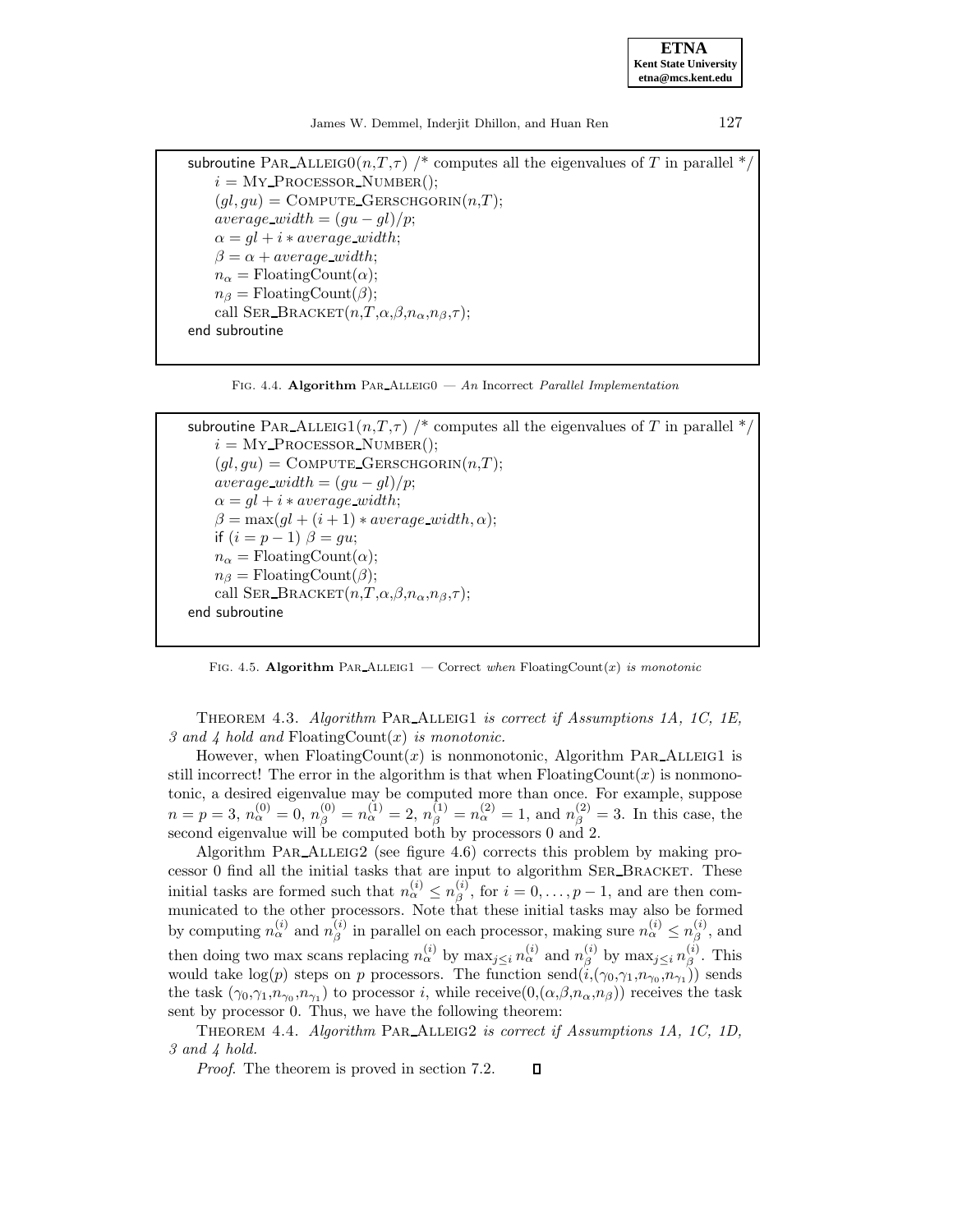subroutine PAR\_ALLEIG2( $n,T,\tau$ ) /\* computes all the eigenvalues of T in parallel \*  $i = \text{My\_PROCESSOR\_NUMBER}$ .  $(ql,qu) = \text{COMPUTE\_GERSCHGORITHM}(n,T);$  $average\_width = (gu - gl)/p;$ if  $(i = 0)$  then  $n_{\gamma_0} = 0; \, \gamma_0 = gl; \, \gamma_1 = \gamma_0;$ for  $(j = 0; j < p; j = j + 1)$  do  $\frac{\pi}{6}$  does a max scan  $\frac{k}{\pi}$  $\gamma_1 = \max(\gamma_0 + average\_width, \gamma_0);$  $n_{\gamma_1} = \max(\text{FloatingCount}(\gamma_1), n_{\gamma_0});$  $send(j,(\gamma_0,\gamma_1,n_{\gamma_0},n_{\gamma_1}));$  $\gamma_0 = \gamma_1; n_{\gamma_0} = n_{\gamma_1};$ end for end if receive $(0, (\alpha, \beta, n_\alpha, n_\beta));$ if  $(i = p - 1)$  then  $\beta = qu$ ;  $n_{\beta} = n$ : end if call SER BRACKET $(n,T,\alpha,\beta,n_\alpha,n_\beta,\tau);$ end subroutine

FIG. 4.6. **Algorithm** PAR\_ALLEIG2 — A Correct Parallel Implementation

Note that algorithm PAR\_ALLEIG2 does not require different processors to have identical arithmetic.

**4.4.2. A Practical Correct Parallel Implementation.** Although correct, Algorithm PAR\_ALLEIG2 is very sensitive to the eigenvalue distribution in the Gerschgorin interval, and does not result in high speedups on massively parallel machines when the eigenvalues are not distributed uniformly. We now give a more practical parallel implementation, and prove its correctness. Algorithm PAR\_ALLEIG3 (see figure 4.7) partitions the work among the  $p$  processors by making each processor find an almost equal number of eigenvalues (for ease of presentation, we assume that  $p$  divides n). This static partitioning of work has been observed to give good performance on various parallel machines for almost all eigenvalue distributions.

In algorithm PAR ALLEIG3, processor i attempts to find eigenvalues  $i(n/p)+1$ through  $(i+1)n/p$ . The function FIND INIT TASK invoked on processor i finds a floating point number  $\beta^{(i)}$  such that FloatingCount $(\beta^{(i)})=(i + 1)n/p$ , unless  $\lambda_{(i+1)n/p}$ is part of a cluster of eigenvalues. In the latter case, FIND INIT TASK finds a floating point number  $\beta^{(i)}$  such that FloatingCount $(\beta^{(i)})$  is bigger than  $(i+1)n/p$  and  $\lambda_{(i+1)n/p}, \ldots, \lambda_{\text{FloatingCount}(\beta^{(i)})}$  form a cluster relative to the user specified error tolerance,  $\tau$ . Each processor i computes  $\beta$ , and communicates with processor i – 1 to receive  $\alpha$ , and then calls algorithm SER\_BRACKET with the initial task  $(\alpha, \beta, n_\alpha, n_\beta, I_\alpha^\beta)$ returned by the function FIND INIT TASK. When the eigenvalues are well separated, each processor finds an equal number of eigenvalues.

THEOREM 4.5. Algorithm PAR\_ALLEIG3 is correct if Assumptions 1A, 1C, 1E, 3 and 4 hold.

 $\Box$ Proof. The theorem is proved in section 7.2.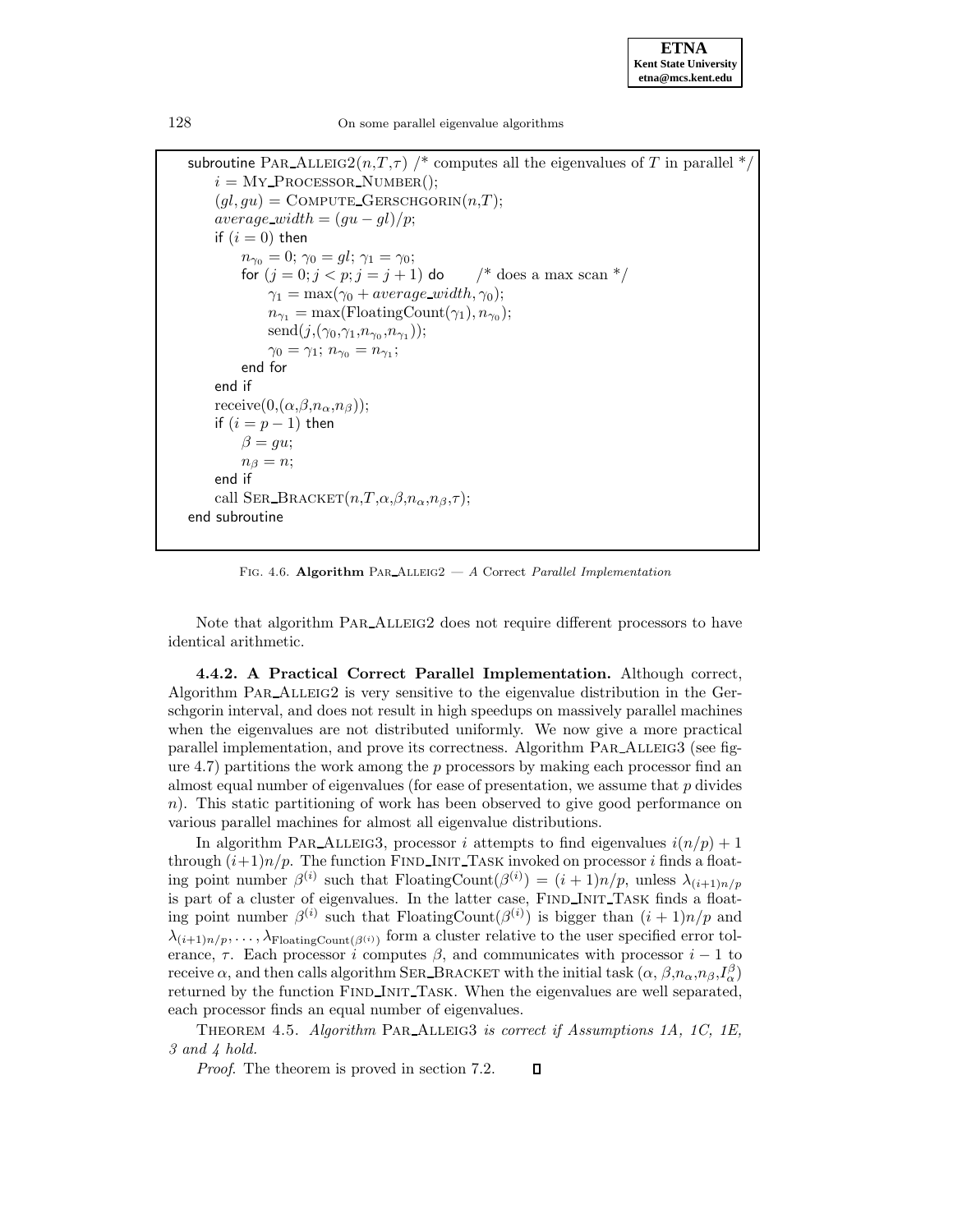**ETNA Kent State University etna@mcs.kent.edu**

James W. Demmel, Inderjit Dhillon, and Huan Ren 129

subroutine PAR\_ALLEIG3( $n,T,\tau$ ) /\* computes all the eigenvalues of T in parallel \*/  $i = \text{My\_PROCESSOR\_NUMBER}$ .  $[gl,gu] = \text{COMPUTE\_GERSCHGORITHM}(n,T);$  $(\alpha,\beta,n_{\alpha},n_{\beta}) =$  FIND INIT TASK $(n,T,gl,gu,0,n,\tau);$ call SER\_BRACKET $(n,T,\alpha,\beta,n_\alpha,n_\beta,\tau);$ end subroutine function FIND INIT TASK $(n, T, \alpha, \beta, n_{\alpha}, n_{\beta}, \tau)$  /\* returns initial task \*/ 1:  $\qquad \qquad save = \alpha; \ n_{save} = n_{\alpha};$ 2: while  $((n_\beta \neq (i+1)n/p)$  and  $(\beta - \alpha > \min(\min_{i=n_\alpha+1}^{n_\beta} \tau_i, \max(|\alpha|, |\beta|)\varepsilon)))$ 3:  $mid = inside(\alpha, \beta, T);$ 4:  $n_{mid} = \min(\max(\text{FloatingCount}(mid), n_{\alpha}), n_{\beta});$ 5: if  $(n_{mid} \geq (i+1)n/p)$  then 6:  $\beta = mid; n_{\beta} = n_{mid};$ 7: else 8:  $\alpha = mid; n_{\alpha} = n_{mid};$ 9: end if 10: end while 11: if  $(i \neq p-1)$  then 12:  $\text{send}(i + 1, \beta)$ ; 13:  $\text{send}(i + 1, n_\beta);$ 14: end if 15: if  $(i \neq 0)$  then 16: receive $(i-1,\alpha);$ 17:  $\text{receive}(i - 1, n_{\alpha});$ 18: else 19:  $\alpha = save; n_{\alpha} = n_{save};$ 20: end if 21:  $return(\alpha, \beta, n_{\alpha}, n_{\beta});$ end function

FIG. 4.7. **Algorithm** PAR\_ALLEIG3 — each processor finds an (almost) equal number of eigenvalues

However, the above algorithm can be incorrect if the arithmetic differs on the different processors. Due to the differing arithmetics, the function FIND INIT TASK may return tasks such that  $\beta^{(i)} > \beta^{(i+1)}$ . For example, suppose  $n = p = 3$ ,  $n_{\alpha}^{(0)} = 0$ ,  $n_{\beta}^{(0)} = n_{\alpha}^{(1)} = 1, n_{\beta}^{(1)} = n_{\alpha}^{(2)} = 2$ , and  $n_{\beta}^{(2)} = 3$  but  $\beta^{(1)} > \beta^{(2)}$ . In this case, processor 2 will not compute any eigenvalue since the task input to Algorithm SER\_BRACKET is not a valid task. The fix is to explicitly ensure that  $\alpha^{(i)} \leq \beta^{(i)}$  and  $n_{\alpha}^{(i)} \leq n_{\beta}^{(i)}$  by doing a few max scans [7]. This fix results in algorithm PAR\_ALLEIG4 (see figure 4.8). The call  $\alpha = \max\limits_{s \in \alpha} (a)$  sets  $\alpha^{(i)} = \max_{j \leq i} \alpha^{(j)}$  for  $i = 1, 2, ..., p - 1$ .

THEOREM 4.6. Algorithm PAR\_ALLEIG4 is correct if Assumptions 1A, 1C, 1D, 3 and 4 hold.

Proof. The theorem is proved in section 7.2.  $\Box$ 

Note that in order to deal with nonmonotonicity we used some communication between processors to guarantee correctness of the parallel algorithms. We have not succeeded in devising a correct, load balanced algorithm that does not require com-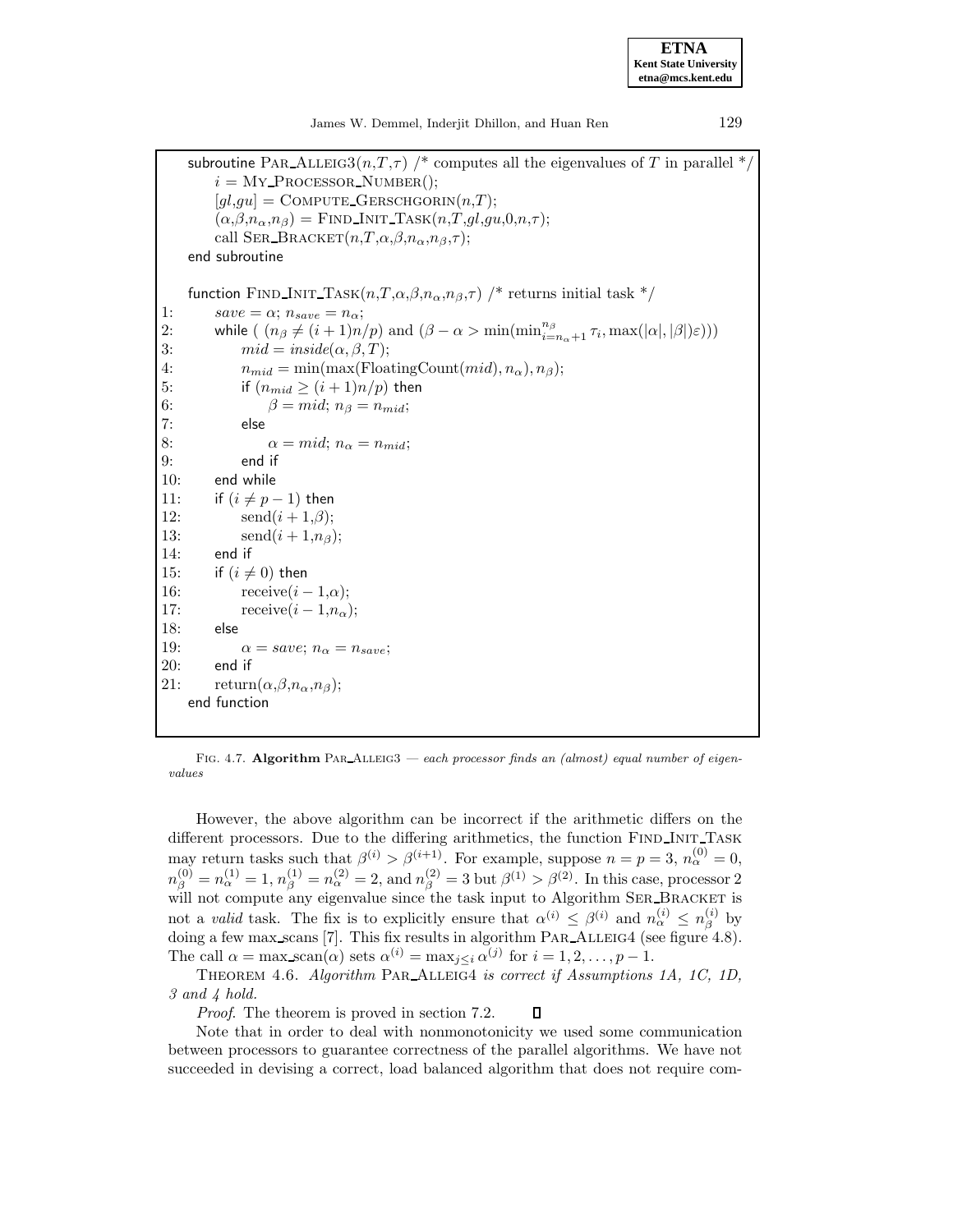subroutine PAR\_ALLEIG4(n,T, $\tau$ ) /\* computes all the eigenvalues of T in parallel \*/  $i = \text{My\_PROCESSOR\_NUMBER}$ );  $[gl,gu] = \text{COMPUTE\_GERSCHGORITHM}(n,T);$  $(\alpha,\beta,n_{\alpha},n_{\beta}) =$  FIND INIT TASK $(n,T,gl,gu,0,n,\tau);$ call SER\_BRACKET $(n,T,\alpha,\beta,n_\alpha,n_\beta,\tau);$ end subroutine function FIND INIT TASK $(n, T, \alpha, \beta, n_{\alpha}, n_{\beta}, \tau)$  /\* returns initial task \*/ 1:  $save = \alpha; n_{save} = n_{\alpha};$ 2: while  $((n_\beta \neq (i+1)n/p)$  and  $(\beta - \alpha > \min(\min_{i=n_\alpha+1}^{n_\beta} \tau_i, \max(|\alpha|, |\beta|)\varepsilon)))$ 3:  $mid = inside(\alpha, \beta, T);$ 4:  $n_{mid} = \min(\max(\text{FloatingCount}(mid), n_{\alpha}), n_{\beta});$ 5: if  $(n_{mid} \geq (i+1)n/p)$  then 6:  $\beta = mid; n_{\beta} = n_{mid};$ 7: else 8:  $\alpha = mid; n_{\alpha} = n_{mid};$ 9: end if 10: end while 11: if  $(i \neq p-1)$  then 12:  $\text{send}(i + 1, \beta)$ ; 13:  $\text{send}(i + 1, n_\beta);$ 14: end if 15: if  $(i \neq 0)$  then 16: receive $(i-1,\alpha);$ 17:  $\text{receive}(i - 1, n_{\alpha});$ 18: else 19:  $\alpha = save; n_{\alpha} = n_{save};$ <br>20: end if end if 21:  $\alpha = \min(\alpha, \beta); \ \beta = \max(\alpha, \beta);$ 22:  $\alpha = \max\text{scan}(\alpha); \ \beta = \max\text{scan}(\beta);$ 23:  $n_{\alpha} = \min(n_{\alpha}, n_{\beta}); n_{\beta} = \max(n_{\alpha}, n_{\beta});$ 24:  $n_{\alpha} = \max\text{scan}(n_{\alpha}); n_{\beta} = \max\text{scan}(n_{\beta});$ 25:  $return(\alpha, \beta, n_\alpha, n_\beta);$ end function

FIG. 4.8. **Algorithm** PAR\_ALLEIG4 — each processor finds an (almost) equal number of eigenvalues

munication; this remains an open problem.

**5. Roundoff Error Analysis.** As we mentioned before, Algorithm 1 was recently extended to the symmetric acyclic matrices. In [10] the implementation of Count $(x)$  for acyclic matrices was given, see Algorithm 2. The algorithm refers to the tree  $G(T)$ , where node 1 is chosen (arbitrarily) as the root of the tree, and node j is called a *child* of node i if  $T_{ij} \neq 0$  and node j has not yet been visited by the algorithm.

Algorithm 2:  $Count(x)$  returns the number of eigenvalues of the symmetric **acyclic matrix** T **that are less than** x**.**

call TreeCount $(1, x, d, s)$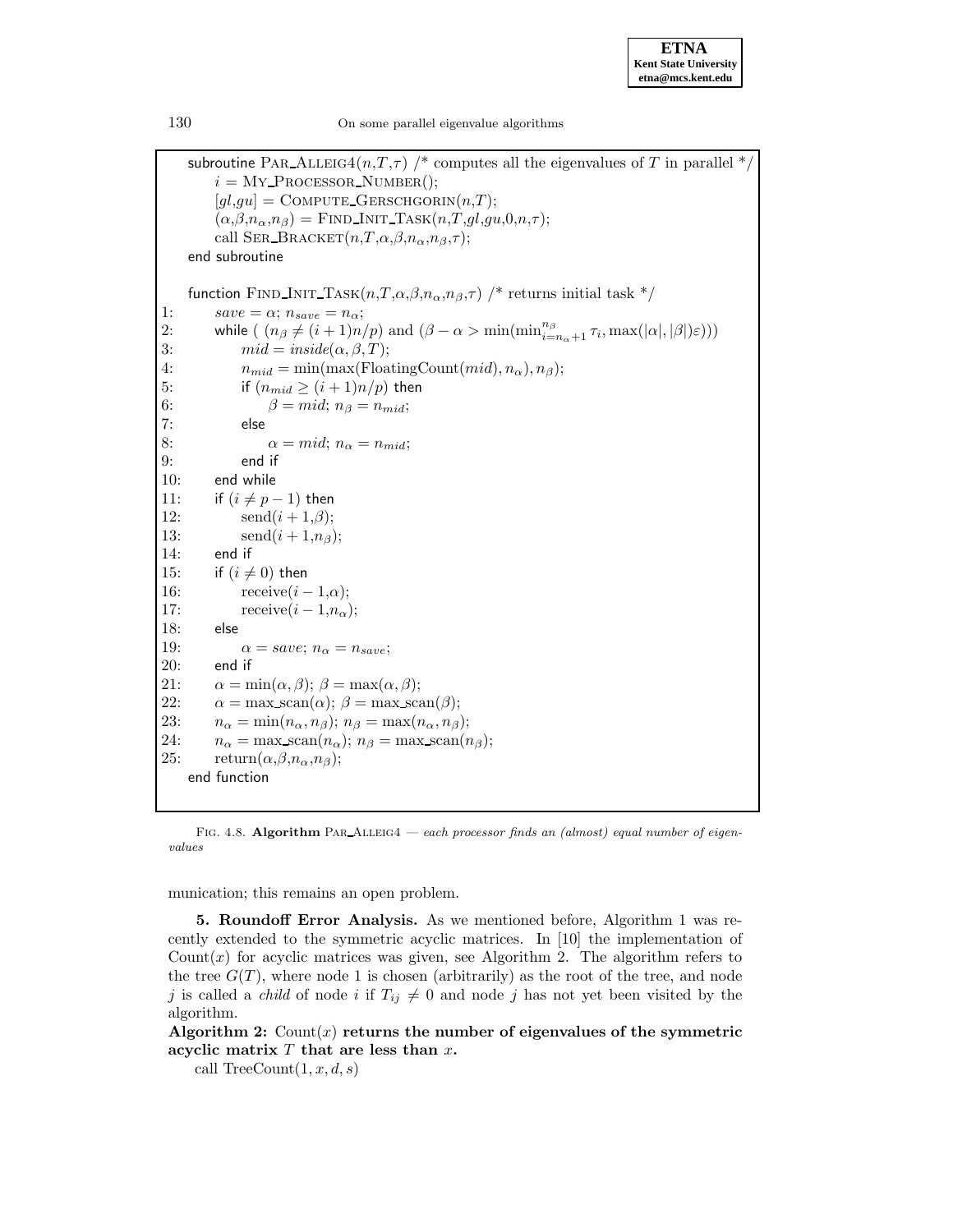James W. Demmel, Inderjit Dhillon, and Huan Ren 131

Count  $= s$ 

procedure TreeCount $(i, x, d, s)$  /\* i and x are inputs, d and s are outputs \*/  $s = 0$  $sum = 0$ for all children  $j$  of  $i$  do call TreeCount $(j, x, d', s')$  $sum = sum + T_{ij}^2/d'$  $s = s + s'$ endfor  $d = (T_{ii} - x) - sum$ if  $d < 0$  then  $s = s + 1$ end TreeCount

In [10] it is also shown that barring over/underflow, the floating point version of Algorithm 2 has the same attractive backward error analysis as the floating point version of Algorithm 1: Let FloatingCount $(x, T)$  denote the value of Count $(x, T)$ computed in floating point arithmetic. Then FloatingCount $(x, T) = \text{Count}(x, T')$ , where  $T'$  differs from T only slightly:

(5.1) 
$$
|T_{ij} - T'_{ij}| \le f(C/2 + 2, \varepsilon)|T_{ij}| \text{ if } i \ne j \text{ and } T_{ii} = T'_{ii},
$$

where  $\varepsilon$  is the machine precision, C is the maximum number of children of any node in the graph  $G(T)$  and  $f(n, \varepsilon)$  is defined by

$$
f(n,\varepsilon) = (1+\varepsilon)^n - 1.
$$

By Assumption 2A ( $n \in \leq$  .1), we have [24]:

$$
f(n,\varepsilon) \le 1.06n\varepsilon.
$$

(Strictly speaking, the proof of this bound is a slight modification of the one in [10], and requires that  $d$  be computed exactly as shown in TreeCount. The analysis in [10] makes no assumption about the order in which the sum for  $d$  is evaluated, whereas the bound  $(5.1)$  for TreeCount assumes the parentheses in the sum for d are respected. Not respecting the parentheses weakens the bounds just slightly, and complicates the discussion below, but does not change the overall conclusion.)

This tiny componentwise backward error permits us to compute the eigenvalues accurately, as we now discuss. Suppose the backward error in (5.1) can change eigenvalue  $\lambda_k$  by at most  $\xi_k$ . For example, Weyl's Theorem [22] implies that  $\xi_k \leq$  $||T - T'||_2 \leq 2f(C/2 + 2, \varepsilon) ||T||_2$ , i.e. that each eigenvalue is changed by an amount small compared with the largest eigenvalue. If  $T_{ii} = 0$  for all i, then  $\xi_k \leq (1 - (C +$  $(4)\varepsilon^{1-n}|\lambda_k|$ , i.e. each eigenvalue is changed by an amount small relative to itself. See [5, 12, 18] for more such bounds.

Now suppose that at some point in the algorithm we have an interval  $[x, y), x < y$ , where

(5.2) 
$$
i = \text{FloatingCount}(x, T) < \text{FloatingCount}(y, T) = j
$$
.

Let  $T'_x$  be the equivalent matrix for which FloatingCount $(x,T) = \text{Count}(x,T'_x)$ , and  $T'_y$  be the equivalent matrix for which FloatingCount $(y,T) = \text{Count}(y,T'_y)$ , Thus  $x \leq$  $\lambda_{i+1}(T'_x) \leq \lambda_{i+1}(T) + \xi_{i+1}$ , or  $x - \xi_{i+1} \leq \lambda_{i+1}(T)$ . Similarly,  $y > \lambda_j(T'_y) \geq \lambda_j(T) - \xi_j$ , or  $\lambda_j(T) < y + \xi_j$ . Altogether,

(5.3) 
$$
x - \xi_{i+1} \leq \lambda_{i+1}(T) \leq \lambda_j(T) < y + \xi_j.
$$

**ETNA Kent State University etna@mcs.kent.edu**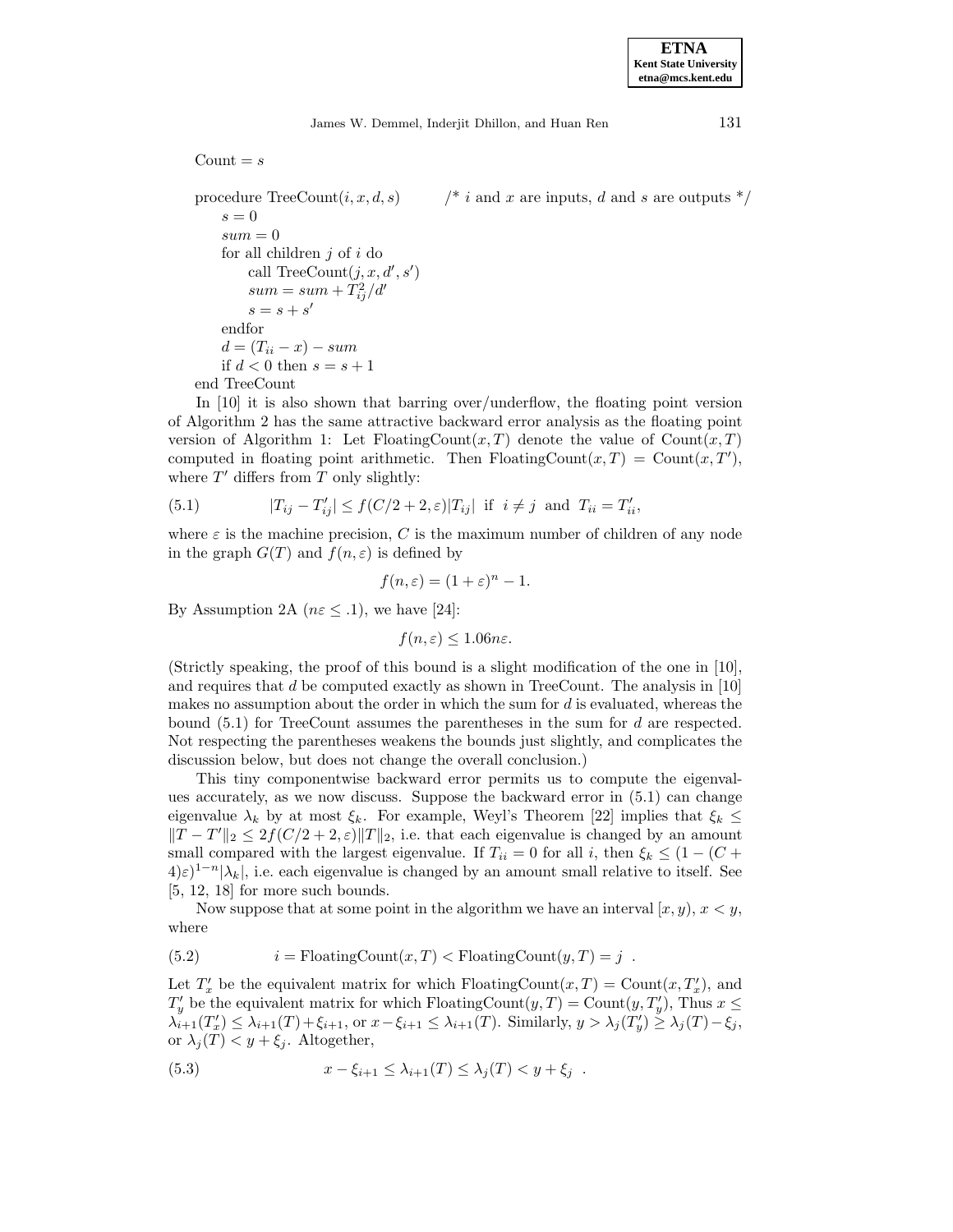If  $j = i + 1$ , we get the simpler result

$$
(5.4) \t\t x - \xi_j \leq \lambda_j(T) < y + \xi_j \enspace .
$$

This means that by making x and y closer together, we can compute  $\lambda_i(T)$  with an accuracy of at best about  $\pm \xi_i$ ; this is when x and y are adjacent floating point numbers and  $j = i + 1$  in (5.2). Thus, in principle  $\lambda_i(T)$  can be computed nearly as accurately as the inherent uncertainty  $\xi_i$  permits.

We now describe the impact of over/underflow, including division by zero. We first discuss the way division by zero is avoided in Eispack's bisect routine [23], then the superior method in Lapack's dstebz routine [1, 18], and finally how our alternative Algorithm 4 (Flcnt IEEE) works (Algorithm 4 assumes IEEE arithmetic). The difficulty arises because if d' is tiny or zero, the division  $T_{ij}^2/d'$  can overflow. In addition,  $T_{ij}^2$  can itself over/underflow.

We denote the pivot  $d$  computed when visiting node  $i$  by  $d_i$ . The floating point operations performed while visiting node  $i$  are then

(5.5) 
$$
d_i = fl((T_{ii} - x) - (\sum_{\text{all children}} \frac{T_{ij}^2}{d_j})).
$$

To analyze this formula, we will let subscripted  $\varepsilon$ 's and  $\eta$ 's denote independent quantities bounded in absolute value by  $\varepsilon$  (machine precision) and  $\bar{\omega}$  (underflow threshold). We will also make standard substitutions like  $\prod_{i=1}^{n} (1 + \varepsilon_i) \to (1 + \tilde{\varepsilon})^n$  where  $|\tilde{\varepsilon}| \leq \varepsilon$ , and  $(1 + \varepsilon_i)^{\pm 1} \eta_j \to \eta_j$ .

**5.1. Model 1: Barring Overflow, Acyclic Matrix.** Barring overflow, (5.5) and Assumption 2B(i) leads to

$$
d_i = \{ (T_{ii} - x)(1 + \varepsilon_a^i) + \eta_{1i} - \sum_{\substack{d \text{all children} \\ \text{all children}}} \frac{T_{ij}^2}{d_j} (1 + \tilde{\varepsilon}_{ij})^{C+1} - (2C - 1)\eta_{2i} \} (1 + \varepsilon_b^i) + \eta_{3i}.
$$

or

$$
\frac{d_i}{1+\varepsilon_b^i} = (T_{ii} - x)(1+\varepsilon_a^i) - \sum_{\substack{\text{all children} \\ j \text{ of } i}} \frac{T_{ij}^2}{d_j} (1+\tilde{\varepsilon}_{ij})^{C+1} + 2C \cdot \eta_{2i}' + \eta_{3i}'.
$$

or

$$
\frac{d_i}{(1+\varepsilon_c^i)^2} = T_{ii} - x - \sum_{\text{all children}} \frac{T_{ij}^2}{d_j} (1+\hat{\varepsilon}_{ij})^{C+2} + (2C+1)\eta_i.
$$

Let  $\tilde{d}_i = d_i/(1 + \varepsilon_c^i)^2$ , finally,

(5.6) 
$$
\tilde{d}_i = T_{ii} + (2C+1)\eta_i - x - \sum_{\text{all children}} \frac{T_{ij}^2}{\tilde{d}_j} (1 + \varepsilon_{ij})^{C+4}.
$$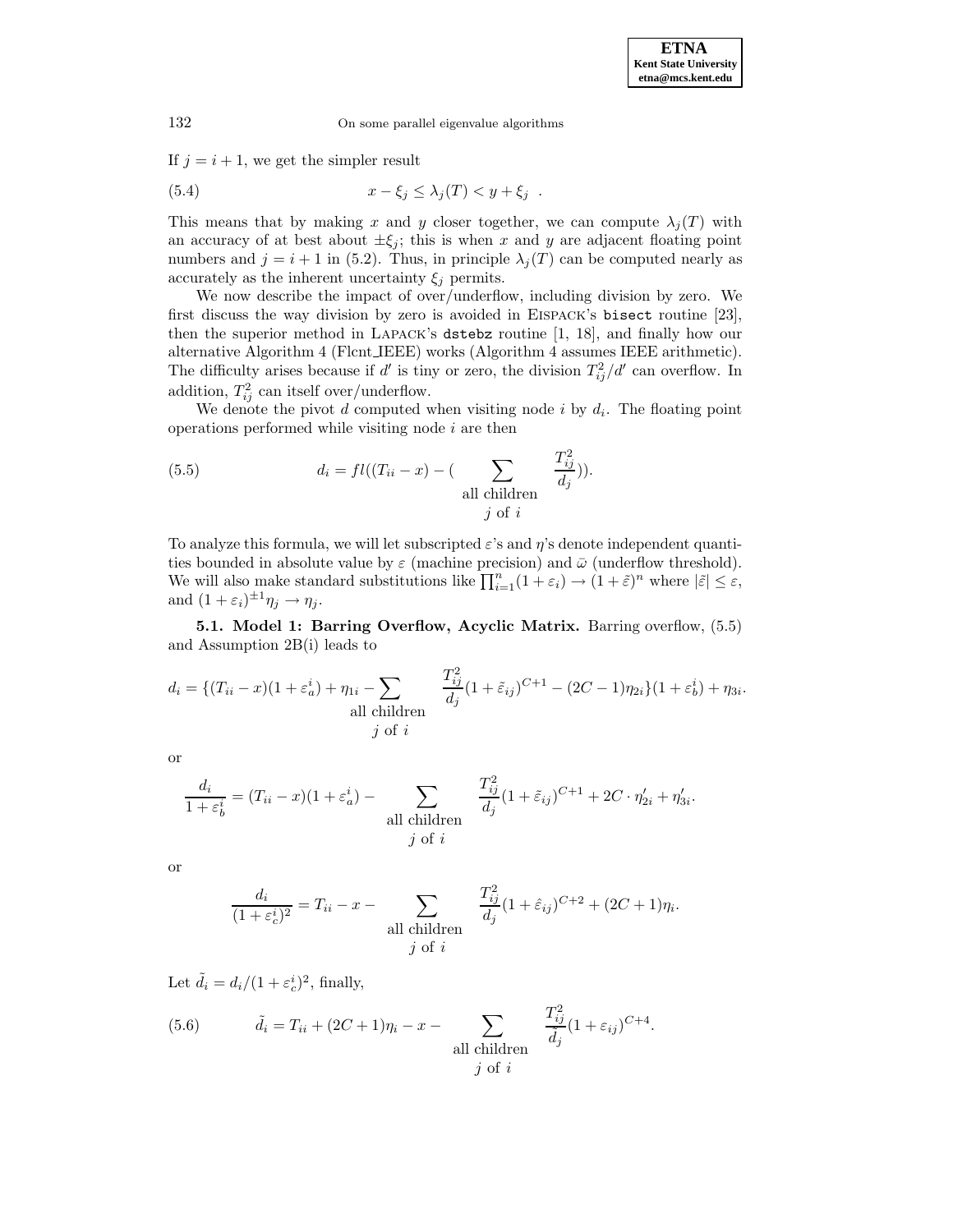REMARK 5.1. Under Model 2, IEEE arithmetic with gradual underflow, the underflow error  $(2C+1)\eta_i$  of the above equation can be replaced by  $C\eta_i$  because addition and subtraction never underflow. If there is no underflow during the computations of  $d_i$  either, then (5.6) simplifies to:

$$
\tilde{d}_i = T_{ii} - x - \sum_{\text{all children}} \frac{T_{ij}^2}{\tilde{d}_j} (1 + \varepsilon_{ij})^{C+4}.
$$

This proves (5.1), since the  $\tilde{d}_i$  are the exact pivots correspond to T' where T' satisfies  $(5.1)$  and  $sign(\tilde{d}_i) = sign(d_i)$ .

REMARK 5.2. We need to bar overflow in principle for symmetric acyclic matrix with IEEE arithmetic, because if in  $(5.5)$ , there are two children  $j_1$  and  $j_2$  of i such that  $T_{ij_1}^2/d_{j_1}$  overflows to  $\infty$  and  $T_{ij_2}^2/d_{j_2}$  overflows to  $-\infty$ ; then  $d_i$  will be NaN, not even well-defined.

**5.2. Models 2 and 3:** Eispack**'s FlCnt bisect, Tridiagonal Matrix.** Eispack's FlCnt bisect can overflow for symmetric tridiagonal or acyclic matrices with Model 1 arithmetic, and return NaN's for symmetric acyclic matrices and IEEE arithmetic since it makes no provision against overflow (see Remark 5.2). In this section, we assume T is a symmetric tridiagonal matrix whose graph is just a chain, i.e.  $C = 1$ . Therefore, to describe the error analysis for FlCnt bisect, we need the following assumptions:

**Assumption 2B(ii):**  $\overline{M} \equiv \max_{i,j} |T_{ij}| \leq \sqrt{\Omega}$ , and one of

**Assumption 1A: Model 2.** Full IEEE arithmetic with  $\infty$  and NaN arithmetic, and with gradual underflow, or

**Assumption 1A: Model 3.** Full IEEE arithmetic with  $\infty$  and NaN arithmetic, but with underflow flushing to zero.

**Algorithm 3:** EISPACK **FlCnt** bisect. FloatingCount $(x)$  returns the number **of eigenvalues of a real symmetric tridiagonal matrix** T **that are less than** x**.**

 $F\text{loadingCount} = 0;$  $d_0 = 1;$ for  $i = 1$  to n if  $(d_i = 0)$  then  $v = |b_{i-1}|/\varepsilon$ else  $v = b_{i-1}^2/d_i$ endif  $d_i = a_i - x - v$ if  $d_i < 0$  then FloatingCount = FloatingCount + 1 endfor

Under Models 2 and 3, our error expression (5.6) simplifies to

$$
\tilde{d}_i = a_i + 3\eta_i - x - \frac{b_{i-1}^2 (1 + \varepsilon_{ij})^5}{\tilde{d}_{i-1}}.
$$

where  $a_i = T_{ii}$  and  $b_{i-1} = T_{i-1,i}$ .

However, FlCnt bisect's provision against division by zero can drastically increase the backward error bound (5.1). When  $d_i = 0$  for some j in (5.5), it is easy to see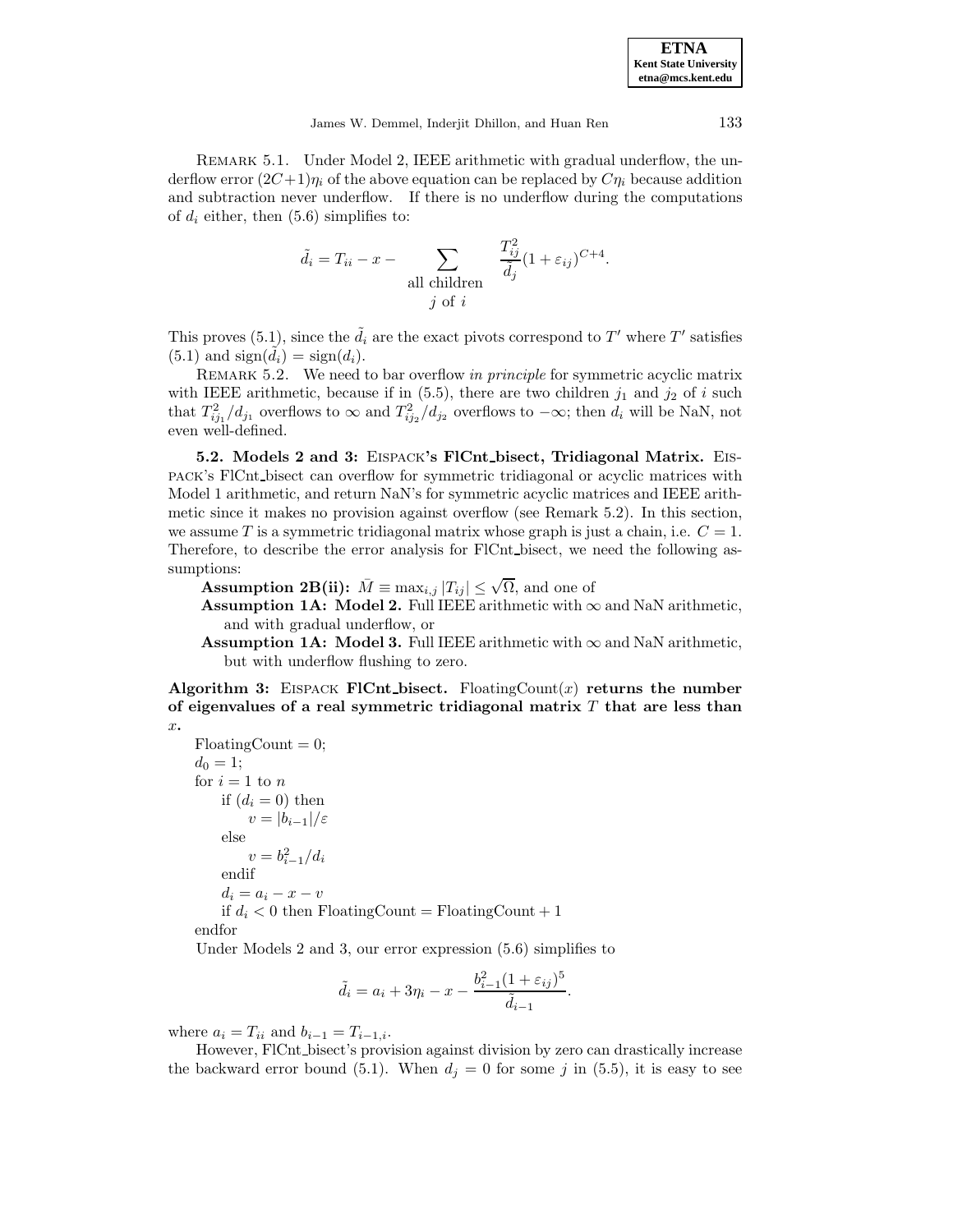that what bisect does is equivalent to perturbing  $a_j$  by  $\varepsilon |b_j|$ . This backward error is clearly small in norm, i.e. at most  $\varepsilon ||T||_2$ , and so by Weyl's Theorem, can perturb computed eigenvalue by no more than  $\varepsilon||T||_2$ . If one is satisfied with absolute accuracy, this is sufficient. However, it can clearly destroy any componentwise relative accuracy, because  $\varepsilon |b_i|$  may be much larger than  $|a_i|$ .

Furthermore, suppose there is some k such that  $d_k$  overflows, i.e.  $|d_k| \geq \Omega$ . Since Furthermore, suppose there is some  $\kappa$  such that  $a_k$  overhows, i.e.  $|a_k| \ge \Omega$ . Since  $\overline{M} \le \sqrt{\Omega}$ , it must be  $b_{k-1}^2/d_{k-1}$  that overflows. So  $\tilde{d}_k$  is  $-\text{sign}(b_{k-1}^2/d_{k-1}) \cdot \infty$  which has the same sign as the exact pivot corresponding to  $T'$ . But this will contribute an extra uncertainty to  $a_{k+1}$  of at most  $\bar{M}^2/\Omega$ , since  $|b_k^2/d_k| \leq \bar{M}^2/\Omega$ .

Therefore we get the following backward error for FlCnt bisect:

$$
|T_{ij} - T'_{ij}| \le f(2.5, \varepsilon) |T_{ij}| \text{ if } i \ne j.
$$

and

$$
|T_{ii} - T'_{ii}| \le \varepsilon ||T||_2 + \frac{\bar{M}^2}{\Omega} + \begin{cases} \varepsilon \omega \quad \text{Model 2} \\ 3\omega \quad \text{Model 3} \end{cases}.
$$

**5.3. Models 2 and 3: FlCnt IEEE, Tridiagonal Matrix.** The following code can work only for unreduced symmetric tridiagonal matrices under Models 2 and 3 for the same reason as FlCnt bisect: otherwise we could get  $T_{ij_1}^2/d_{j_1} + T_{ij_2}^2/d_{j_2} =$  $\infty - \infty = \text{NaN}$ . So in this section, we again assume T is a symmetric tridiagonal matrix. By using IEEE arithmetic, we can eliminate all tests in the inner loop, and so make it faster on many architectures [13]. To describe the error analysis, we again make Assumptions 1A(Model 2 or Model 3) and 2B(ii), as in section 5.2, and Assumption 2B(i), which is  $\hat{B} \equiv \min_{i \neq j} T_{ij}^2 \geq \omega$ .

The function SignBit is defined as in IEEE floating point arithmetic, i.e., Sign-Bit(x) is 0 if  $x > 0$  or  $x = +0$ , and 1 if  $x < 0$  or  $x = -0$ .

# Algorithm 4: FICnt IEEE. Floating Count  $(x)$  returns the number of eigen**values of a real symmetric tridiagonal matrix** T **that are less than** x**.**

 $F$ loatingCount = 0;  $d_0 = 1;$ for  $i = 1$  to n <sup>\*</sup> note that there is no provision against overflow and division by zero  $*/$  $d_i = (a_i - x) - b_{i-1}^2 / d_{i-1}$  $F\text{loadingCount} = \text{FloatingCount} + \text{SignBit}(d_i)$ endfor

By Assumption 2B(i),  $b_i^2$  never underflows. Therefore when some  $d_i$  underflows, we do not have the headache of dealing with 0/0 which is NaN.

Algorithm 4 is quite similar to FlCnt bisect except division by zero is permitted to occur, and the  $SignBit(\pm 0)$  function (= 0 or 1) is used to count eigenvalues (see also Section 8.1). More precisely, if  $d_i = +0$ ,  $d_{i+1}$  would be  $-\infty$ , so after two steps, Count will increase by 1. On the other hand, if  $d_i = -0$ ,  $d_{i+1}$  would be  $+\infty$ , hence Count also increases by 1 after two steps. Therefore, we can simply change any  $d_i = -0$  to  $d_i = +0$ , and  $d_{i+1} = +\infty$  to  $d_{i+1} = -\infty$ , to eliminate  $-0$  from the analysis. Then using an analysis analogous to the last section, if we use Model 2(gradual underflow),  $T'$  differs from T by

$$
|T_{ij} - T'_{ij}| \le f(2.5, \varepsilon)|T_{ij}| \text{ if } i \ne j \text{ and } |T_{ii} - T'_{ii}| \le \frac{\bar{M}^2}{\Omega} + \varepsilon \omega.
$$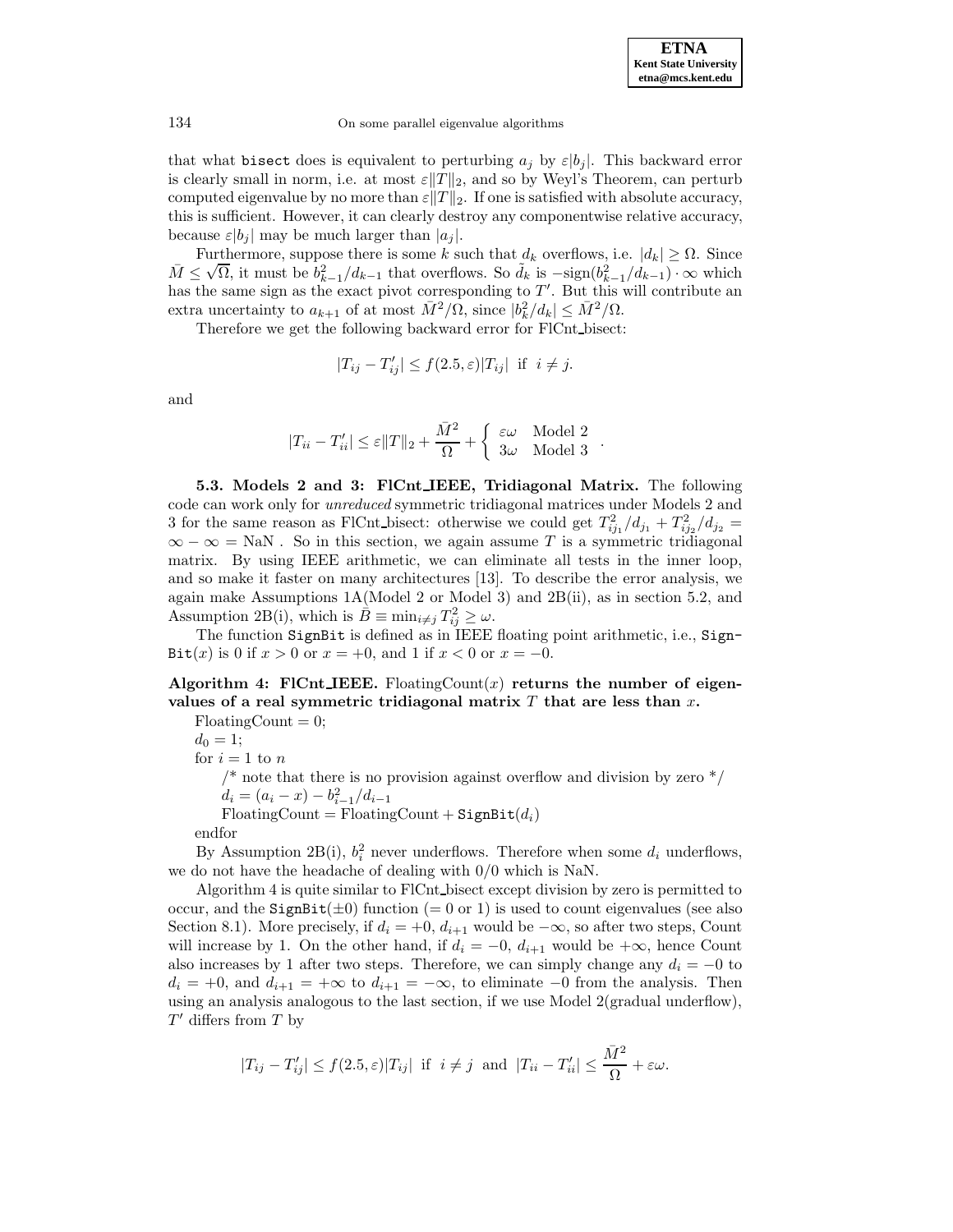Using Model 3(flush to zero), we have the slightly weaker results that

$$
|T_{ij}-T'_{ij}|\leq f(2.5,\varepsilon)|T_{ij}| \ \ \text{if} \ \ i\neq j \ \ \text{and} \ \ |T_{ii}-T'_{ii}|\leq \frac{\bar{M}^2}{\Omega}+3\omega.
$$

Since  $\overline{M} \leq \sqrt{\Omega}$ , so

$$
\frac{\bar{M}^2/\Omega}{\bar{M}} \leq \frac{1}{\sqrt{\Omega}} \ll \varepsilon.
$$

which tells us that  $\overline{M} \leq \sqrt{\Omega}$  is a good scaling choice.

**5.4. Models 1, 2 and 3:** Lapack**'s FlCnt stebz routine, Acyclic Matrix.** In contrast to Eispack's FlCnt bisect and FlCnt IEEE, Lapack's FlCnt stebz can work in principle for general symmetric acyclic matrices under all three models (although its current implementation only works for tridiagonal matrices). So in this section, T is a symmetric acyclic matrix. Let  $B = \max_{i \neq j} (1, T_{ij}^2) \leq \Omega$ , and  $\hat{p} = 2C \cdot B/\Omega$  ( $\hat{p}$  is called *pivmin* in dstebz). In this section, we need the Assumptions 1A (Model 1, 2 or 3) and 2B(ii). Because of the Gerschgorin Disk Theorem, we tions TA (Model 1, 2 or 3) and 2B(ii). Because of the Gerschgorin Dis<br>can restrict our attention to those shifts x such that  $|x| \leq (n+1)\sqrt{\Omega}$ .

Algorithm 5: FloatingCount $(x)$  returns the number of eigenvalues of the **symmetric acyclic matrix** T **that are less than** x**.**

call TreeCount $(1, x, d_1, s_1)$  $F\text{loatingCount} = s_1$ 

procedure TreeCount $(i, x, d_i, s_i)$  /\* i and x are inputs,  $d_i$  and  $s_i$  are outputs \*/  $d_i = fl(T_{ii} - x)$  $s_i = 0$ for all children  $j$  of  $i$  do call TreeCount $(j, x, d_j, s_j)$  $sum = sum + T_{ij}^2/d_j$  $s_i = s_i + s_j$ endfor  $d_i = (T_{ii} - x) - sum$ if  $(|d_i| \leq \hat{p})$   $d_i = -\hat{p}$ if  $d_i < 0$  then  $s_i = s_i + 1$ end TreeCount It is clear that  $|d_i| \geq \hat{p}$  for each node *i*, so

$$
|T_{ii}| + |x| + \sum_{\text{all children}} |\frac{T_{ij}^2}{d_j}| \le (n+2)\sqrt{\Omega} + C \cdot \frac{B}{\hat{p}} \le \frac{\Omega}{2} + C \frac{B}{2C \cdot B/\Omega} = \Omega.
$$

This tells us that FlCnt stebz never overflows and it works under all three models. For all these models, the assignment  $d_i = -\hat{p}$  when  $|d_i|$  is small can contribute an extra uncertainty to  $T_{ii}$  of no more than  $2 \cdot \hat{p}$ . Thus we have the following backward error:

$$
|T_{ij} - T'_{ij}| \le f(C/2 + 2, \varepsilon)|T_{ij}| \text{ if } i \ne j.
$$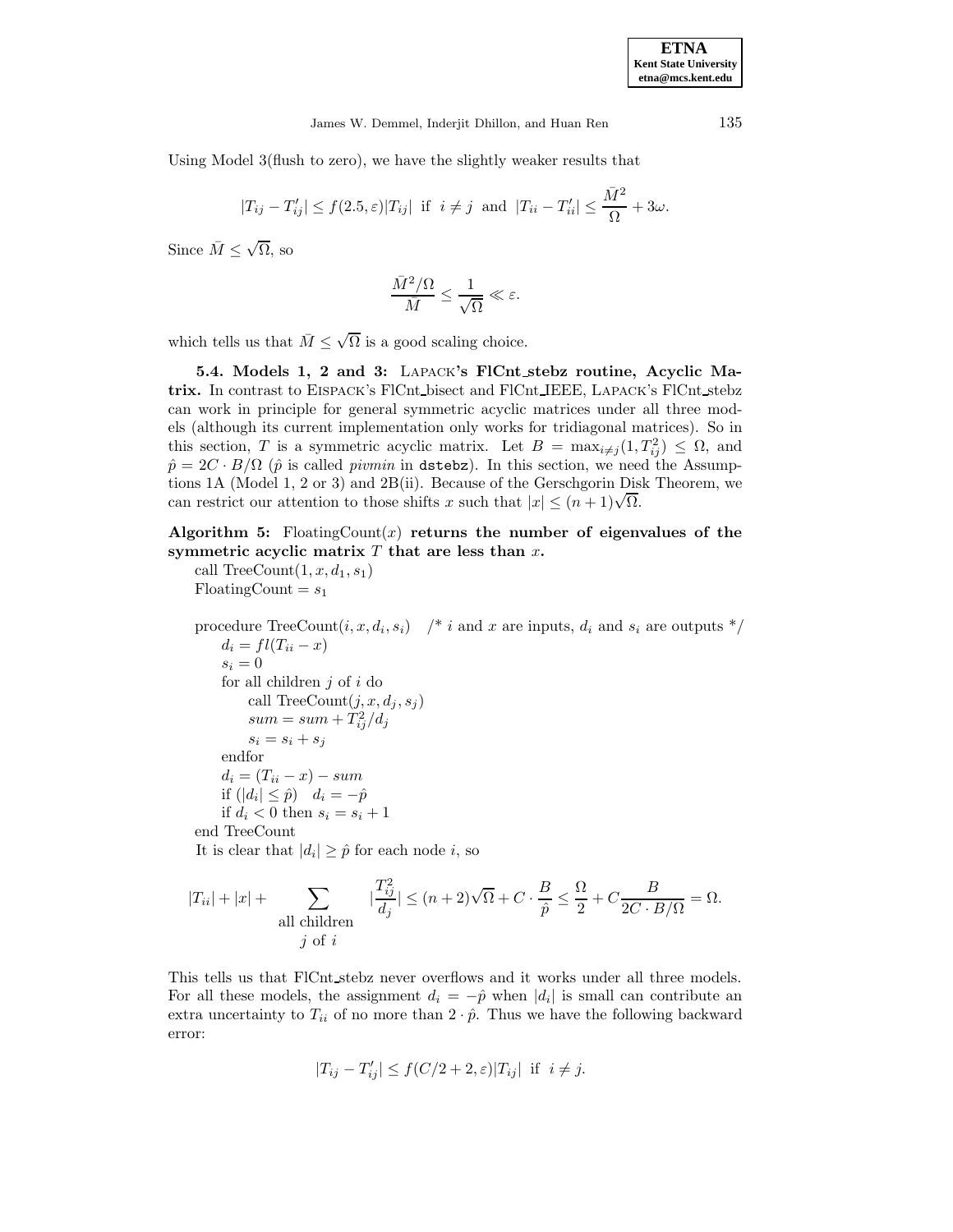and

$$
|T_{ii} - T'_{ii}| \le 2 \cdot \hat{p} + \begin{cases} (2C + 1)\bar{\omega} & \text{Model 1} \\ C\varepsilon\omega & \text{Model 2} \\ (2C + 1)\omega & \text{Model 3} \end{cases}.
$$

**5.5. Models 1,2 and 3: FlCnt Best Scaling, Acyclic Matrix.** Following Kahan[18], let  $\xi = \omega^{1/4} \Omega^{-1/2}$  and  $M = \xi \cdot \Omega = \omega^{1/4} \Omega^{1/2}$ . The following code assumes that the initial data has been scaled so that

$$
\bar{M} \le \frac{M}{\sqrt{2C}} \text{ and } \bar{M} \approx \frac{M}{\sqrt{2C}}.
$$

This code can be used to compute the eigenvalues of general symmetric acyclic matrix, so in this section,  $T$  is a symmetric acyclic matrix. To describe the error analysis, we only need Assumption 1A. Again because of the Gerschgorin Disk Theorem, the shifts are restricted to those x such that  $|x| \leq (n+1)M$ . The FlCnt Best Scaling is almost the same as the FlCnt stebz except  $\hat{p} = -\sqrt{\omega}$ , so we do not repeat the code here.

Similar to FlCnt\_stebz,  $|d_i| \geq \sqrt{\omega}$  for any node *i*, so

$$
|T_{ii}| + |x| + \sum_{\text{all children}} |\frac{T_{ij}^2}{d_j}| \le (n+1)M + \frac{M}{\sqrt{2C}} + C \cdot \frac{M^2/2C}{\omega^{1/2}} \le \frac{\Omega}{2} + C \cdot \frac{\omega^{1/2} \Omega/2C}{\omega^{1/2}} = \Omega
$$

which tells us overflow **never** happens and the code can work fine under all the models we mentioned. For all the models, The backward error bound becomes,

$$
|T_{ij} - T'_{ij}| \le f(C/2 + 2, \varepsilon)|T_{ij}| \text{ if } i \ne j.
$$

and

$$
|T_{ii} - T'_{ii}| \leq 2\sqrt{\omega} + \begin{cases} (2C + 1)\bar{\omega} & \text{Model 1} \\ C\epsilon\omega & \text{Model 2} \\ (2C + 1)\omega & \text{Model 3} \end{cases}.
$$

**5.6. Error Bounds For Eigenvalues.** We need the following lemma to give error bounds for the computed eigenvalues.

LEMMA 5.1. Assume T is an acyclic matrix and FloatingCount $(x, T) = \text{Count}(x, T)$  $T^{\prime}),$  where  $T^{\prime}$  differs from T only slightly:

$$
|T_{ij} - T'_{ij}| \le \alpha(\varepsilon)|T_{ij}| \text{ if } i \ne j \text{ and } |T_{ii} - T'_{ii}| \le \beta.
$$

where  $\alpha(\varepsilon) \geq 0$  is a function of  $\varepsilon$  and  $\beta \geq 0$ . Then this backward error can change the eigenvalues  $\lambda_k$  by at most  $\xi_k$  where

(5.7) 
$$
\xi_k \leq 2\alpha(\varepsilon) \|T\|_2 + \beta.
$$

Proof. By Weyl's Theorem [22],

$$
\xi_k \le ||T - T'||_2 \le |||T - T'||_2 \le ||\alpha(\varepsilon)|T - \Lambda| + \beta I||_2 \le \alpha(\varepsilon) |||T - \Lambda|||_2 + \beta.
$$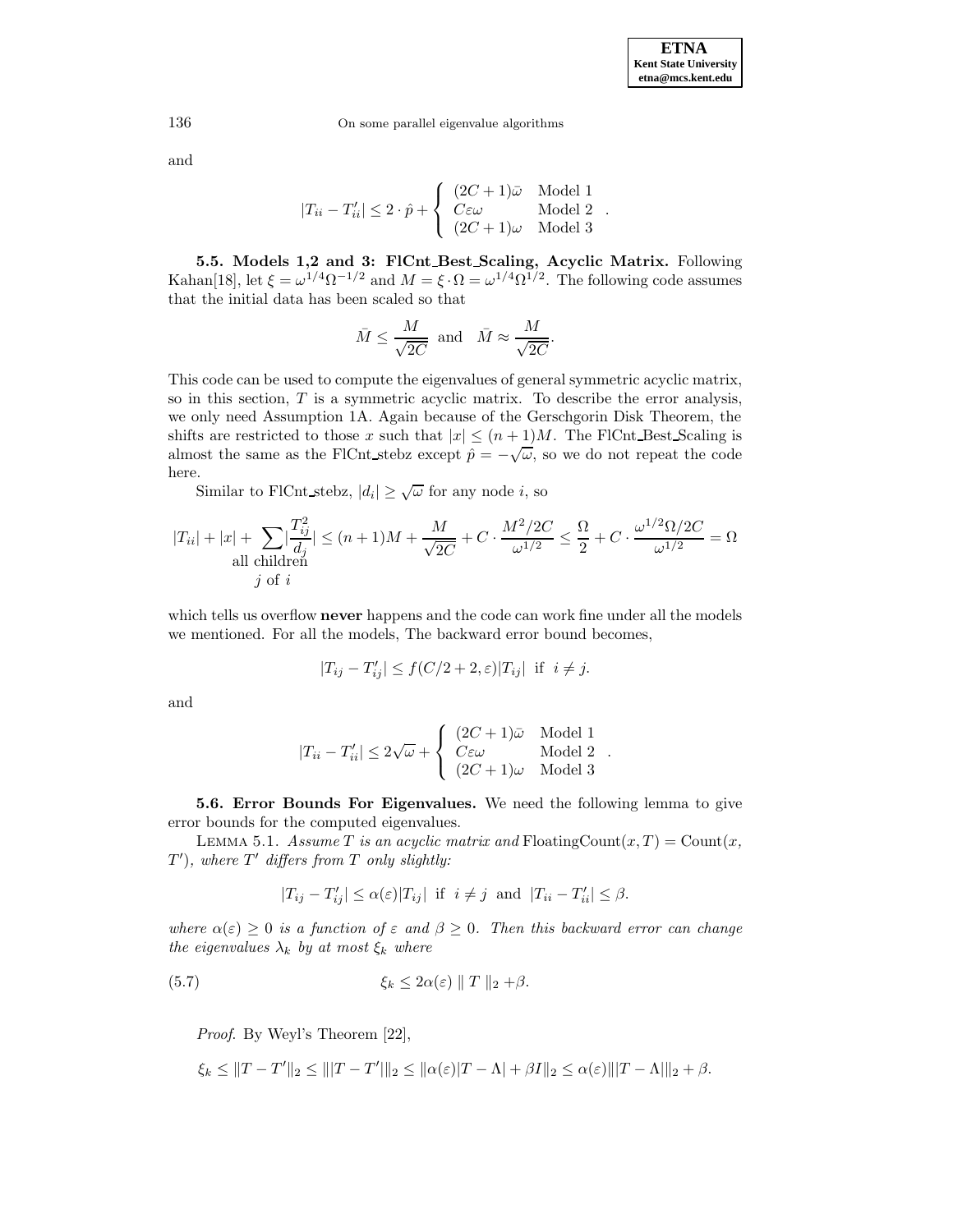### James W. Demmel, Inderjit Dhillon, and Huan Ren 137

Table 5.1 Backward Error Bounds for Symmetric Tridiagonal Matrices

| Algorithms                | Model 1                  |                                | Model 2               |                                                              | Model 3               |                                    |
|---------------------------|--------------------------|--------------------------------|-----------------------|--------------------------------------------------------------|-----------------------|------------------------------------|
|                           | $\alpha(\varepsilon)$    |                                | $\alpha(\varepsilon)$ |                                                              | $\alpha(\varepsilon)$ |                                    |
| FlCnt bisect              | ___                      | $\sim$                         | $f(2.5,\varepsilon)$  | $\bar{M}^2$<br>$\varepsilon$   T  2+<br>$+\varepsilon\omega$ | $f(2.5,\varepsilon)$  | $\varepsilon$   T  2<br>$+3\omega$ |
| $\overline{FIC}$ nt stebz | $f(2.5,\varepsilon)$     | $2\hat{p}+3\bar{\omega}$       | $(2.5,\varepsilon)$   | $2\hat{p}+\varepsilon\omega$                                 | $f(2.5,\varepsilon)$  | $2\hat{p}+3\omega$                 |
| FlCnt Best Scaling        | $f(2.5,\varepsilon)$     | $2\sqrt{\omega}+3\bar{\omega}$ | $f(2.5,\varepsilon)$  | $2\sqrt{\omega+\varepsilon\omega}$                           | $f(2.5,\varepsilon)$  | $2\sqrt{\omega}+3\omega$           |
| $F1Cnt$ IEEE              | $\overline{\phantom{a}}$ | $\sim$                         | $f(2.5,\varepsilon)$  | $\bar{M}^2$<br>$+\varepsilon\omega$                          | $f(2.5,\varepsilon)$  | $\bar{M}^2$<br>$+3\omega$          |

| ., |  |
|----|--|
|    |  |

Error Bounds  $\xi_k$  of Eigenvalues for Symmetric Tridiagonal Matrices

| Algorithms         | Model 1                                                            | Model 2                                                                               | Model 3                                                                     |
|--------------------|--------------------------------------------------------------------|---------------------------------------------------------------------------------------|-----------------------------------------------------------------------------|
| FlCnt_bisect       |                                                                    | $[2f(2.5,\varepsilon)+\varepsilon]\ T\ _2+\frac{\bar{M}^2}{\Omega}+\varepsilon\omega$ | $[2f(2.5,\varepsilon)+\varepsilon] \ T\ _2 + \frac{\bar{M}^2}{2} + 3\omega$ |
| FlCnt_stebz        | $2f(2.5,\varepsilon)$   T   $2+2\hat{p}+3\bar{\omega}$             | $2f(2.5,\varepsilon)$    $T$    <sub>2</sub> +2 $\hat{p}$ + $\varepsilon\omega$       | $2f(2.5,\varepsilon)\ \overline{T}\ _2+2\hat{p}+3\omega$                    |
| FlCnt_Best_Scaling | $2f(2.5,\varepsilon)$    $T$    $\sqrt{2+2\sqrt{w+3\bar{\omega}}}$ | $2f(2.5,\varepsilon)$   T   <sub>2</sub> +2 $\sqrt{w}$ + $\varepsilon\omega$          | $2f(2.5,\varepsilon)$   T   $2+2\sqrt{w}+3\omega$                           |
| $FICnt_I EEE$      |                                                                    | $2f(2.5,\varepsilon)\ T\ _2+\frac{\bar{M}^2}{\Omega}+\varepsilon\omega$               | $-\frac{M^2}{2}+3\omega$<br>$2f(2.5,\varepsilon)\ T\ _2+\frac{\Lambda}{2}$  |

and

$$
\| |T - \Lambda| \|_2 = \|T - \Lambda \|_2 \le \|T\|_2 + \|\Lambda\|_2 \le 2\|T\|_2.
$$

where  $\Lambda = \text{diag}(d_i)$  which is the diagonal part of T. Therefore,

$$
\xi_k \leq 2\alpha(\varepsilon) \|T\|_2 + \beta.
$$

 $\Box$ 

In Tables 5.1 through 5.4, we present the backward errors  $\alpha(\varepsilon)$  and  $\beta$ , and the corresponding error bounds  $\xi_k$  for the various algorithms under different models of arithmetic.

**5.7. Correctness of the Gerschgorin Bound.** In this section, we will prove the correctness of the Gerschgorin interval returned by the function Compute Gerschgorin (see figure 4.3). We will need assumptions 1A and 4B.

In exact arithmetic,

$$
glexact = \min_i (T_{ii} - \sum_{j \neq i} |T_{ij}|); \ \ guexcct = \max_i (T_{ii} + \sum_{j \neq i} |T_{ij}|).
$$

So, bnorm = max(|glexact|, |guexact|) =  $||T||_{\infty}$ . Notice that

$$
fl((T_{ii} - \sum_{j \neq i} |T_{ij}|)) = (T_{ii}(1 + \delta_i)^{k_i} - \sum_{j \neq i} |T_{ij}|(1 + \delta_j)^{k_j}).
$$

Therefore,

$$
|fl(glexact) - glexact| \le f(C, \varepsilon) ||T||_{\infty} \le 2n\varepsilon ||T||_{\infty} = 2n\varepsilon * bnorm.
$$

Similarly,  $|fl(gue\,) - guexact| \leq 2n\varepsilon * bnorm$ . With assumption 4B, this proves that if we let

 $gl = fl(glexact) - 2n\varepsilon *bnorm - \xi_0$ ;  $gu = fl(guexcct) + 2n\varepsilon *bnorm + \xi_n$ .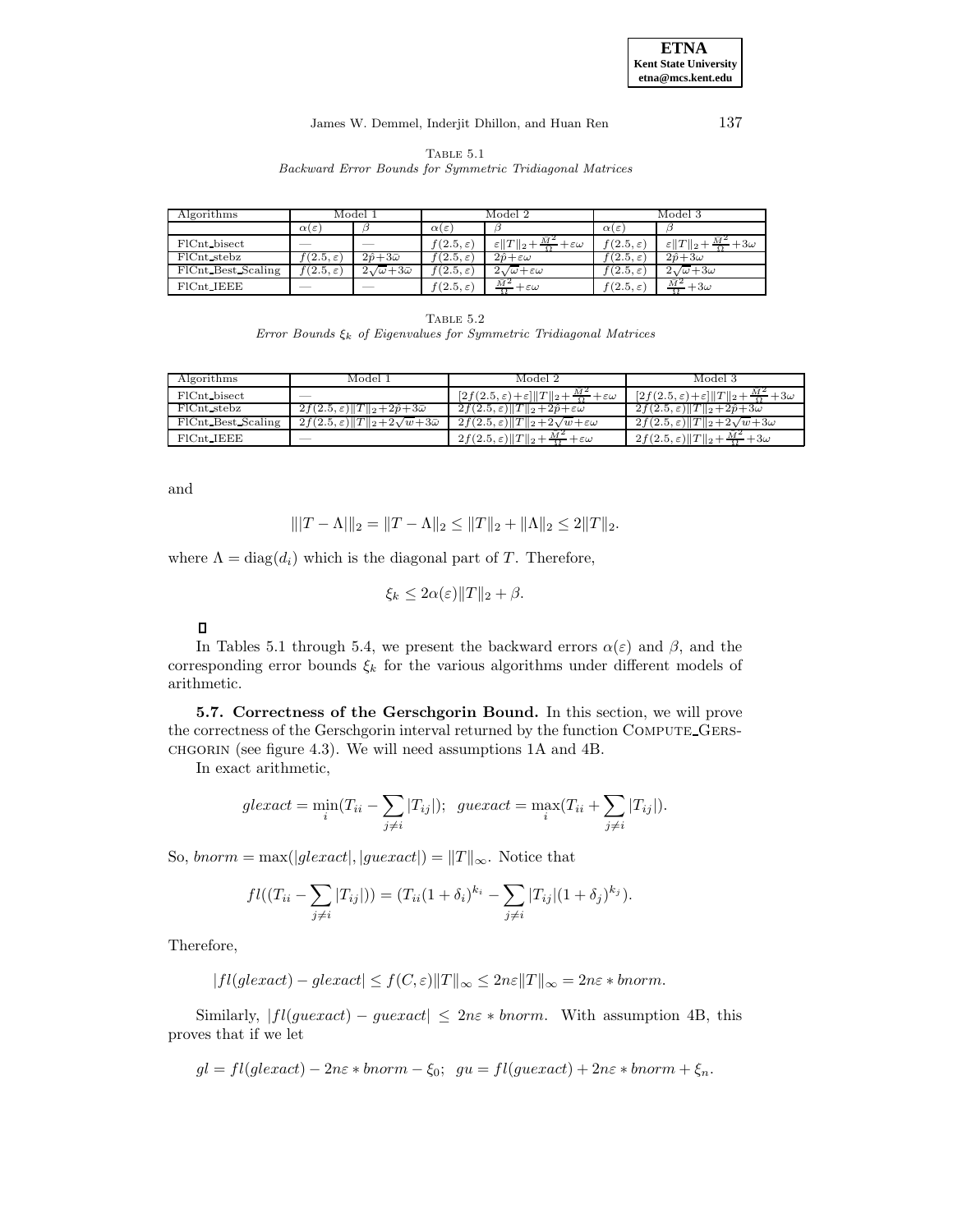Table 5.3 Backward Error Bounds for Symmetric Acyclic Matrices

| Algorithms                |                        | Model :                             | Model 2                |                                  |                        | Model 3                            |
|---------------------------|------------------------|-------------------------------------|------------------------|----------------------------------|------------------------|------------------------------------|
|                           | $\alpha(\varepsilon)$  |                                     | $\alpha(\varepsilon)$  |                                  | $\alpha(\varepsilon)$  |                                    |
| FlCnt_bisect              |                        |                                     |                        |                                  |                        |                                    |
| $\overline{FIC}$ nt stebz | $7/2+2,\varepsilon$    | $2\hat{p}+(2C+1)\bar{\omega}$       | $C(2+2,\varepsilon)$   | $2\hat{p}+C\varepsilon\omega$    | $f(C/2+2,\varepsilon)$ | $2\hat{p}+(2\overline{C+1})\omega$ |
| FlCnt Best Scaling        | $f(C/2+2,\varepsilon)$ | $2\sqrt{\omega}+(2C+1)\bar{\omega}$ | $f(C/2+2,\varepsilon)$ | $2\sqrt{\omega}+C\epsilon\omega$ | $f(C/2+2,\varepsilon)$ | $2\sqrt{\omega}+(2C+1)\omega$      |
| $FICnt$ JEEE              |                        | ___                                 |                        |                                  |                        |                                    |

TABLE  $5.4$ Error Bounds  $\xi_k$  of Eigenvalues for Symmetric Acyclic Matrices,  $g(\varepsilon) = f(C/2+2, \varepsilon)$ 

| Algorithms         | Model 1                                                                      | Model 2                                                                  | Model 3                                                            |
|--------------------|------------------------------------------------------------------------------|--------------------------------------------------------------------------|--------------------------------------------------------------------|
| FlCnt_bisect       |                                                                              |                                                                          |                                                                    |
| FlCnt_stebz        | $2g(\varepsilon)$   T   <sub>2</sub> +2 $\hat{p}$ +(2C+1) $\bar{\omega}$     | $2g(\varepsilon)$   T   <sub>2</sub> +2 $\hat{p}$ +C $\varepsilon\omega$ | $2g(\varepsilon)$   T   <sub>2</sub> +2 $\hat{p}$ +(2C+1) $\omega$ |
| FlCnt Best Scaling | $2g(\varepsilon)$   T  2+2 $\sqrt{w}$ + $(2\overline{C+1})\overline{\omega}$ | $2g(\varepsilon)$   T  2+2 $\sqrt{w}$ +C $\varepsilon\omega$             | $2g(\varepsilon)$   T  2+2 $\sqrt{w}$ +(2C+1) $\omega$             |
| FlCnt IEEE         |                                                                              |                                                                          |                                                                    |

then we can claim

FloatingCount $(gl) = 0$ ; FloatingCount $(gu) = n$ .

For the algorithms we mentioned in the previous sections, we can obtain the upper bounds for  $\xi_k$  under certain additional appropriate assumptions, which enable us to give more specific and explicit Gerschgorin bounds computed by the routine Compute Gerschgorin (see Table 5.5). For instance, the error bound of FlCnt bisect for symmetric tridiagonal matrices is at most  $[2f(2.5,\varepsilon)+\varepsilon] \|T\|_2 + \bar{M}^2/\Omega + 3\omega$ , with Assumption 2C(i):  $\overline{M} \ge \omega/\varepsilon$ , we have

$$
[2f(2.5, \varepsilon) + \varepsilon] \|T\|_2 + \bar{M}^2/\Omega + 3\omega \le (2 \times 2.5 \times 1.06\varepsilon + \varepsilon) \|T\|_2 + \frac{\bar{M}}{\Omega} \bar{M} + 3\varepsilon \bar{M}
$$
  

$$
\le 7\varepsilon \times \text{bnorm} + \varepsilon \times \text{bnorm} + 3\varepsilon \times \text{bnorm} = 11\varepsilon \times \text{bnorm}.
$$

According to Table 5.5, if we let

(5.8) 
$$
gl = fl(glexact) - (10n+6)\varepsilon *bnorm
$$
;  $gu = fl(guexact) + (10n+6)\varepsilon *bnorm$ .

Then we have

$$
FloatingCount(gl) = 0; \tFloatingCount(gu) = n
$$

in all situations, which shows the Gerschgorin Bound ( 5.8) is correct for Eispack's FlCnt bisect, Lapack's FlCnt stebz, FlCnt IEEE and FlCnt Best Scaling.

**5.8. The Splitting Criterion.** The splitting criterion asks if an offdiagonal entry  $b_i$  is small enough in magnitude to set to zero without making unacceptable perturbations in the eigenvalues. This is useful because setting  $b_i$  to zero splits  $T$ into two independent subproblems which can be solved faster (serially or in parallel). If we are only interested in absolute accuracy, then Weyl's Theorem [22] guarantees that the test

(5.9) if 
$$
|b_i| \leq tol
$$
 then  $b_i = 0$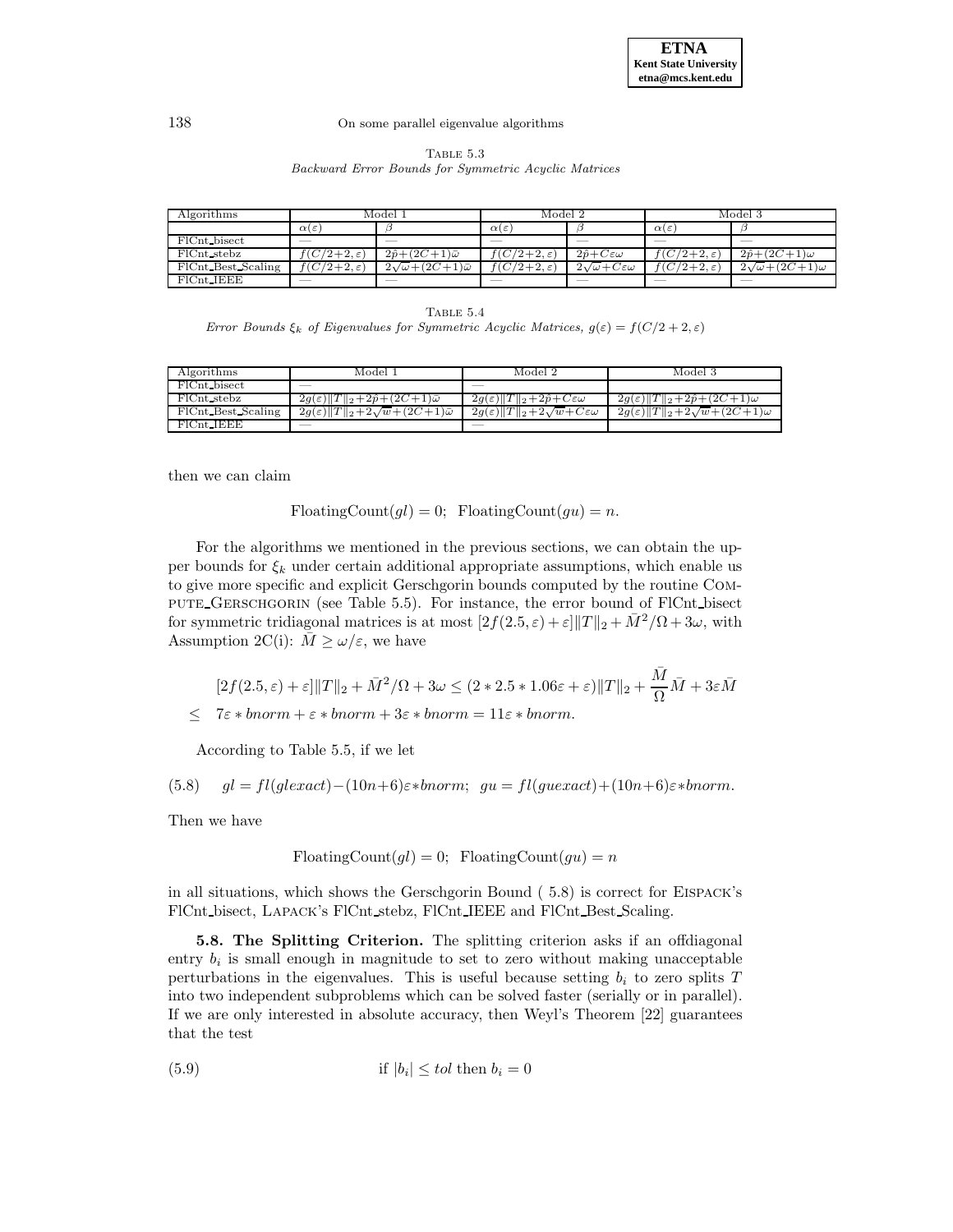## James W. Demmel, Inderjit Dhillon, and Huan Ren 139

TABLE  $5.5$ Upper Bounds for  $\xi_k$  for Different Algorithms under Different Models

| Algorithms         | Matrix      | Additional Assumptions         | Bounds of $\xi_k$           |
|--------------------|-------------|--------------------------------|-----------------------------|
| FlCnt_bisect       | Tridiagonal | Assumption $2C(i)$             | $11\varepsilon * bnorm$     |
| FlCnt_stebz        | Acyclic     | Assumptions $2C(i)$ , $2C(ii)$ | $(8n+6)\varepsilon * bnorm$ |
| FlCnt_Best_Scaling | Acvelic     |                                | $(4n+8)\varepsilon *bnorm$  |
| $FlCnt$ IEEE       | Tridiagonal | $\overline{Assumption 2C(i)}$  | $10\varepsilon * bnorm$     |

will not change any eigenvalue by more than tol. An alternative test for setting  $b_i$  to zero is

$$
\delta = (a_{i+1} - a_i)^2 / 4
$$
  
\n
$$
\rho = (1 - 2^{-1/2})(b_{i-1}^2 + b_{i+1}^2)
$$
  
\n
$$
\tau = \frac{b_i^2}{\delta + \rho}(2\rho + \frac{\delta b_i^2}{\delta + \rho})
$$
  
\nif  $\tau < \omega l^2$  then  $b_i = 0$ 

This also guarantees that no eigenvalue will change by more than tol (in fact it guarantees that the square root of the sum of the squares of the changes in all the eigenvalues is bounded by tol) [17, 22]. Although it sets  $b_i$  to zero more often than the simpler test (5.9), it is much more expensive.

To guarantee relative accuracy, we need the following new result:

LEMMA 5.2. Let  $T$  be a tridiagonal matrix where for a fixed i

$$
|b_i| \leq tol \cdot (|a_i a_{i+1}|)^{1/2}
$$

Let  $T' = T$  except for setting  $b_i' = 0$ . Then there exist other tridiagonal matrices  $T_1$ and  $T_2$  with the following properties:

1.  $\lambda_{1i} \leq \lambda'_i \leq \lambda_{2i}$ , where  $T_j$  has eigenvalues  $\lambda_{j1} \leq \cdots \leq \lambda_{jn}$ .

2.  $\lambda_{1i} \leq \lambda_i \leq \lambda_{2i}$ ,

3.  $T_1 = T_2 = T$  except for entries  $(i,i)$  and  $(i+1,i+1)$  which differ from those of T by factors  $1 \pm tol$ .

In other words, the eigenvalues of  $T'$  and  $T$  lie between the eigenvalues of matrices  $T_1$  and  $T_2$ , where the entries of  $T_i$  approximate those of T with relative accuracy tol. This is a nearly unimprovable backward error bound. Combined with [5, Theorem 4], this easily yields

COROLLARY 5.3. Let T be  $\gamma$ -s.d.d., and suppose to  $\frac{1}{\gamma}$  (1 +  $\gamma$ ) (see [5] for definitions). Suppose  $|b_i| \leq tol \cdot (|a_i a_{i+1}|)^{1/2}$ , and let  $T' = T$  except for  $b'_i = 0$ . Then

$$
\exp(\frac{-tol}{1 - \gamma \frac{1 + tol}{1 - tol}}) \le \frac{\lambda_i'}{\lambda_i} \le \exp(\frac{tol}{1 - \gamma \frac{1 + tol}{1 - tol}})
$$

When tol  $\ll 1 - \gamma$  then

$$
1 - \frac{tol}{1 - \gamma} \le \frac{\lambda'_i}{\lambda_i} \le 1 + \frac{tol}{1 - \gamma}
$$

PROOF OF LEMMA 5.2. By the Courant Minimax Theorem [22] it suffices to construct  $T_1$  and  $T_2$  satisfying condition iii in the Lemma such that for all vectors x

(5.10) 
$$
x^T T_1 x \le x^T T' x \le x^T T_2 x
$$
 and  $x^T T_1 x \le x^T T x \le x^T T_2 x$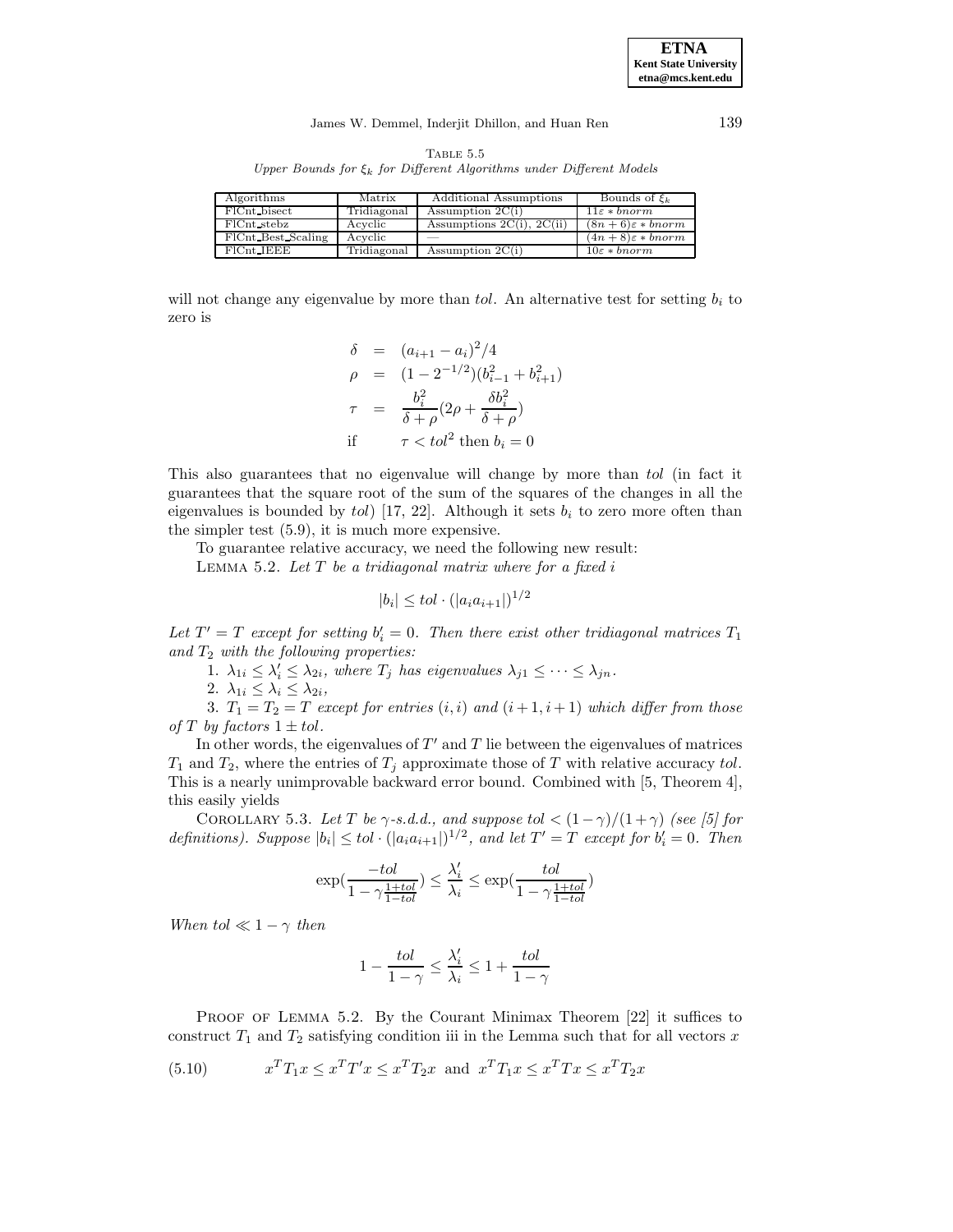**ETNA Kent State University etna@mcs.kent.edu**

,

#### 140 On some parallel eigenvalue algorithms

Since all the matrices differ only in the *i*-th and  $i + 1$ -st rows and columns, it suffices to consider two by two matrices only:

$$
T = \left[ \begin{array}{cc} a_i & b_i \\ b_i & a_{i+1} \end{array} \right], \ T' = \left[ \begin{array}{cc} a_i & 0 \\ 0 & a_{i+1} \end{array} \right]
$$

We claim that the following matrices satisfy condition  $(5.10)$ :

$$
T_1 = \begin{bmatrix} a_i - tol |a_i| & b_i \\ b_i & a_{i+1} - tol |a_{i+1}| \end{bmatrix}, T_2 = \begin{bmatrix} a_i + tol |a_i| & b_i \\ b_i & a_{i+1} + tol |a_{i+1}| \end{bmatrix}
$$

To prove this requires us to verify that

$$
\left[\begin{array}{cc} \pm tol|a_i| & 0\\ 0 & \pm tol|a_{i+1}| \end{array}\right] \text{ and } \left[\begin{array}{cc} \pm tol|a_i| & b_i\\ b_i & \pm tol|a_{i+1}| \end{array}\right]
$$

are positive (negative) semidefinite, which is immediately implied by the assumption of the lemma.

This leads us to recommend the splitting criterion

(5.11) if 
$$
|b_i| \leq tol |a_i a_{i+1}|^{1/2}
$$
 then  $b_i = 0$ 

since this does not change the eigenvalues any more than relative perturbations of size tol in the matrix entries. Note that it will never be applied to tridiagonals with zero diagonal unless  $b_i$  is exactly zero.

This criterion is more stringent than the criterion in the Eispack code bisect [23], which essentially is

(5.12) if 
$$
|b_i| \leq tol(|a_i| + |a_{i+1}|)
$$
 then  $b_i = 0$ .

Note that this is at least about as stringent as the absolute accuracy criterion (5.9) but less stringent than the relative accuracy criterion (5.11). To see that it can fail to deliver high relative accuracy when (5.11) will succeed, consider the example

$$
\left[\begin{array}{cc}10^{20}&5\cdot10^9\\5\cdot10^9&1\end{array}\right]
$$

which is  $\gamma$ -s.d.d. with  $\gamma = .5$  [5]. Let  $tol = 10^{-10}$ . Then EISPACK would set the offdiagonals to zero, returning eigenvalues  $10^{20}$  and 1. The true eigenvalues (to about 20 digits) are  $10^{20}$  and .75.

Note that criterion (5.11) could possibly be used as the stopping criterion in a QR algorithm [5] in the hopes of attaing high relative accuracy. However, the rounding errors in any existing QR algorithm generally cause far more inaccuracy in the computed eigenvalues than the currently used stopping criteria (which are generally identical to (5.12)).

**6. Proof of Monotonicity of** FloatingCount(x)**.** In 1966 Kahan proved but did not publish the following result [18]: if the floating point arithmetic is monotonic, then FloatingCount(x) is a monotonically increasing function of x for symmetric tridiagonal matrices. That monotonic floating point arithmetic is *necessary* for  $\text{FloatingCount}(x)$ to be monotonic is easily seen by considering 1-by-1 matrices: if addition fails to be monotonic so that  $x < x'$  but  $fl(a_1 - x) < 0 < fl(a_1 - x')$ , then FloatingCount $(x) =$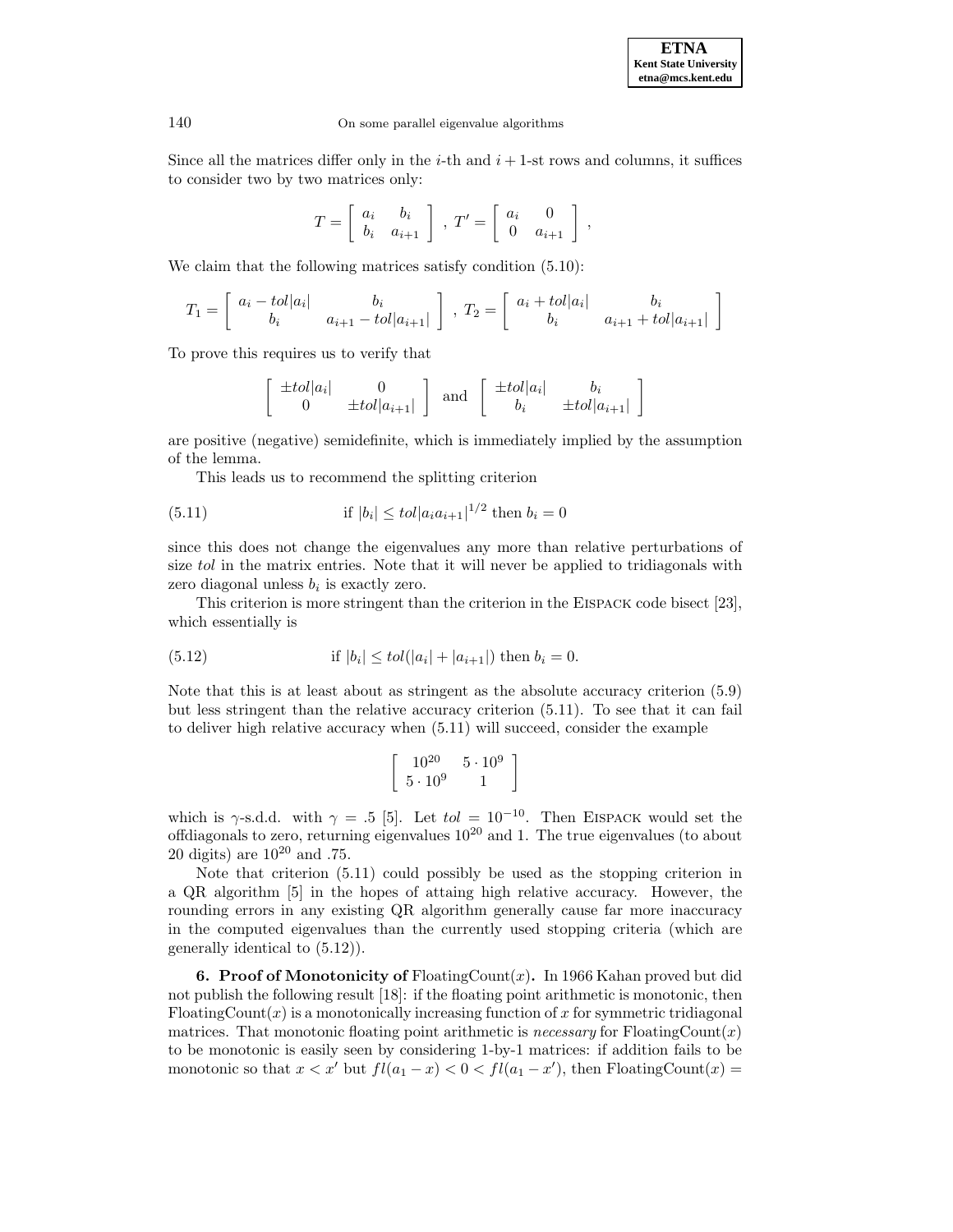$1 > 0 = \text{FloatingCount}(x')$ . In this section, we will extend this proof of monotonicity of  $\text{FloatingCount}(x)$  to symmetric acyclic matrices.

In section 2.1, we mentioned that we will number the rows and columns of  $T$  in preorder, as they are accessed by Algorithm 2 (see section 5). This means node 1 is the root of the tree, since it is accessed first, and children are numbered higher than their parents. This lets us relabel the variables in Algorithm 2 as follows, where we also introduce roundoff:

**Algorithm 6:** Count(x) **returns the number of eigenvalues of the symmetric acyclic matrix** T **that are less than** x**.**

```
call TreeCount(1, x, d_1, s_1)Count = s_1procedure TreeCount(i, x, d_i, s_i)/* i and x are inputs, d_i and s_i are outputs \sqrt[k]{\ }d_i = fl(T_{ii} - x)s_i = 0for all children j of i do
     call TreeCount(i, x, d_i, s_i)d_i = fl(d_i - fl(T_{ij}^2/d_j))s_i = s_i + s_jendfor
if d_i < 0 then s_i = s_i + 1end TreeCount
```
(Without loss of generality we ignore roundoff in computing  $T_{ij}^2$ .) Thus  $s_i$  is the total number of negative  $d_j$  in the subtree rooted at i (including  $d_i$ ). We may summarize Algorithm 6 more briefly by

(6.1) 
$$
d_i = fl(fl(T_{ii} - x) - fl(\sum_{j \in C(i)}fl(\frac{T_{ij}^2}{d_j})))
$$

(6.2) 
$$
s_i = \sum_{j \in C(i)} s_j + \begin{cases} 0 & \text{if } d_i \ge 0 \\ 1 & \text{if } d_i < 0 \end{cases}
$$

where the sums are over the set  $C(i)$  of all children of i.

Let x be a floating point number, and let  $x'$  denote the next floating point number larger than x. To distinguish the results of Algorithm 6 for different x we will write  $s_i(x)$  and  $d_i(x)$ . The theorem we wish to prove is:

THEOREM 6.1. If the floating point arithmetic used to implement Algorithm 6 is monotonic, then  $s_i(x) \leq s_i(x')$ .

We introduce some more definitions. In these definitions,  $y$  is always a floating point number. The number y is a zero of  $d_i$  if  $d_i(y) \geq 0 > d_i(y')$ . The number y is a pole of  $d_i$  if  $d_i(y) < d_i(y')$ . It is called a positive pole if in addition to being a pole  $d_i(y)d_i(y') > 0$  or  $d_i(y) = 0$ . It is called a *negative pole* if in addition to being a pole  $d_i(y)d_i(y') < 0$  or  $d_i(y') = 0$ .

Suppose that some  $s_i$  is decreasing; we want to find a contradiction.

LEMMA 6.2. Let m be the largest m such that  $s_m$  is decreasing. This means that for some y,  $s_m(y) > s_m(y')$ . Then in fact  $d_m(y) < 0 \le d_m(y')$ , i.e. y is a negative pole of  $d_m$ .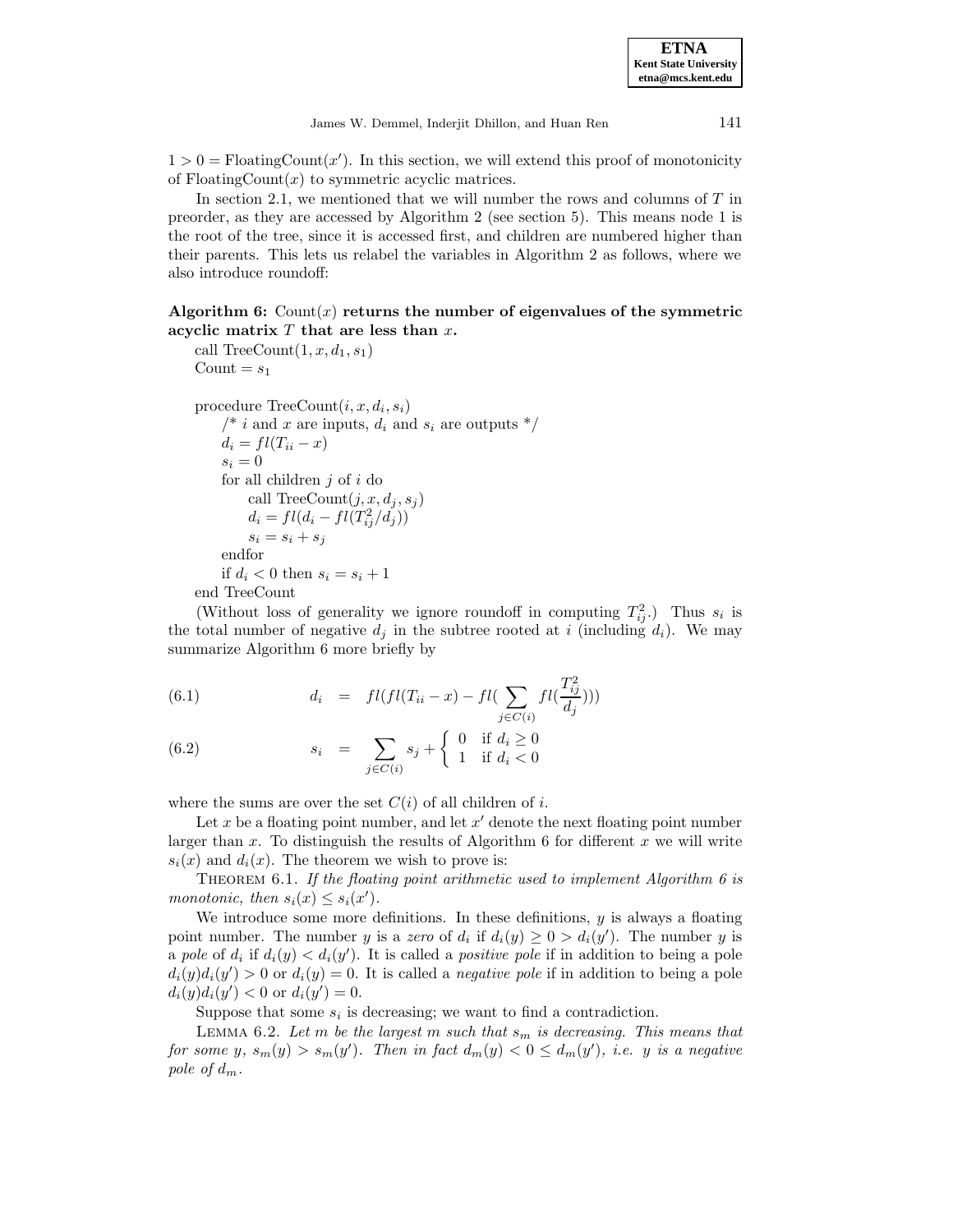**ETNA Kent State University etna@mcs.kent.edu**

# 142 On some parallel eigenvalue algorithms

*Proof.* Since m is the largest integer for which  $s_m$  is decreasing, we must have  $s_k(y) \leq s_k(y')$  for all children k of m. Now write

$$
0 > s_m(y') - s_m(y)
$$
  
=  $\{s_m(y') - \sum_{k \in C(m)} s_k(y')\} + \{\sum_{k \in C(m)} s_k(y') - \sum_{k \in C(m)} s_k(y)\}$   
+  $\{\sum_{k \in C(m)} s_k(y) - s_m(y)\}$   
 $\equiv t_1 + t_2 + t_3.$ 

From (6.2) we conclude  $t_1 \geq 0$  and  $t_3 \geq -1$ . From the definition of m we conclude  $t_2 \geq 0$ . These inequalities have one solution, namely  $t_1 = t_2 = 0$  and  $t_3 = -1$ . From  $t_1 = 0$  we conclude that  $d_m(y') \geq 0$ , and from  $t_3 = -1$  we conclude  $d_m(y) < 0$ . In particular, this means  $y$  is a negative pole of  $d_m$ .  $\Box$ 

LEMMA 6.3. If y is a pole of  $d_i$ , then i must have a child j for which y is either a positive pole or a zero.

*Proof.* If y is a pole of  $d_i$ , then for some child j of i we must have

(6.3) 
$$
fl(\frac{T_{ij}^2}{d_j(y)}) > fl(\frac{T_{ij}^2}{d_j(y')})
$$

Otherwise all children would satisfy

$$
fl(\frac{T_{ij}^2}{d_j(y)})\leq fl(\frac{T_{ij}^2}{d_j(y')})
$$

and so by the monotonicity of arithmetic

$$
fl(\sum_{j \in C(i)}fl(\frac{T_{ij}^2}{d_j(y)})) \le fl(\sum_{j \in C(i)}fl(\frac{T_{ij}^2}{d_j(y')}))
$$

Arithmetic monotonicity further implies

$$
fl(T_{ii} - y) \ge fl(T_{ii} - y')
$$

and finally

$$
fl(fl(T_{ii} - y) - fl(\sum_{j \in C(i)}fl(\frac{T_{ij}^2}{d_j(y)}))) \ge fl(fl(T_{ii} - y') - fl(\sum_{j \in C(i)}fl(\frac{T_{ij}^2}{d_j(y'})))
$$

or  $d_i(y) \geq d_i(y')$ , contradicting the assumption that y is a pole. Applying arithmetic monotonicity to (6.3) we conclude

$$
\frac{T_{ij}^2}{d_j(y)} > \frac{T_{ij}^2}{d_j(y')}.
$$

This means either  $d_j(y) \geq 0 > d_j(y')$  (i.e. y is a zero of  $d_j$ ) or  $d_j(y) < d_j(y')$  and  $d_j(y) \cdot d_j(y') > 0$  (y is a positive pole of  $d_j$ ) or  $0 = d_j(y) < d_j(y')$  (y is a positive pole of  $d_j$ ).  $\Box$ 

REMARK 6.1. The proof of the last lemma does not depend on the order in which the additions and subtractions of  $T_{ii}$ , y, and  $T_{ij}^2/d_j$  are carried out. It is also not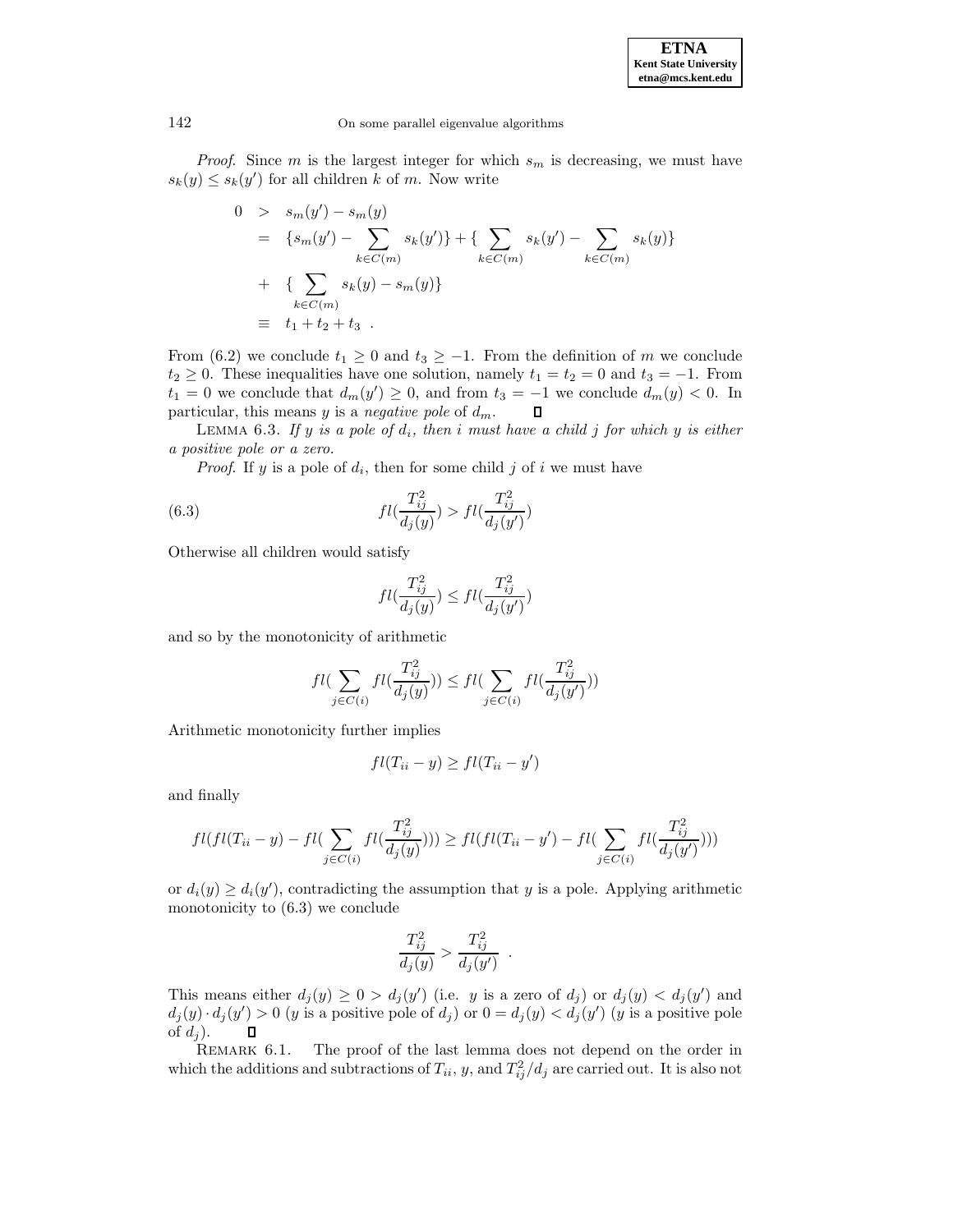damaged by inserting the line "if  $|d_i| < tol$  then  $d_i = -tol$ " just before "if  $d_i < 0$  then  $s_i = s_i + 1$ " in Algorithm 6; this is done in practice to avoid overflow and division by zero; see Algorithm 5 and [1, 18]. However, the proof does not work for the algorithm used to avoid overflow in the subroutine bisect [23]. This is because bisect tests if a computed  $d_j$  is exactly zero, and increases if it is; this can increase  $d_i(y')$  past  $d_i(y)$  even if inequalities (6.3) are not satisfied. The example in section 4.1 shows that monotonicity can indeed fail in practice.

LEMMA 6.4. If y is a pole of  $d_i$ , then there must be a l in the subtree rooted at i such that y is a zero of  $d_l$  and for all  $d_i$  on the path from i to l, y is a positive pole of  $d_i$ .

*Proof.* We can apply Lemma 6.3 to i to find a child l which is either a zero or a positive pole. If it is a zero we are done, and otherwise we apply Lemma 6.3 again to l. This process must end in a zero since the leaves are of the form  $d_l(x) = fl(T_{ll} - x)$ and so can only be zeros by arithmetic monotonicity.

Now use Lemma 6.2 to conclude that there is an  $m$  such that  $y$  is a negative pole of  $d_m$ , and

(6.4) 
$$
\sum_{k \in C(m)} s_k(y) = \sum_{k \in C(m)} s_k(y') .
$$

Use Lemma 6.4 to conclude that there is some  $l$  in the tree rooted at m for which y is a zero. This means  $d_l(y) \geq 0 > d_l(y')$ , so that  $d_l$  contributes one more to the right hand side of  $(6.4)$  than to the left hand side. So to maintain  $(6.4)$  there must be another p in the tree rooted at m with  $d_p(y) < 0 \leq d_p(y')$ , i.e. y is a negative pole of  $d_p$ . By Lemma 6.4, p cannot lie on the path from m to l, since only positive poles lie on this path. Therefore, again by Lemma 6.4, there must be a  $q \neq l$  in the tree rooted at p such that y is a zero of  $d_q$ . But this means  $d_p$  and  $d_q$  together contribute equally to both sides of  $(6.4)$ , and so cannot balance  $d_l$ . By the same argument, any other negative pole which would balance  $d_l$  has a counterbalancing zero. Therefore (6.4) cannot be satisfied. This contradiction proves Theorem 6.1.

**7. Proofs of Correctness.** We now present the proofs of the various theorems stated in section 4.

**Proof of Theorem 4.1** To prove the theorem, we first prove the inductive assertion that for every task  $(\alpha, \beta, n_{\alpha}, n_{\beta}, I_{n_{\alpha}}^{n_{\beta}})$  in the Worklist,  $\exists x_l \leq \beta, x_u \geq \alpha$  such that FloatingCount $(x_u) \leq n_\alpha < n_\beta \leq$ FloatingCount $(x_l)$ . The inductive assertion is true for the initial task in the Worklist by the assumption on the input task. Suppose that the inductive assertion holds for some task in the Worklist. We prove that the assertion holds for the subtasks created by this task. Statement 9 in figure 4.2 ensures that  $n_{\alpha} \leq n_{mid} \leq n_{\beta}$ . A new subtask is added to the *Worklist* if

1.  $n_{\alpha} < n_{mid}$ . Statement 9 implies that  $n_{mid} = \min(\text{FloatingCount}(mid), n_{\beta})$ and therefore,  $n_{mid} \leq$  FloatingCount(*mid*). Thus, FloatingCount( $x_u$ )  $\leq n_{\alpha}$  $n_{mid} \leq$  FloatingCount(*mid*), and the inductive assertion holds for the new subtask  $(\alpha, mid, n_{\alpha},$ 

 $n_{mid}, I_{n_{\alpha}}^{n_{mid}}).$ 

2.  $n_{mid} < n_{\beta}$ , which implies that  $n_{mid} \geq$  FloatingCount(*mid*). Thus, Floating-Count $(mid) \leq n_{mid} < n_{\beta} \leq \text{FloatingCount}(x_l)$ , and the inductive assertion holds for the new subtask  $(mid, \beta, n_{mid}, n_{\beta}, I^{n_{\beta}}_{n_{mid}}).$ 

Hence our inductive assertion holds for any task in the Worklist. Note that our inductive assertion implies that FloatingCount has an  $n_{\beta}^{th}$  jump-point  $\lambda_{n_{\beta}}^{''} < \beta$  and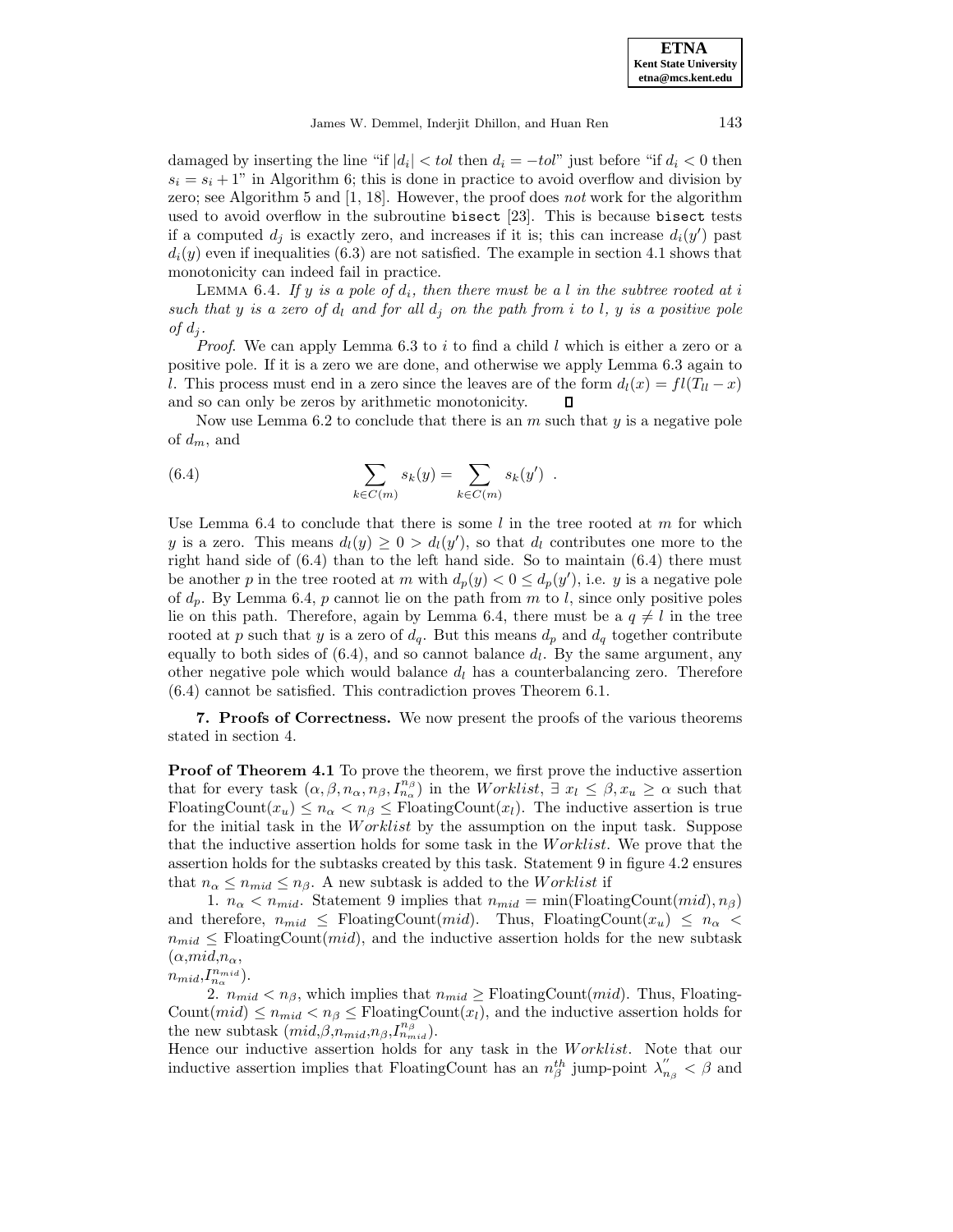an  $n_{\alpha+1}^{th}$  jump-point  $\lambda_{n_{\alpha+1}}^{''} \geq \alpha$ .

Let  $\lambda' = \min(\max(f l(\frac{\alpha + \beta}{2}), \alpha), \beta)$  be an eigenvalue output by Algorithm SER\_BR-ACKET. For simplicity, we assume that the eigenvalue is of multiplicity 1, i.e.,  $n_{\beta} =$  $n_{\alpha}+1$ . Suppose that  $\lambda_{n_{\beta}}^{''} \in [\alpha,\beta)$ . By the working of the algorithm,  $|\lambda'-\lambda_{n_{\beta}}^{''}| \leq$  $\tau_{n_\beta}$ , and by the assumption about FloatingCount $(x)$ ,  $|\lambda''_{n_\beta} - \lambda_{n_\beta}| \leq \xi_{n_\beta}$ . By the triangle inequality,  $|\lambda' - \lambda_{n_\beta}| \leq \tau_{n_\beta} + \xi_{n_\beta}$ . If  $\lambda''_{n_\beta} \notin [\alpha, \beta)$ , then there must be two  $n_{\beta}^{th}$  jump-points, one smaller than  $\alpha$  and the other greater than  $\beta$ . In this case,  $|\tilde{\lambda}' - \lambda_{n\beta}| \leq 2\xi_{n\beta}$ . Hence the computed eigenvalues are correct to within the user specified error tolerance. The proof when  $n<sub>\beta</sub> > n<sub>\alpha</sub> + 1$  is similar. By Assumption 3,  $f(niside(\alpha,\beta,T)) \in (\alpha,\beta)$  for all  $\alpha,\beta$  that arise (note that  $\alpha \leq \beta$  for all tasks in the Worklist). Thus, all subtasks have strictly smaller intervals, and the algorithm must terminate. At any stage of the algorithm, the index sets corresponding to all the tasks in the Worklist form a partition of the initial index set,  $I_{n_{left}}^{n_{right}}$ . Each index i is contained in exactly one index set and hence, each desired eigenvalue is computed exactly once. It is also clear that the computed eigenvalues are in sorted order.

**7.1. A Necessary and Sufficient Condition for Correctness.** Having found a rather simple fix to the problem of nonmonotonicity in serial bracketing, we now prove a necessary and sufficient condition for the correctness of any serial or parallel implementation of the bracketing algorithm. First, we define a few terms to help us in the ensuing discussion. Consider a valid task  $T = (\alpha, \beta, n_{\alpha}, n_{\beta}, O)$ . We say that this task covers the index set O. If tasks  $T_1, \ldots, T_k$  cover the index sets  $O_1, \ldots, O_k$ respectively, then the set of tasks  $\{T_1,\ldots,T_k\}$  is said to *cover* the index set  $O_1 \cup$  $O_2 \cdots \cup O_k$ . We define an *Index Cover* to be a set of tasks which covers the user index set U. A Disjoint Index Cover is an index cover such that the index sets covered by any pair of tasks in the index cover are disjoint.

We assume that all the bracketing algorithms discussed below maintain a set of tasks (either explicitly or implicitly). Each task in this set,  $(\alpha, \beta, n_\alpha, n_\beta, O)$ , is assumed to be such that  $\alpha \leq \beta$  and FloatingCount $(x_u) \leq n_\alpha < n_\beta \leq$  FloatingCount $(x_l)$ for some  $x_u \geq \alpha, x_l \leq \beta$ . When the width of an interval corresponding to some task becomes smaller than  $\min_{i=n_\alpha+1}^{n_\beta} \tau_i$ , this task is marked as a final task, and is not further refined. We will refer to an interval corresponding to a *final* task as a *final* interval. At the end of the algorithm, the midpoints of the *final* intervals are output as the eigenvalues corresponding to the index sets covered by the respective final tasks.

Consider the two tasks  $T_1 = (\alpha_1, \beta_1, n_{\alpha_1}, n_{\beta_1}, O_1)$ , and  $T_2 = (\alpha_2, \beta_2, n_{\alpha_2}, n_{\beta_2}, O_2)$ . Suppose that  $\min(\max(fI((\alpha_1+\beta_1)/2),\alpha_1),\beta_1) \leq \min(\max(fI((\alpha_2+\beta_2)/2),\alpha_2),\beta_2).$ We say that the pair  $T_1$  and  $T_2$  is ordered if  $\forall i \in O_1, \forall j \in O_2, i \leq j$ . A set of tasks is said to be ordered if every pair of tasks in this set is ordered.

THEOREM 7.1. A bracketing algorithm is correct iff its final tasks form an ordered disjoint index cover.

Proof. Suppose the *final* tasks form an ordered disjoint index cover. Consider a final task  $(\alpha, \beta, n_\alpha, n_\beta, O)$  where  $O \subseteq I_{n_\alpha}^{n_\beta}$ . Then  $\forall i \in O$ , the eigenvalues output from this task are  $\lambda'_i = \min(\max(f l((\alpha + \beta)/2), \alpha), \beta)$ . By reasoning similar to that in the proof of Theorem 4.1  $|\lambda_i - \lambda'_i| \leq \tau_i + 2\xi_i$ , and every eigenvalue output is computed correctly. Since the *final* tasks form a disjoint index cover, every desired eigenvalue is output exactly once. All final tasks are ordered, hence the desired eigenvalues are output in sorted order.

If the final tasks do not form an index cover then at least one of the desired eigenvalues will not be output. If any two *final* tasks cover intersecting index sets,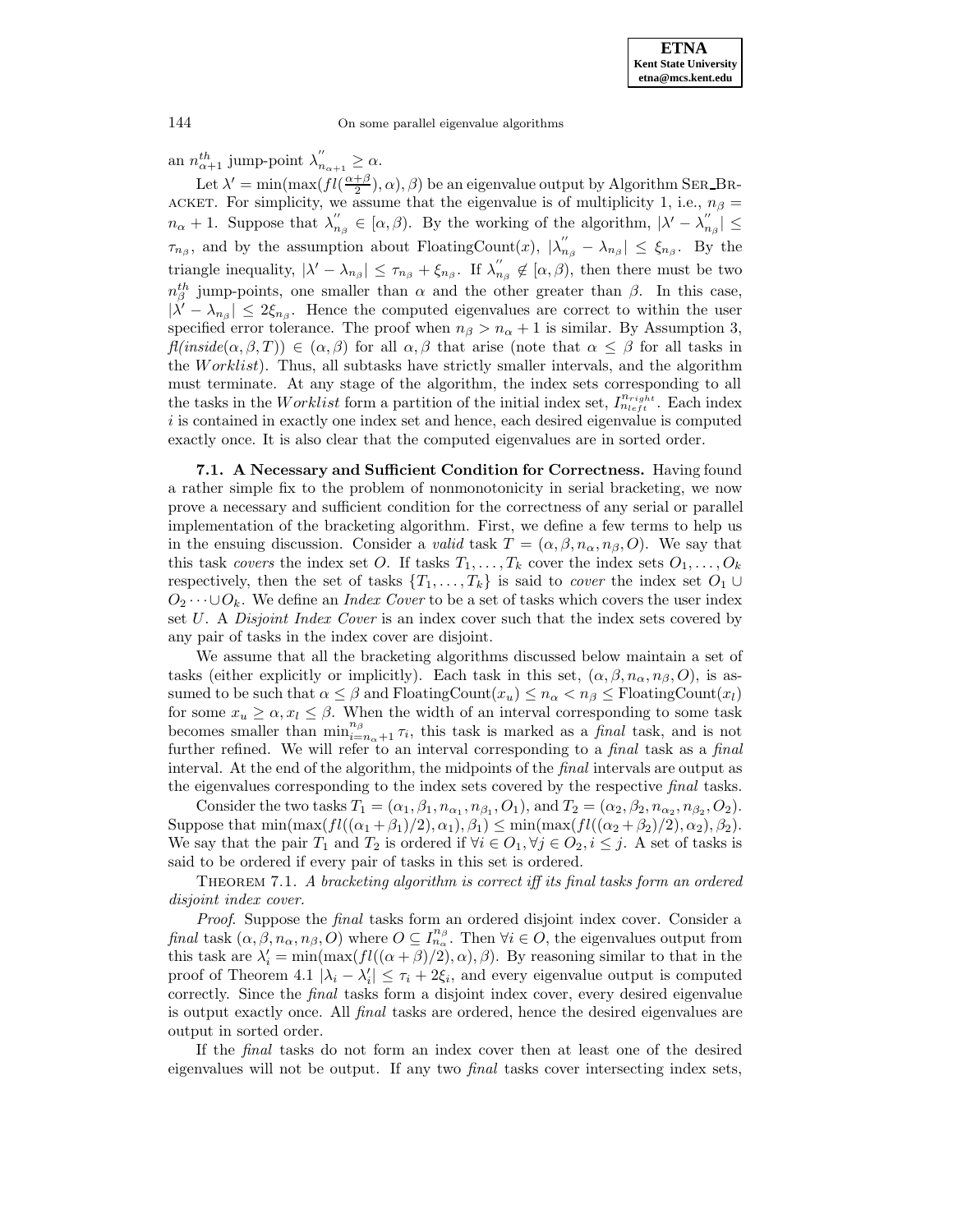then some eigenvalue will be output more than once, and if some pair of final tasks is not ordered, then the eigenvalues output will not be in sorted order. Hence, it is necessary for the final tasks to form an ordered disjoint index cover. Л

It is easy to verify that Algorithm SER\_BRACKET satisfies the sufficient conditions of Theorem 7.1. Note that the eigenvalues output will be correct if the final tasks form an index cover.

**7.2. Proofs of the Parallel Implementations.** We now use the above characterization of correct bracketing algorithms to prove the correctness of the parallel algorithms given in section 4.4

In all our correctness proofs in this section, we will show that the tasks  $(\alpha^{(i)},\beta^{(i)},\beta^{(i)})$  $n_{\alpha}^{(i)}, n_{\beta}^{(i)}, O^{(i)}$ ) that are input to SER\_BRACKET in the various parallel algorithms satisfy the following :

1.  $\alpha^{(i)} \leq \beta^{(i)}$  for  $i = 0, 1, \ldots, p - 1$ .

2. Either  $n_{\alpha}^{(i)} = n_{\beta}^{(i)}$ , or  $\exists x_l \leq \beta, x_u \geq \alpha$  such that FloatingCount $(x_u) \leq n_{\alpha}^{(i)} <$  $n_{\beta}^{(i)} \leq \text{FloatingCount}(x_i) \text{ for } i = 0, 1, \dots, p-1.$ 

3.  $n_{\alpha}^{(0)} = 0$ ,  $n_{\beta}^{(0)} = n$ ,  $\beta^{(i)} = \alpha^{(i+1)}$  and  $n_{\beta}^{(i)} = n_{\alpha}^{(i+1)}$  for  $i = 0, 1, \ldots, p-2$ , and  $O^{(i)} = I_{n_{\alpha}^{(i)}}^{n_{\beta}^{(i)}}$  for  $i = 0, 1, \dots, p-1$ .

A set of tasks that satisfy the above conditions form an ordered, disjoint index cover. The correctness of the parallel algorithm would then follow from the correctness of Algorithm SER\_BRACKET.

**Proof of Theorems 4.3 and 4.4** The initial interval  $[\alpha^{(i)}, \beta^{(i)}]$  computed by each processor is such that  $\alpha^{(i)} \leq \beta^{(i)}$ . In algorithm PAR\_ALLEIG1, the monotonicity of FloatingCount(x) implies that FloatingCount( $\alpha^{(i)}$ ) =  $n_{\alpha}^{(i)} \leq n_{\beta}^{(i)}$  = FloatingCount( $\beta^{(i)}$ ). In algorithm PAR ALLEIG2, processor 0 does a max scan that guarantees that if  $n_{\alpha}^{(i)} \neq n_{\beta}^{(i)}$ , then FloatingCount $(\alpha^{(i)}) \leq n_{\alpha}^{(i)} < n_{\beta}^{(i)} = \text{FloatingCount}(\beta^{(i)})$ .

Also  $\beta^{(i)}\ =\ \alpha^{(i+1)},\ \ n^{(i)}_\beta\ =\ n^{(i+1)}_\alpha\ \ \text{for}\ \ i\ =\ 0,\dots,p\ -\ 2,\ \alpha^{(0)}\ =\ gl,\ \ n^{(0)}_\alpha\ =\ 0,$  $\beta^{(p-1)} = gu$  and  $n_{\beta}^{(p-1)} = n$ .

**Proof of Theorem 4.5** We first observe that  $\alpha^{(0)} = gl$ ,  $n_{\alpha}^{(0)} = 0$ , and  $\beta^{(p-1)} = gu$ ,  $n_{\beta}^{(p-1)} = n.$  For  $i = 0, ..., p-2$ , it can be seen that  $\beta^{(i)} = \alpha^{(i+1)}$  and  $n_{\beta}^{(i)} = n_{\alpha}^{(i+1)}$ .

Let  $mid_1^{(i)}$ ,  $mid_2^{(i)}$ , ...,  $mid_i^{(i)}$  be the sequence of floating point numbers sampled by processor i in the function FIND INIT TASK. Clearly,  $mid_1 = filinside(d,qu,T)$ ) is bitwise identical on all the processors since all processors have identical arithmetic. Consider the sequence of numbers sampled by processors  $i - 1$  and i. Let  $mid_k$ be the first floating point number in the two sequences such that  $in/p \leq n_{mid_k}$  $(i+1)n/p$ . Clearly  $mid_j^{(i-1)} = mid_j^{(i)}$  for  $j \leq k$ . If there is no such number then  $\beta^{(i-1)} = \alpha^{(i)} = \beta^{(i)}$  and  $n_{\beta}^{(i-1)} = n_{\alpha}^{(i)} = n_{\beta}^{(i)}$ . If mid<sub>k</sub> exists and  $k = l$ , then  $\beta^{(i-1)} = mid_l = \alpha^{(i)} \leq \beta^{(i)}$ . If  $k < l$ , then  $mid_j^{(i-1)} \leq mid_k$  and  $mid_j^{(i)} \geq mid_k$ ,  $\forall j > k$ , which implies that  $\alpha^{(i)} \leq \beta^{(i)}$ . Since FloatingCount $(x)$  is forced to be monotonic in function FIND\_INIT\_TASK,  $n_{\beta}^{(i-1)} \leq n_{mid_k}$ . It is also easy to verify that  $n_{\beta}^{(i)} \geq (i+1)n/p > n_{mid_k}$ . Thus  $n_{\beta}^{(i-1)} = n_{\alpha}^{(i)} < n_{\beta}^{(i)}$ .

Due to statement 4 in figure 4.7,  $n_{\beta}^{(i)} = \text{FloatingCount}(\beta^{(i)}), \text{or } n_{\beta}^{(i)} = \text{FloatingCo-}$ unt $(x_u)$  < FloatingCount $(\beta^{(i)})$  for some  $x_u > \beta^{(i)}$ , or  $n_{\beta}^{(i)}$  = FloatingCount $(x_l)$  >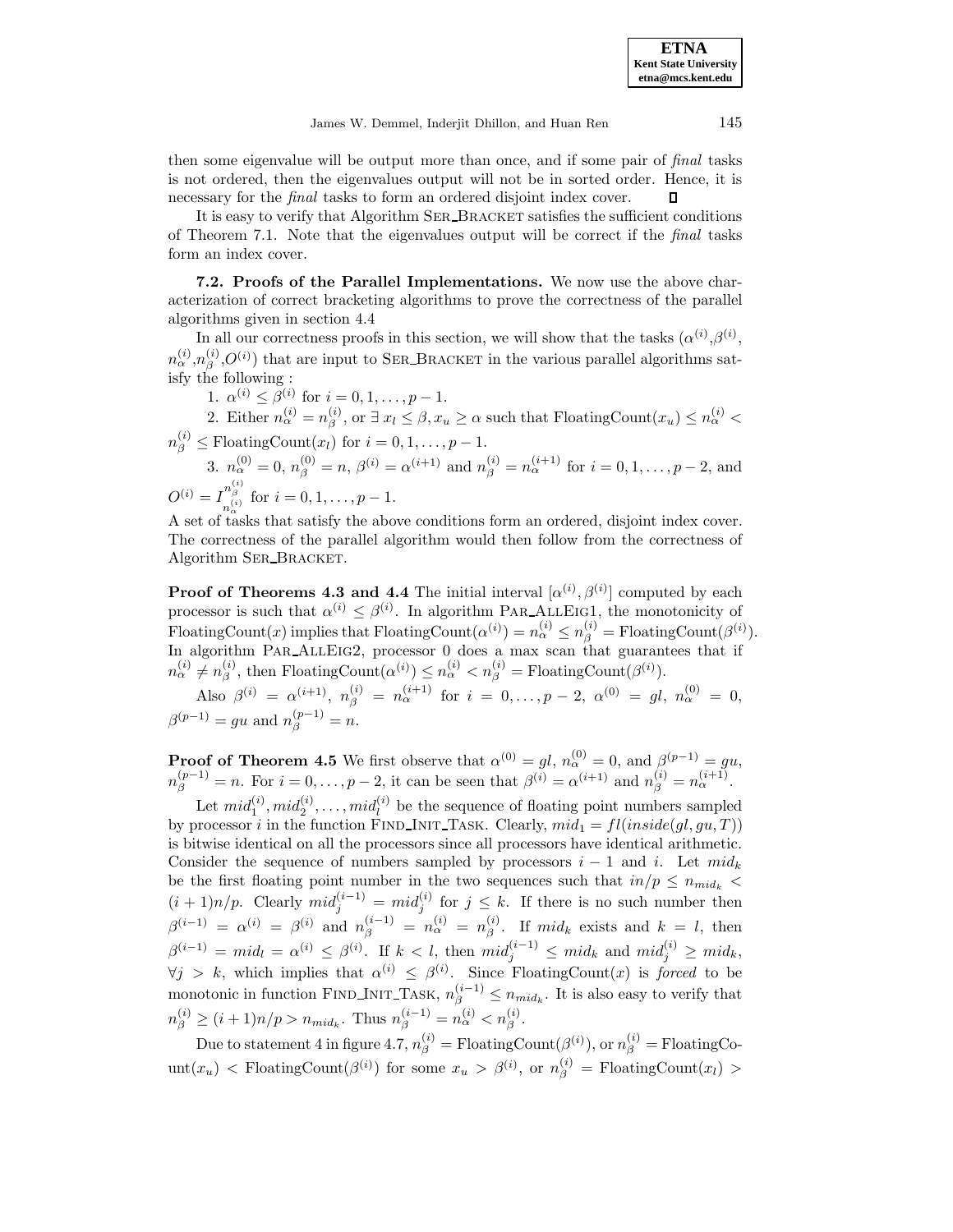FloatingCount $(\beta^{(i)})$  for some  $x_l > \beta^{(i)}$ . Thus, it is true that if  $n_{\alpha}^{(i)} \neq n_{\beta}^{(i)}$  then  $\exists x_l \leq$  $\beta^{(i)}$ ,  $x_u \ge \alpha^{(i)}$  such that FloatingCount $(x_u) \le n_\alpha^{(i)} < n_\beta^{(i)} \le \text{FloatingCount}(x_l)$ .

Proof of Theorem 4.6 The max scans in Algorithm PAR\_ALLEIG4 ensure that  $\alpha^{(i)} \leq \beta^{(i)}$  and  $n_{\alpha}^{(i)} \leq n_{\beta}^{(i)}$  for  $i = 0, 1, \ldots, p - 1$ . The rest of the proof is identical to the proof of Theorem 4.5.

**7.3. A Family of Correct Parallel Bracketing Implementations.** We now prove the correctness of a family of bracketing algorithms  $\mathcal{F}$ . Every algorithm in this family starts out with one task which covers the user index set  $U$ . All tasks are obtained by refining existing tasks in the task set. A task  $T = (\alpha, \beta, n_{\alpha}, n_{\beta}, O)$ with  $\alpha \leq \beta$  is removed from the task set and is refined to form the k subtasks  $(\alpha_1, \alpha_2, n_{\alpha_1}, n_{\alpha_2}, O_1), \ldots, (\alpha_k, \alpha_{k+1}, n_{\alpha_k}, n_{\alpha_{k+1}}, O_k)$ , where  $\alpha_0 = \alpha, \alpha_{k+1} = \beta, \alpha_i \leq$  $\alpha_{i+1}$  and  $n_{\alpha_i} \leq n_{\alpha_{i+1}}$ , for  $i = 1, \ldots, k$ . Furthermore,  $\cup_{i=1}^k O_i = O$ , and  $O_i = I_{n_{\alpha_i}}^{n_{\alpha_{i+1}}} \cap$ O, for  $i = 1, \ldots, k$ . Note that a task may be refined by doing k-way multisection or by a single iteration of a fast root finder, such as Newton's or Laguerre's iteration. These subtasks are now added to the task set(some of them being marked final and not further refined). The tasks in the task set may be processed by one or more processors. By the manner in which the tasks are refined, it is easy to see that at each step of the algorithm, the tasks in the task set form an ordered disjoint index cover. In particular, the *final* tasks form an ordered disjoint index cover. Hence, using Theorem 7.1 we get :

THEOREM 7.2. Every bracketing algorithm from the family  $\mathcal F$  is correct if Assumption 1 holds.

Algorithms Ser Bracket and Par AllEig1 are easily seen to belong to the above family. Algorithm SER\_BRACKET may be modified simply to yield a parallel algorithm, where all the tasks are enqueued and dequeued from a global Worklist that is distributed across all the processors. Such an algorithm has been implemented on the CM-5  $[15]$  — the work is initially partitioned among the processors (as in algorithms Par AllEig1 and Par AllEig3), and load imbalance is reduced by enqueuing and dequeing tasks from other processors. This algorithm has been observed to give good performance even when the initial partitioning of work is not good. Such an algorithm also belongs to the family  $\mathcal{F}$ , and hence is correct.

**8. Practical Implementation Issues.** In section 5.3, we introduced the FlCnt IEEE (Algorithm 4) which has no explicit tests and branches in the inner loop. However, there are some practical issues we need to consider. In this section, we will briefly discuss three topics: SignBit, division by zero and over/underflow.

**8.1. SignBit.** An acceptable way to compute  $SignBit(d)$  in Fortran would be

$$
\texttt{SignBit}(d) = 0.5 - \text{SIGN}(0.5, d)
$$

except that we need not a REAL number but an INTEGER to add to Count, so extra time would have to be spent upon REAL-to-INTEGER conversion. In the language C, the expression " $(d < 0.0)$ " could be used in place of "SignBit $(d)$ ". However, both of these expedients produce  $SignBit(-0.0) = 0$ , and that can cause function FloatingCount $(x)$  to malfunction on a few aberrant computer designs.

However, if we do some preprocessing work, like  $a_i = a_i + 0$ , before entering the function FloatingCount(x), then all the  $d_i$ 's will never become −0 no matter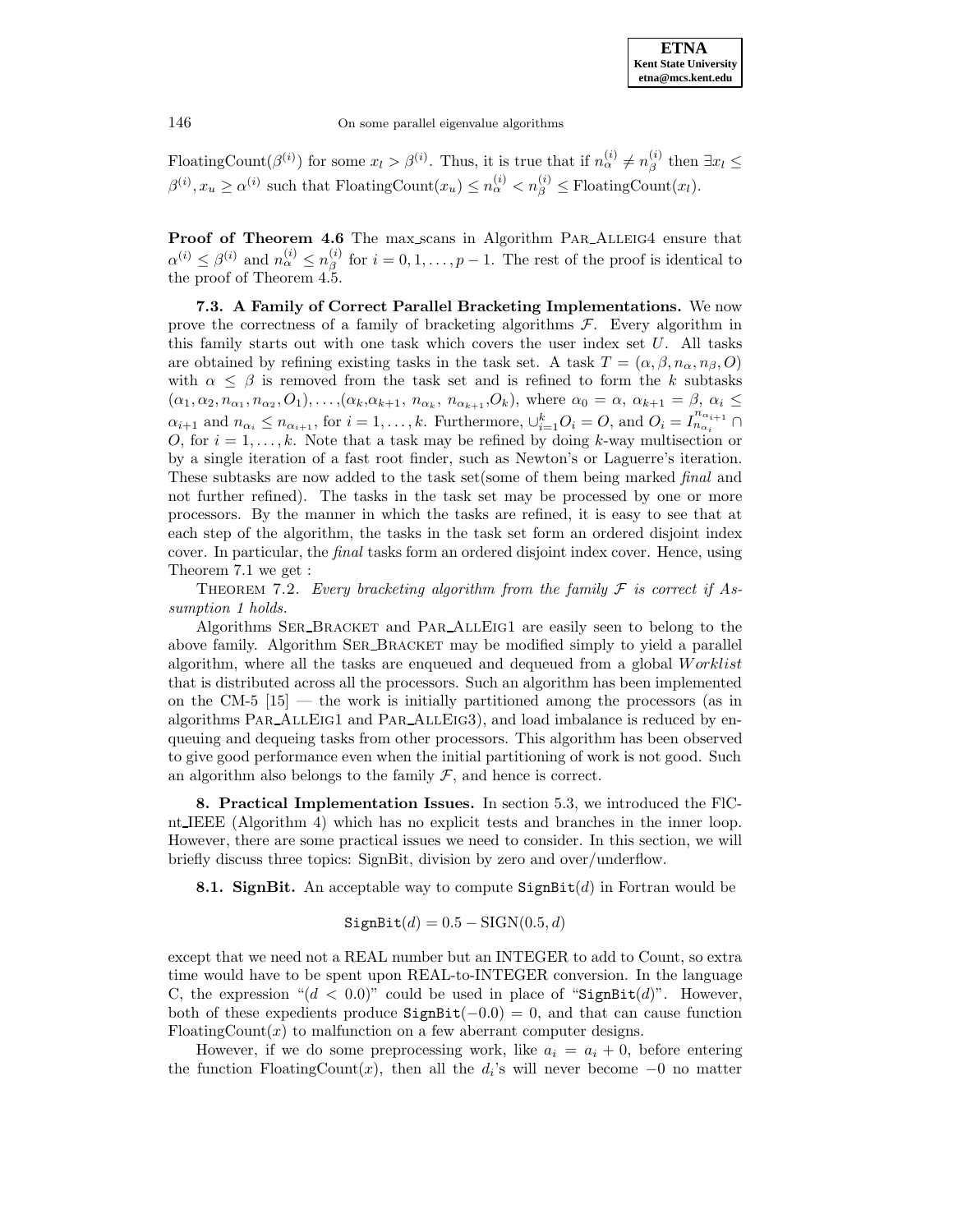James W. Demmel, Inderjit Dhillon, and Huan Ren 147

| TABLE 8.1 |  |  |                        |  |  |  |
|-----------|--|--|------------------------|--|--|--|
|           |  |  | Width of real variable |  |  |  |

| $\overline{+}$ of Bytes | Fortran declarations           | C declarations |
|-------------------------|--------------------------------|----------------|
|                         | REAL, SINGLE PRECISION, REAL*4 | float          |
|                         | DOUBLE PRECISION, REAL*8       | double         |
|                         | EXTENDED, TEMPREAL, REAL*10    | long double    |

whether by exact cancellation or underflow, on any commercially significant computer regardless of whether it conforms to IEEE standard 754 or 854 for Floating-Point Arithmetic. But on machines that almost conform to such a standard, departing from it only in that they may force underflowed subtractions to −0.0, function Count requires that SignBit(-0.0) = 1 in order to account properly for the sign of  $\pm \infty$ produced subsequently by division by  $-0.0$ . On such computers SignBit must be implemented in one of the following ways, which are optional for other computers.

IEEE Standards 754 & 854 recommend that conforming computers provide a function CopySign which we may use safely in place of Fortran's SIGN function to implement

$$
\texttt{SignBit}(d) = 0.5 - \text{CopySign}(0.5, d).
$$

Through an unfortunate accident, the arguments of CopySign have been reversed on Apple computers, which otherwise conform conscientiously to IEEE 754; they require  $\text{SignBit}(d) = 0.5 - \text{CopySign}(d, 0.5)$ .

Hardly any other computer's compilers' libraries offer CopySign.

All computers can compute  $SignBit(d)$  quickly by shifting the sign bit of d logically into the rightmost bit position of an integer register leaving zeros in all the other bits. Equally good is a twos-complement arithmetic right shift that fills the register with copies of the sign bit, thereby producing  $-Sigma$ ignBit(d). Can either of these shifts be expressed in a higher-level language in such a way as will achieve the desired effect on every computer? Two obstacles get in the way.

The first obstacle is a disparity of widths. The INTEGER variables Count and n are likely to be 2 or 4 bytes wide. (The algorithm for FloatingCount(x) can cope with matrices  $T$  of as big a dimension  $n$  as memory capacity allows.) The REAL variable d may be 4 bytes wide but is most likely 8. INTEGERs 8 bytes wide are not in common use, so  $d$  is probably wider than the widest INTEGERs supported by the compiler. Therefore the leading(leftmost) 2 or 4 bytes of d must be first located and then extracted as an integer before the shift. Most computers, with separate registers for INTEGERs and REALs, must first store d in memory and then reload it into an integer register.

Unfortunately, different computers order the bytes of d differently. Motorola 68040s give d and the byte with its sign the same address. Intel 486s must add ((width of d) − 1) to the address of d to find the byte with d's sign; the width of d in bytes can be found in table 8.1.

MIPS microprocessors can match either of the first two above. (Who gets to choose?) DEC VAXs do something a little bit different again. These diverse byte orderings constitute a second obstacle impeding efficient and portable programming of the SignBit function.

Both obstacles can be overcome to a degree by Conditional Compilation in C using #define and #ifdef commands in its preprocessor to find out whether the computer to which the program is being compiled belongs to a previously recognized family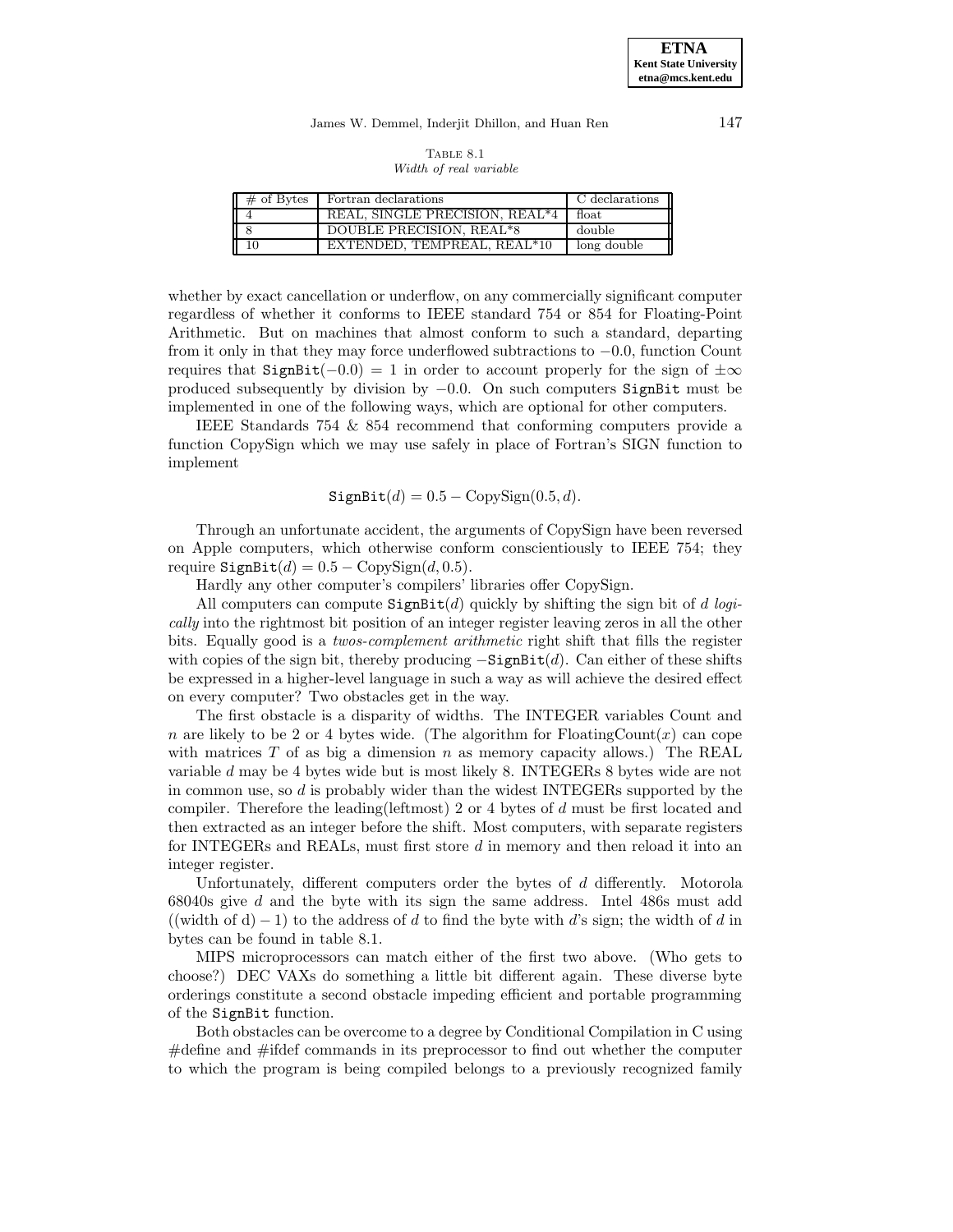for which an efficient sequence of instructions has been prepared. This expedient fails to cope with new computers whose C compilers proclaim conformity with all applicable standards but whose arithmetic properties and memory-register mappings were unknown at the time the program for  $F$ loatingCount $(x)$  was promulgated. A better solution to this problem is to include appropriately defined CopySign functions in language standards; CopySign should reveal the sign of −0.0 on a computer whose arithmetic respects it, and hide that sign on a computer whose arithmetic ignores it, and return both REAL and INTEGER values according to the type of its first argument.

**8.2. Division by Zero.** IEEE 754 & 854 require by default ( unless the programmer explicitly requests otherwise ) that "nonzero/zero" quotients be computed as appropriately signed infinities. Of course, "finite/infinite" quotients must produce appropriately signed zeros. Function IEEE FloatingCount $(x)$  works perfectly under these conventions; that is why its program contains no test to avert division by zero. A test like that is necessary on computers that cannot tolerate division by zero, but wastes time because division by zero is unlikely to occur by accident as often as once in a million passes around the inner loop, and is certain to be noticed by the computer if it does occur.

A little known alternative has long existed for users of proprietary Fortran compilers on IBM/370s and DEC VAXs; their programs may request that "nonzero/zero" quotients deliver the computer's biggest floating-point magnitude with the numerator's sign. This works almost as well as  $\infty$  would in the program for FloatingCount $(x)$ .

Unfortunately, most computers that do conform to IEEE 754/854 treat division by zero no better than nonconforming computers. The trouble is linguistic; language designers and compiler writers have yet to agree upon standard ways for programmers to request IEEE standards' default infinities or IBM's or DEC's biggest magnitude. Instead, division by zero is left undefined or defined as an error; either way, computation stops.

**8.3. Overflow.** Computers that abort computation when overflow occurs present the same problems as those that stop on division by zero. Once again, ways exist to tell any commercially significant computer to replace every overflow by either  $\infty$  or the biggest finite floating- point number with an appropriate sign, but no higher level programming language provides a single way that works for every computer.

Inattention to troublesome details by designers and implementors of programming languages creates headaches for programmers of would-be portable (reusable) programs. The details in question here are the CopySign function and humane exceptionhandling. To get around the lack of adequate language standards, programmers must avoid those details by inserting extra tests and branches into their programs. The annoyance at having to complicate so simple a program is compounded by the performance penalty incurred by data-dependent branches taken rarely, especially on massively parallel and vectorized computers.

**9. Conclusions.** We have proved necessary and sufficient conditions for a bisection algorithm to be correct. We have also seen examples of natural serial and parallel implementations that are incorrect, the errors arising from a nonmonotonic FloatingCount(x) and/or roundoff. Thus every bisection implementation must be carefully analyzed and proven to satisfy the sufficient conditions for correctness.

The problem of finding an algorithm that is simultaneously parallel, load balanced, devoid of communication, insensitive to heterogeneity, and correct, remains